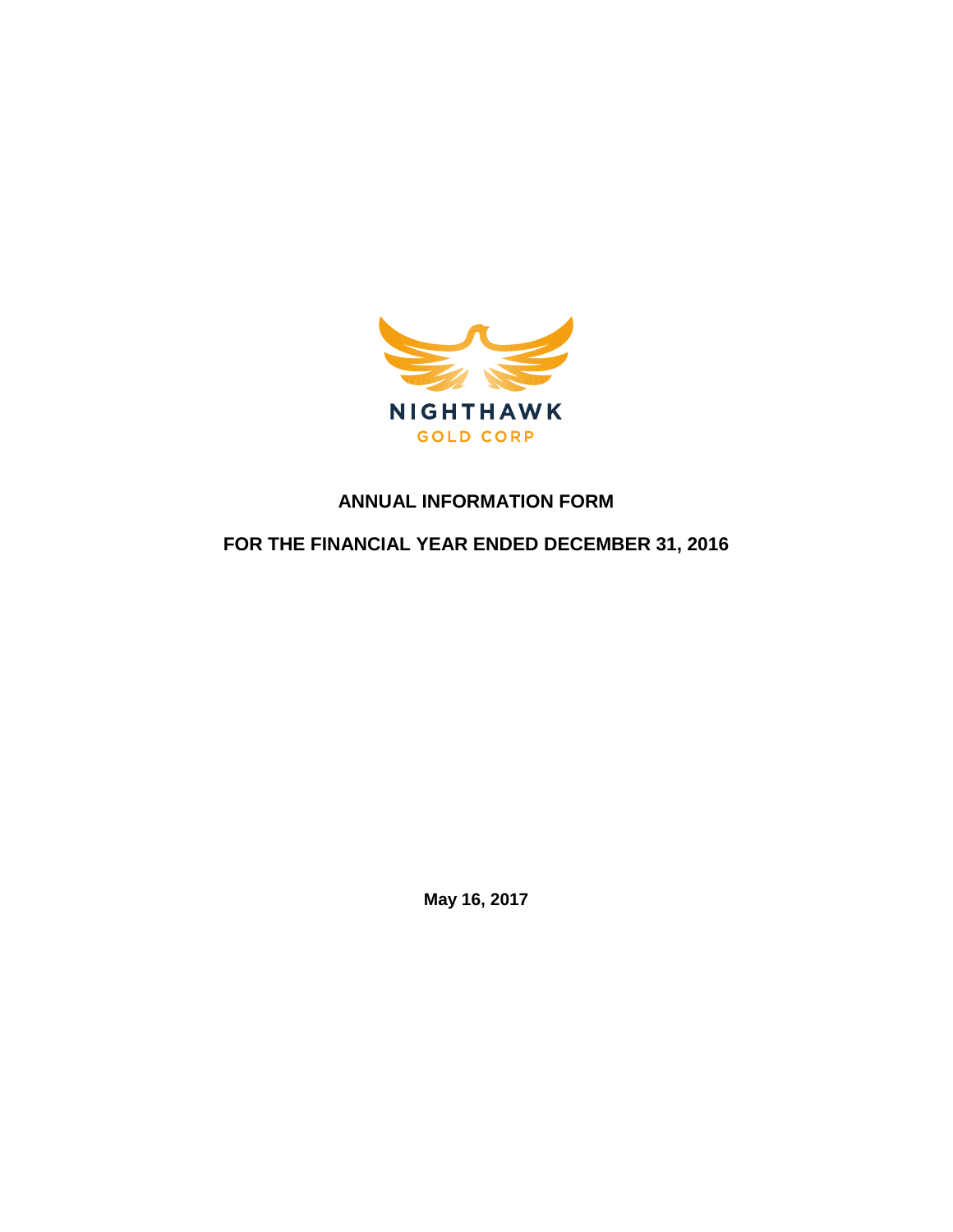## **NIGHTHAWK GOLD CORP.**

## **ANNUAL INFORMATION FORM**

## FOR THE FINANCIAL YEAR ENDED DECEMBER 31, 2016

# **TABLE OF CONTENTS**

# **DESCRIPTION**

# **PAGE NO.**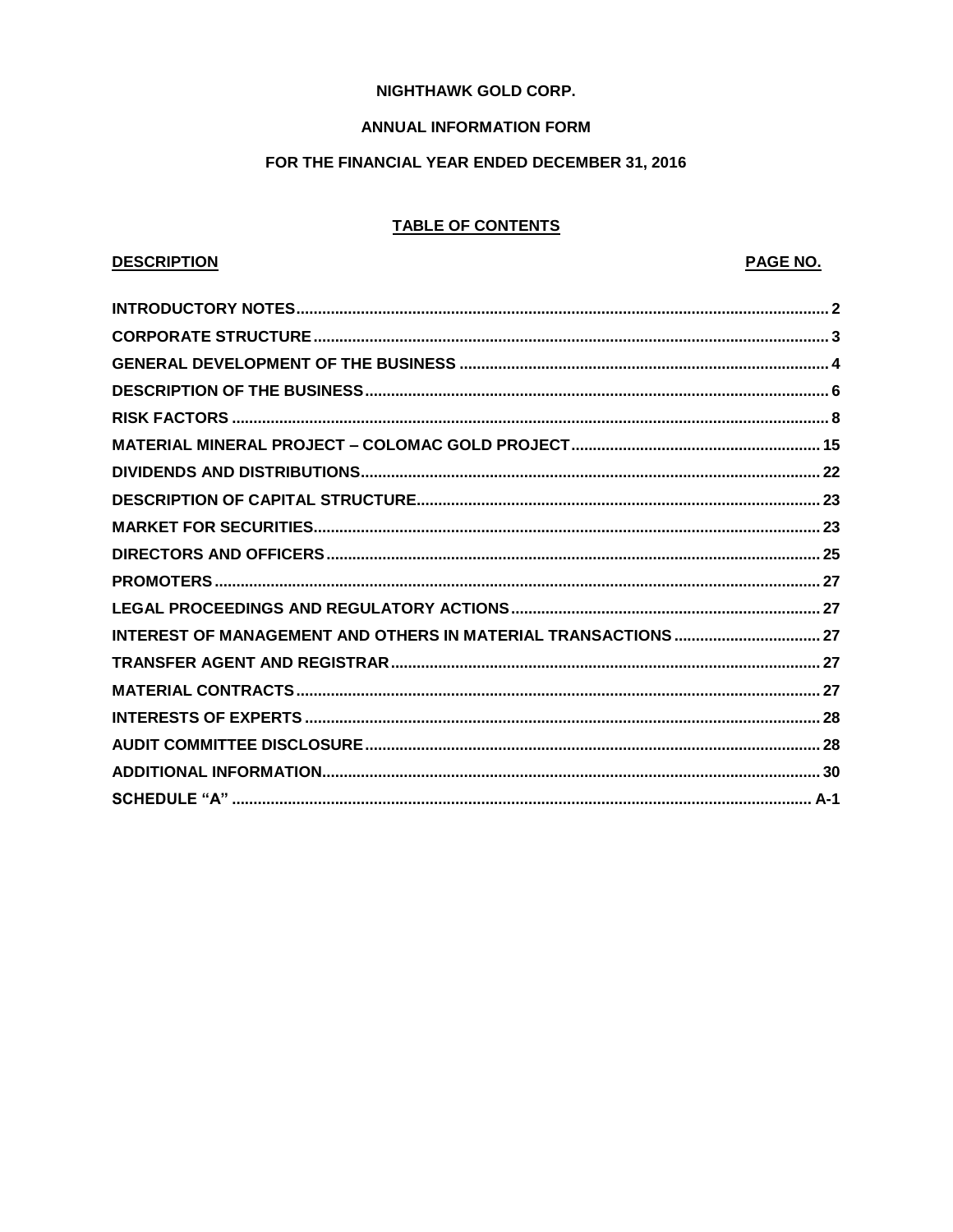# **INTRODUCTORY NOTES**

### <span id="page-2-0"></span>**Date of Information**

All information in this annual information form ("**AIF**") is as of December 31, 2016 unless otherwise indicated.

# **Currency**

All sums of money that are referred to herein are expressed in Canadian dollars, unless otherwise specified.

## **Cautionary Note Regarding Forward-Looking Information**

This AIF contains "forward-looking statements" within the meaning of applicable United States securities legislation and "forward-looking information" within the meaning of applicable Canadian securities legislation, together "forward-looking information". Forward-looking information includes, but is not limited to, information with respect to Nighthawk Gold Corp.'s ("**Nighthawk**" or the "**Company**") future exploration and drilling plans, and the timing and results thereof, project development, permitting; environmental assessments and protection requirements, business plans and strategy. Generally, forward-looking information can be identified by the use of forward-looking terminology such as "plans", "expects", or "does not expect", is expected", "budget", "scheduled", "estimates", "forecasts", "intends", "anticipates", or "does not anticipate", or "believes" or variations of such words and phrases or state that certain actions, events or results "may", "could", "would", "might", or "will be taken", "occur", or "be achieved".

Forward-looking information is subject to known and unknown risks, uncertainties and other factors that may cause the actual results, level of activity, performance or achievements of the Company to be materially different from those expressed or implied by such forward-looking information, including risks associated with mineral exploration and development operations such as: environmental hazards and economic factors as they affect the cost and success of the Company's capital expenditures; the ability of the Company to obtain required permits and approvals; the ability of the Company to obtain financing; uncertainty in the estimation of mineral resources; the price of gold; no operating history, no operating revenue and negative cash flow; land title risk; the market price of the Company's securities; the economic feasibility of the Company's mineral resources and the Company's commercial viability; uncertain global economic conditions; dependence on management and other highly skilled personnel; title to the Company's mineral properties; extensive government and environmental regulation; volatility in the financial markets; uninsured risks; threat of legal proceedings; unforeseen liabilities from past acquisitions, as well as those risk factors discussed or referred to in this AIF under the heading "Risk Factors".

Forward-looking information is based on the reasonable assumptions, estimates, analysis and opinions of management made in light of its experience and perception of trends, current conditions and expected developments, as well as other factors that management believes to be relevant and reasonable in the circumstances at the date that such statements are made, but which may prove to be incorrect. Although the Company believes that the assumptions and expectations reflected in such forward-looking information are reasonable, undue reliance should not be placed on forward-looking information because the Company can give no assurance that such expectations will prove to be correct. In addition to other factors and assumptions identified in this AIF, assumptions have been made regarding, among other things: the Company's ability to carry on its exploration and development activities without undue delays or unbudgeted costs, the ability of the Company to obtain sufficient qualified personnel, equipment and services in a timely and cost-effective manner, the ability of the Company to operate in a safe, efficient and effective manner, the ability of the Company to obtain all necessary financing on acceptable terms and when needed, the accuracy of the Company's resource estimates and geological, operational and price assumptions on which these are based and the continuance of the regulatory framework regarding environmental manners. Readers are cautioned that the foregoing list is not exhaustive of all factors and assumptions that may have been used.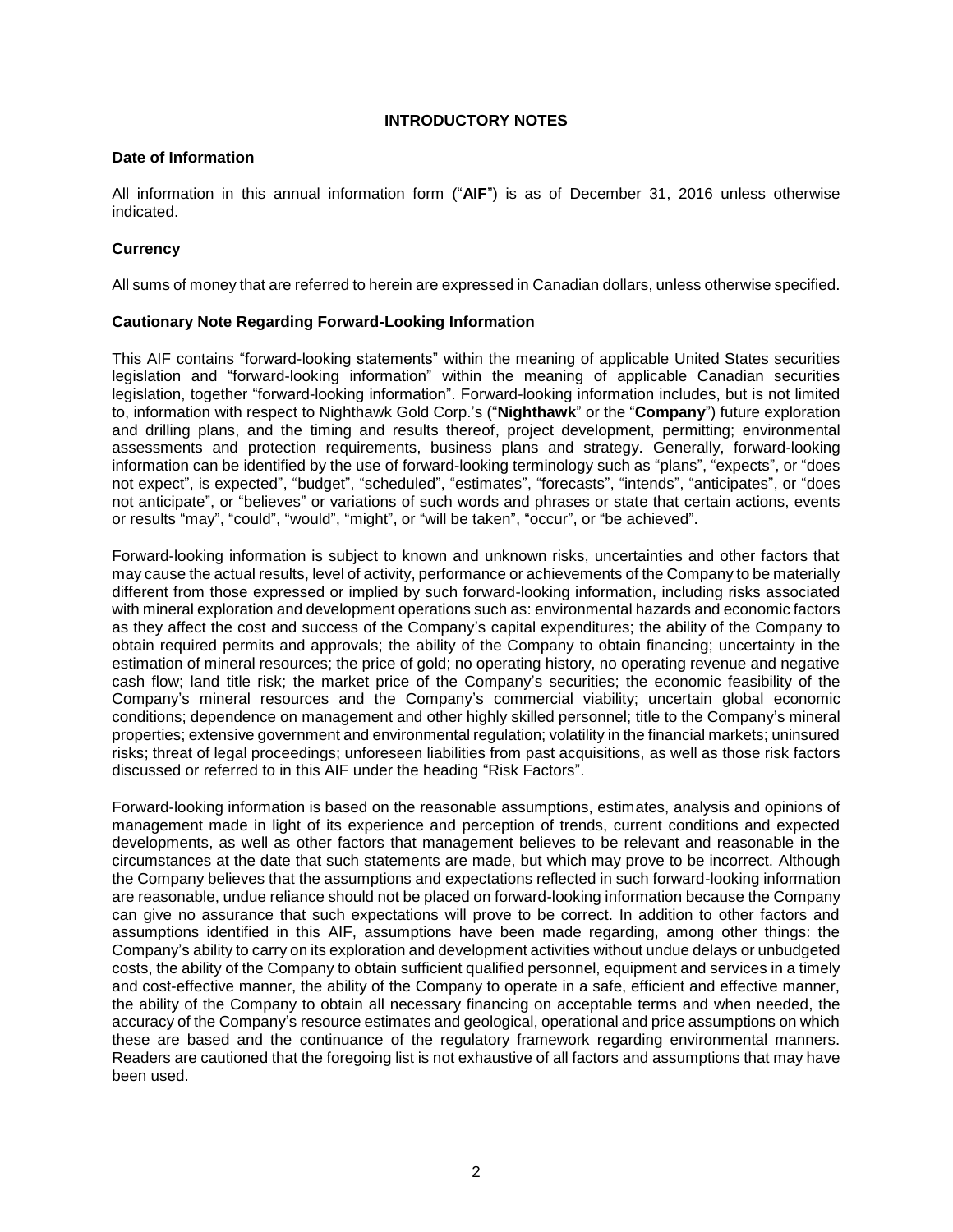Although the Company has attempted to identify important factors that could cause actual results to differ materially from those contained in forward-looking information, there may be other factors that cause results not to be as anticipated, estimated or intended. There can be no assurance that such information will prove to be accurate, as actual results and future events could differ materially from those anticipated in such information. Accordingly, readers should not place undue reliance on forward-looking information. The Company does not undertake to update any forward-looking information, except in accordance with applicable securities laws.

### **Note to United States Investors Concerning Estimates of Mineral Resources**

This AIF uses the terms "measured", "indicated" and "inferred" mineral resources. United States investors are advised that while such terms are recognized and required by Canadian regulations, the United States Securities and Exchange Commission does not recognize them. "Inferred mineral resources" have a great amount of uncertainty as to their existence and as to their economic and legal feasibility. It cannot be assumed that all or any part of an inferred mineral resource will ever be upgraded to a higher category. Under Canadian rules, estimates of inferred mineral resources may not form the basis of feasibility or other economic studies, except in limited circumstances. United States investors are cautioned not to assume that all or any part of measured or indicated mineral resources will ever be converted into mineral reserves. United States investors are also cautioned not to assume that all or any part of an inferred mineral resource exists, or is economically or legally mineable.

### **CORPORATE STRUCTURE**

### <span id="page-3-0"></span>**Name, Address and Incorporation**

Nighthawk Gold Corp. was incorporated under the provisions of the *Business Corporations Act* (Ontario) ("**OBCA**") on October 8, 2004 as "Mercer International Minerals Inc." The Company's articles of incorporation were amended on March 7, 2006 to change its name to "Merc International Minerals Inc." The Company's articles were amended on April 30, 2012 to change its name to "Nighthawk Gold Corp." and then amended again on May 9, 2014 to consolidate all of the issued and outstanding common shares of the Company ("**Common Shares**") on the basis of one post-consolidation Common Share for each five pre-consolidation Common Shares.

The Company's registered and head office is located at 141 Adelaide St. W., Suite 301, Toronto, Ontario M5H 3L5. It is currently a reporting issuer in the provinces of British Columbia, Alberta and Ontario. The Common Shares trade on the TSX Venture Exchange ("**TSXV**") under the symbol "NHK".

The Company has applied to graduate to the Toronto Stock Exchange ("**TSX**"). The TSX has conditionally approved the listing of the Common Shares. Listing is subject to the Company fulfilling all of the requirements of the TSX on or before August 9, 2017.

### **Inter-corporate Relationships**

The chart below illustrates the Company's corporate structure and subsidiaries, including the governing law of each company and the percentage of common shares held by the Company in its subsidiaries: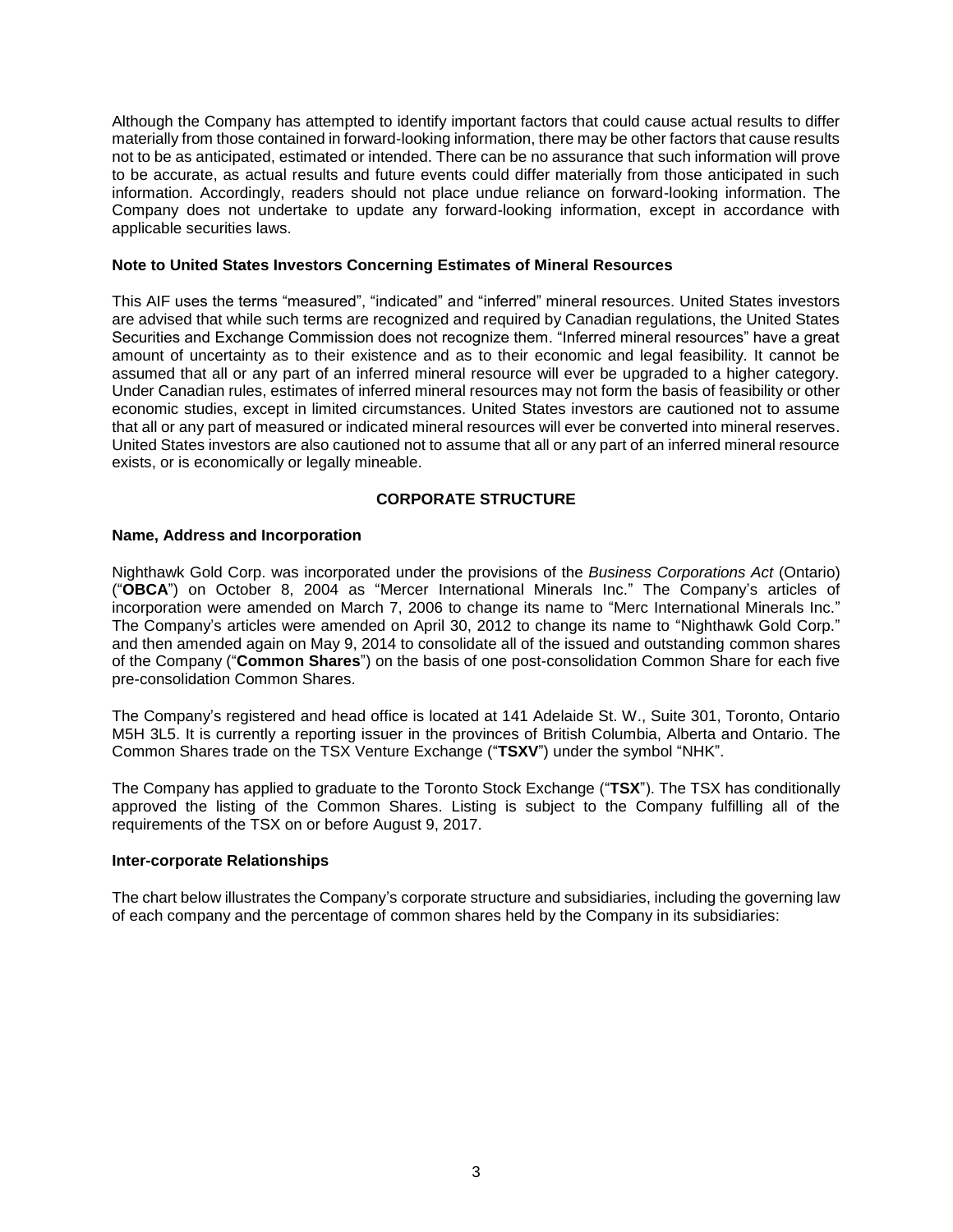

# **GENERAL DEVELOPMENT OF THE BUSINESS**

<span id="page-4-0"></span>Nighthawk is a Canadian-based gold exploration company focused on advancing the Colomac Gold Project, and testing other highly prospective regional targets within its 100% owned Indin Lake Gold Property. The following outlines the development of the Company's business over the last three years and also notes certain recent developments.

# **Three Year History**

## *2014*

On May 9, 2014, the Company consolidated its Common Shares on the basis of five (5) existing Common Shares for one (1) new Common Share. The Common Shares commenced trading on a consolidated basis on the TSXV under the same symbol at the opening on May 13, 2014.

On June 25, 2014, the Company closed a brokered private placement, issuing 17,262,500 flow through units at a price of \$0.40 per unit and 2,737,500 units at a price of \$0.40 per unit for aggregate gross proceeds of \$8,000,000. Each flow through unit consisted of one Common Share, which qualifies as a "flow-through share" within the meaning of the *Income Tax Act* (Canada) (the "**Tax Act**") and one-half of one Common Share purchase warrant. Each unit consisted of one Common Share and one-half of one warrant. Each warrant entitled the holder thereof to acquire one Common Share at a price of \$0.50 per share until December 25, 2015.

On September 30, 2014, the Company changed its auditor from Collins Barrow Toronto LLP, Chartered Accountants, to MNP LLP.

On December 17, 2014, the board of directors of Nighthawk (the "**Board**" or the "**Board of Directors**") amended the Company's Stock Option Plan to increase the aggregate number of Common Shares which may be issued and sold under the Stock Option Plan from 3,719,903 to 5,845,369, representing 10% of the Company's current issued and outstanding Common Shares.

# *2015*

On November 6, 2015, Dr. Michael Byron was appointed President and Chief Executive Officer of the Company following David Wiley's resignation. Mr. Wiley also resigned as a member of the Board.

On November 20, 2015, the Company completed a private placement offering of secured notes (the "**Notes**") for an aggregate principal amount of \$850,000. The Notes pay interest at a fixed rate of 12% per annum, calculated daily and compounded monthly and are payable in cash semi-annually. In connection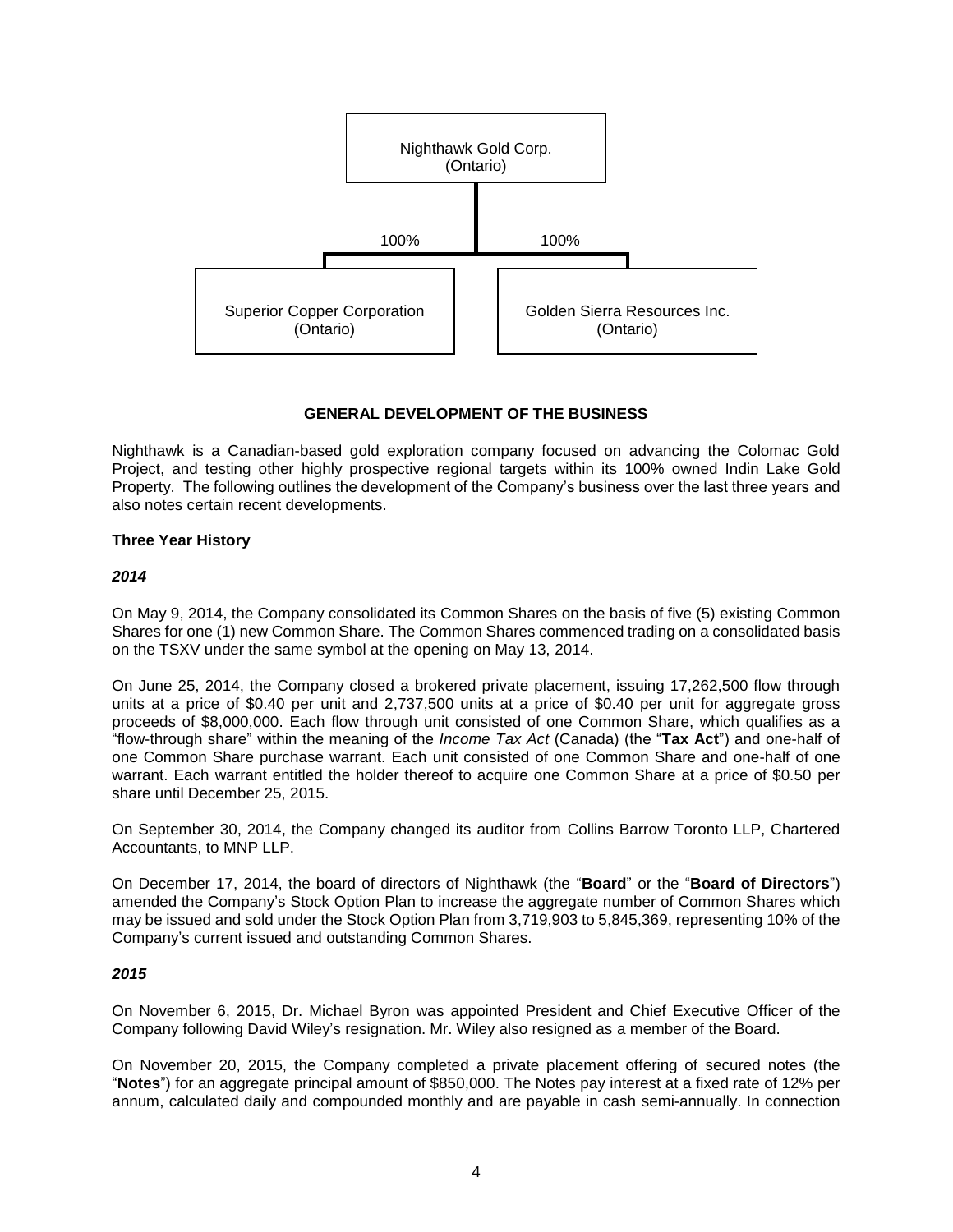with the issuance of the Notes, the Note holders were also issued an aggregate of 3,400,000 Common Share purchase warrants. Each warrant entitles the holder to acquire one Common Share at an exercise price of \$0.15 per share until May 23, 2017. On July 15, 2016, Nighthawk repaid in full all outstanding debt, liabilities and obligations with respect to the Notes and all security granted under the Notes was released. In addition, as a result of the early repayment of the Notes, the expiry date of the 3,400,000 Common Share purchase warrants issued with the Notes was reduced to November 20, 2016 in accordance with the terms of the warrant certificates.

On December 29, 2015, Nighthawk announced that it decided to allow its option to acquire the Kim and Cass properties to expire in accordance with the terms of the option agreement, in order to preserve its cash for the advancement of the Indin Lake Gold Property.

## *2016*

On May 27, 2016, the Company announced the completion of the business combination with Superior Copper Corporation ("**Superior**") pursuant to which Superior amalgamated with a wholly‐owned subsidiary of the Company, and all of the issued and outstanding common shares of Superior were acquired by the Company in consideration for the issuance of 0.32493545 of one Common Share for each common share of Superior so held (the "**Superior Acquisition**").

Following the completion of the Superior Acquisition, Brian Howlett and Brent Peters were appointed to the Board of Directors. Concurrently, Mark Goodman resigned from the Board of Directors.

On June 8, 2016, the Board amended the Company's Stock Option Plan to increase the aggregate number of Common Shares which may be issued and sold under the Stock Option Plan from 5,845,369 to 11,273,940, representing 10% of the Company's current issued and outstanding Common Shares at the time.

On June 29, 2016, Nighthawk completed a non-brokered private placement, pursuant to which the Company issued 4,444,444 Common Shares at a price of \$0.225 per share and 16,666,667 Common Shares, which qualify as a "flow-through shares" within the meaning of the Tax Act at a price of \$0.30 per share for aggregate gross proceeds of \$6,000,000.

On November 1, 2016, the Company completed a non-brokered private placement, including a strategic investment by Kinross Gold Corporation ("**Kinross**"). Following the placement, Kinross held approximately 9.4% of Nighthawk's issued and outstanding Common Shares on an undiluted basis. Pursuant to the placement the Company issued 6,170,000 Common Shares at a price of \$0.50 per share and 10,769,231 Common Shares, which qualify as "flow through shares" within the meaning of the Tax Act at a price of \$0.65 per share for aggregate gross proceeds of \$10,085,000.

On November 28, 2016, the Company changed its fiscal year end from July 31 to December 31 resulting in a five-month transition year from August 1, 2016 to December 31, 2016. The notice for the year end change required under National Instrument 51-102 – *Continuous Disclosure Obligations* ("**NI 51-102**") was filed under the Company's profile at www.sedar.com.

### *Recent Developments*

On March 2, 2017, the Company completed a bought deal private placement. Pursuant to the placement, the Company issued an aggregate of 12,365,593 flow-through units, which underlying common shares qualify as "flow-through shares" within the meaning of the Tax Act, at a price of \$0.93 per flow-through unit and 16,428,573 units at a price of \$0.70 per unit, for aggregate gross proceeds of \$23,000,002. Each unit is comprised of one common share and one-half of one transferable common share purchase warrant. Each flow-through unit is comprised of one flow-through common share and one-half of one warrant (issued on a non-flow-through basis). Each warrant entitles the holder thereof to acquire one Common Share at a price of \$1.10 until September 2, 2018. The underwriters received a cash fee and 824,631 non-transferable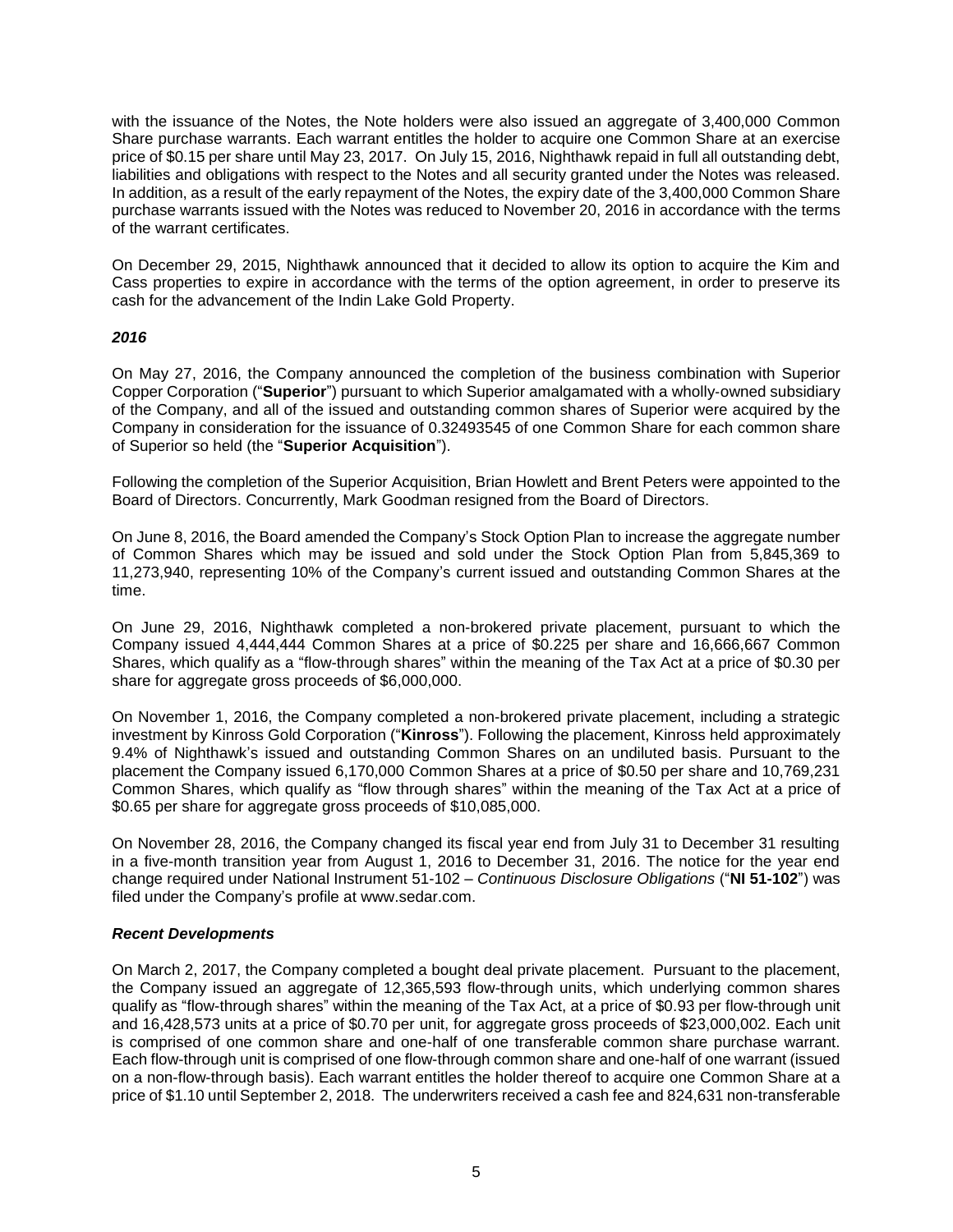compensation options. Each compensation option is exercisable into one Common Share at a price of \$0.70 until September 2, 2018. The Company also completed a concurrent non-brokered private placement, whereby the Company issued an additional 3,027,926 units for aggregate gross proceeds of \$2,119,548.

On March 6, 2017, the Company announced the appointment of Suzette Ramcharan as Vice President of Corporate Development.

On March 14, 2017, the Board amended the Company's Stock Option Plan to increase the aggregate number of Common Shares which may be issued and sold under the Stock Option Plan from 11,273,940 to 18,672,678, representing 10% of the Company's current issued and outstanding Common Shares.

On April 19, 2017, the Company announced preliminary metallurgical results for the Colomac Gold Project that indicated gold recoveries of up to 96.5% may be achieved and the rock is amenable to all standard gold recovery technologies. As well, there were no harmful elements detected that could otherwise adversely affect processing, or impact the environment. A final study is expected to be completed in the fourth quarter of 2017.

<span id="page-6-0"></span>On May 16, 2017, Morris Prychidny was appointed Chairman of the Board.

# **DESCRIPTION OF THE BUSINESS**

### **General**

Nighthawk is a Canadian-based gold exploration company focused on advancing the Colomac Gold Project, and testing other highly prospective regional targets within its Indin Lake Gold Property. The Colomac Gold Project has a current inferred resource of 2.1 million ounces of gold (39,815,000 tonnes at an average grade of 1.64 g/t Au). Including the mineral claims and leases of the Colomac Gold Project, Nighthawk's Indin Lake Gold Property comprises a total land package of 222,203 acres in the Indin Lake Greenstone Belt, located approximately 200 kilometres north of Yellowknife, Northwest Territories.

Nighthawk also holds a 100% interest in the property known as the Superior Project, which covers 39,015 acres approximately 85 kilometres north of Sault Ste. Marie, Ontario. Nighthawk continues to assess mineral properties, including those with historic resource estimates, that have the geological potential to be enhanced through both modern-day exploration and higher gold prices. Where feasible, the Company may stake prospective ground or look to acquire exploring and developing gold mineral properties in the Northwest Territories and Northern Ontario.

### **Principal Product**

The Company is involved in the acquisition, exploration and development of mineral properties, and does not have any marketable products at this time. Although the Company is in the early exploration stages and no production decision has been made to date, the Company expects its principal product would be gold.

## **Permits and Authorizations**

Nighthawk holds a valid Land Use Permit (LUP) and a Water Use Permit. The permits are issued under the authority of the Wek'èezhìi Land and Water Board for advanced exploration work and are valid through to February 28, 2019, and February 27, 2019 respectively. The water permit entitles Nighthawk use of 299 m3 of water per day for approximately 65,780 imperial gallons per day, from Baton Lake, and 100 m3 of water per day for approximately 22,000 imperial gallons per day, from any other water body.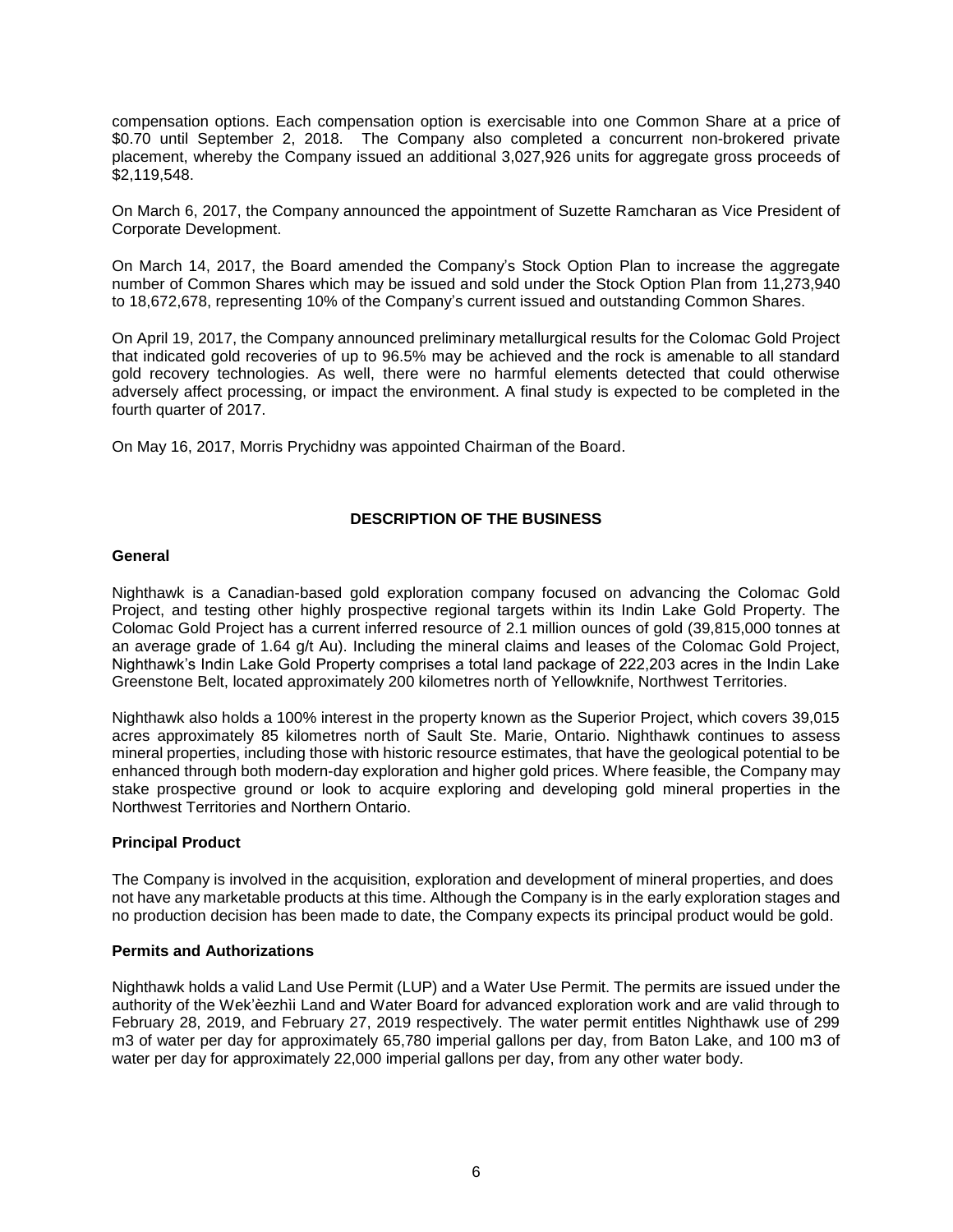The Land Use Permit is issued for "Mineral Exploration, Winter Road Construction, Camps, and Fuel Storage - Damoti Lake and Colomac Mine Site areas". The Water Licence covers Mining and Milling, and Advanced Exploration for the Old Colomac Mine Site and Damoti Lake areas.

The current water license (W2012L1-0002) became effective August 16, 2012 and expires February 27, 2019. Prior to that date during 2012, Nighthawk was allowed use of up to 100 m3 of water per day under the earlier water license.

Nighthawk also holds a valid Land Use Permit, Number W2012X0003 issued February 29, 2012 and expiring February 28, 2019. This LUP covers remediation of the Diversified, Chalco Lake, and Spider Lake Sites.

Nighthawk has complied with the terms and conditions of it land use and water permits, including continuing restoration and clean up of the land and water previously utilized under the Licenses. Nighthawk also holds a valid Prospector's License (#33742).

## **Specialized Skill and Knowledge**

Various aspects of the Company's business require specialized skills and knowledge. Such skills and knowledge include the areas of permitting, geology, drilling, engineering, construction, metallurgy, logistical planning and implementation of exploration programs as well as finance and accounting. It is possible that delays or increased costs may be experienced by the Company in locating and/or retaining skilled and knowledgeable employees and consultants in order to proceed with its planned exploration and development of the Colomac Gold Project and other mineral properties. The Company's directors and management are composed of a team of individuals who have extensive expertise in the mineral exploration, development, production, and finance industries (see "Directors and Officers").

## **Competitive Conditions**

The mineral exploration and mining business is competitive in all phases of exploration, development and production. The Company competes with a number of other entities in the search for and the acquisition of productive mineral properties. As a result of this competition, and the fact that a majority of companies possess greater financial resources than the Company, the Company may be unable to acquire desired properties, recruit or retain qualified employees or acquire the capital necessary to fund the Company's operations and develop its properties. Factors beyond the control of the Company may affect the marketability of minerals mined or discovered by the Company. Mineral prices have historically been subject to fluctuations and are affected by numerous factors beyond the control of the Company. See "Description of the Business – Risk Factors" below for more details.

### **Business Cycle**

The mining business is subject to mineral price cycles. The marketability of minerals and mineral concentrates is also affected by worldwide economic cycles. The price of the Common Shares, financial results, exploration, development and mining activities of the Company may in the future be significantly and adversely affected by declines in the price of gold and other minerals. Mineral prices fluctuate widely and are affected by numerous factors such as global supply, demand, inflation, exchange rates, interest rates, forward selling by producers, central bank sales and purchases, production, global or regional political, economic or financial situations and other factors beyond the control of the Company.

### **Environmental Protection**

The Company currently conducts exploration and development activities in the Northwest Territories and Northern Ontario. All phases of the Company's operations are subject to environmental regulation in the jurisdictions in which it operates. Environmental regulation is evolving in a manner which requires stricter standards and enforcement, increased fines and penalties for non-compliance, more stringent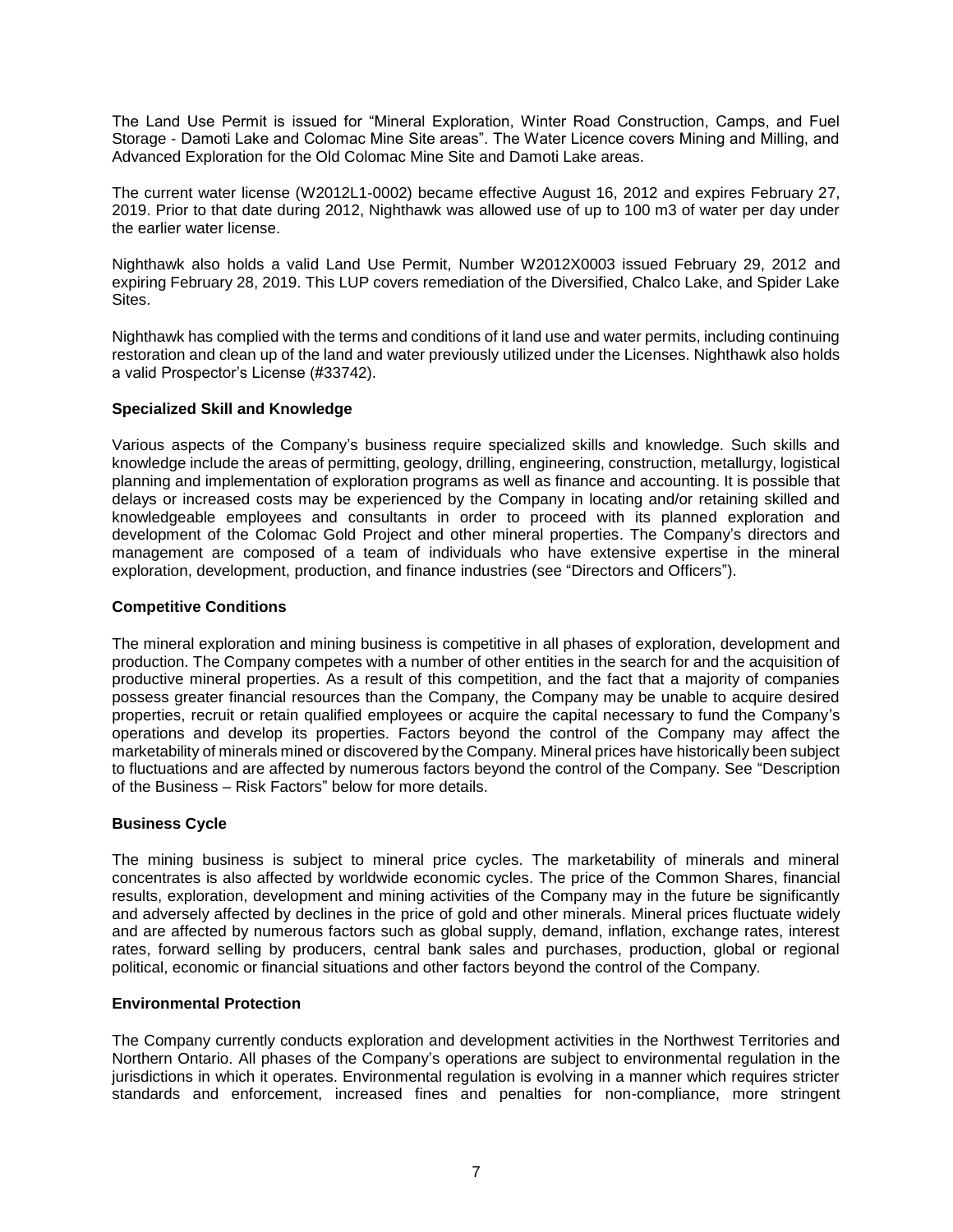environmental assessments of proposed projects and a heightened degree of responsibility for companies and their officers, directors and employees. There is no assurance that any future changes in environmental regulation will not adversely affect the Company's exploration and operations. There is no assurance that regulatory and environmental approvals will be obtained on a timely basis or at all. The cost of compliance with changes in governmental regulations has the potential to reduce the profitability of operations or to preclude entirely the economic development of a property. Environmental hazards may exist on the properties, which are unknown to the Company at present, which have been caused by previous or existing owners or operators of the properties. The Company is currently engaged in exploration with minimal environmental impact.

## **Employees**

As of the date of this AIF, there are currently three full-time equivalent employees (excluding consultants) of the Company and its affiliates involved in the operations, commercial, accounting and administrative functions of the business of the Company.

## **Reorganizations**

<span id="page-8-0"></span>See "Corporate Structure – Name, Address and Incorporation" and "General Development of the Business – Three Year History" above for details.

## **RISK FACTORS**

The mining business is inherently risky in nature. Exploration activities are based on professional judgments and statistically-based tests and calculations and often yield few rewarding results. Mineral properties are often non-productive for reasons that cannot be anticipated in advance. Companies are also subject to competitive risk such as the ability to finance activities and risks related to economic forces that influence the capital markets. As a result, the securities of Nighthawk should be considered speculative.

Any of the following risk factors could cause circumstances and results to differ materially from those described in the forward-looking information relating to the Company and could have a material adverse effect upon the Company, its business and future prospects. Although the following are significant risk factors identified by management, they do not comprise a definitive list of all risk factors relating to the Company, as other risks and uncertainties not presently known by management could impact the Company and its business in the future.

In addition to the other information contained in this AIF, the following factors should be considered carefully when considering the risks related to the Company's current and proposed business.

### **Mineral Exploration and Development**

Exploration and development of natural resources involves a high degree of risk and few properties which are explored are ultimately developed into producing properties. Whether a mineral deposit will be commercially viable depends on a number of factors, some of which are: the particular attributes of the deposit, such as size, grade and proximity to infrastructure, commodity prices which are highly cyclical; and government regulations, including regulations relating to prices, taxes, royalties, land tenure, land use, importing and exporting of minerals and environmental protection. The exact effect of these factors cannot be accurately predicted. The long-term profitability of the Company will be in part directly related to the cost and success of its exploration programs and any subsequent development programs.

The process of mining, exploration and development also involves risks and hazards, including environmental hazards, industrial accidents, labour disputes, unusual or unexpected geological conditions or acts of nature. These risks and hazards could lead to events or circumstances, which could result in the complete loss of a project or could otherwise result in damage or impairment to, or destruction of, mineral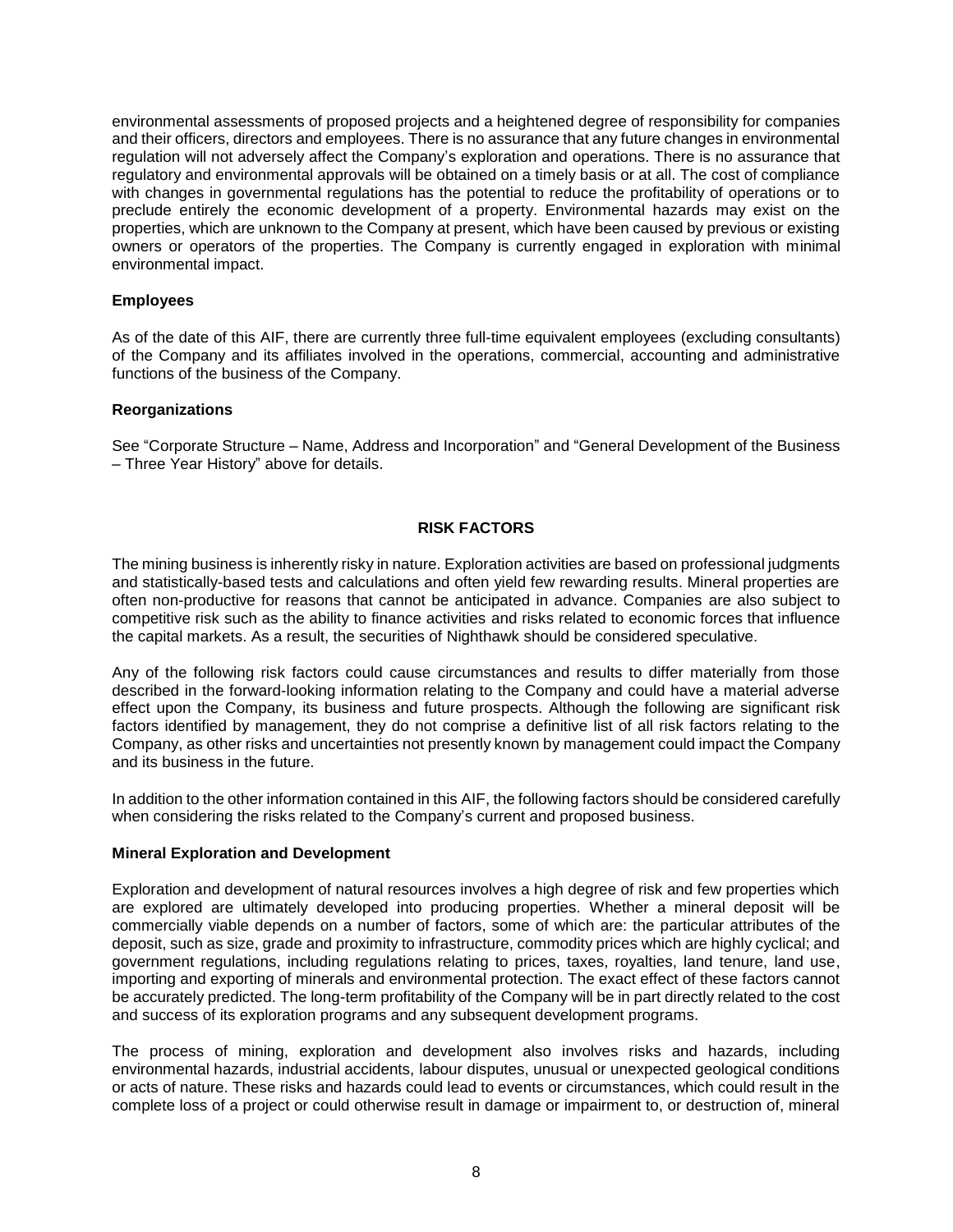properties and future production facilities, environmental damage, delays in exploration and development interruption, and could result in personal injury or death.

The Company's projects are in the exploration stage only and have no mineral reserves. Accordingly, the Company does not currently generate any revenues.

Although the Company evaluates these risks to mitigate any potential losses where economically feasible, not all of these risks are reasonably insurable and insurance coverages may contain limits, deductibles, exclusions and endorsements. The Company cannot assure that its coverage will be sufficient to meet its needs. Such a loss may have a material adverse effect on the Company. See "Uninsured Risks" for more details.

### **Required Permits and Approvals**

All permits required for the planned exploration activities on the Company's property have been granted and are in good standing as described above. However, in order to start mining operations, additional permits will be required which may include, but are not limited to: permits in respect of construction, operation of equipment, waste water discharges and certain explosive and dust permits. While the Company intends to use its best efforts to obtain all necessary permits, licenses, leases and approvals to carry on the activities which it intends to conduct, and it intends to comply in all material respects with the terms of such permits, licenses, leases and approvals, there can be no guarantee that the Company will be able to obtain and maintain these at all times. A decision by a governmental agency to deny or delay issuing a new or renewed permit, license, lease or approval, or to revoke or substantially modify an existing permit, license, lease or approval, could prevent or limit the ability to continue exploration and development at the affected project and have a material adverse effect on the proposed business, the Company's financial condition and could prevent or limit the ability to continue exploration and development activities which could result in a material adverse effect on the Company's business.

With respect to environmental permitting, the development, construction, exploitation and operation of mines at the Company's projects may require the granting of environmental licenses and other environmental permits or concessions by the competent environmental authorities. Required environmental permits, licenses or concessions may take time and/or be difficult to obtain, and may not be issued on the terms required by the Company.

### **Capital Requirements**

The Company has no history of mineral production, operations or revenues. The Company has limited financial resources and there is no assurance that sufficient additional funding will be available to enable it to fulfill the Company's existing obligations or for further exploration and development on acceptable terms or at all.

The Company competes for financing and personnel with other resource companies. There can be no assurance that additional capital or other types of financing will be available, when needed, or that, if available, the terms of such financing will be favourable to the Company. As well, the ability of the Company to raise such capital will depend, in part, upon conditions in the capital markets at the time and its historical business performance. If additional capital is raised by the issuance of shares from the treasury of the Company, shareholders may suffer dilution. Debt financing, if available, may also involve restrictions on financing and operating activities. Future borrowings by the Company or its subsidiaries may increase the level of financial and interest rate risk to the Company as the Company will be required to service future indebtedness. Furthermore, failure to obtain additional financing on a timely basis could cause the Company to reduce or terminate its proposed operations.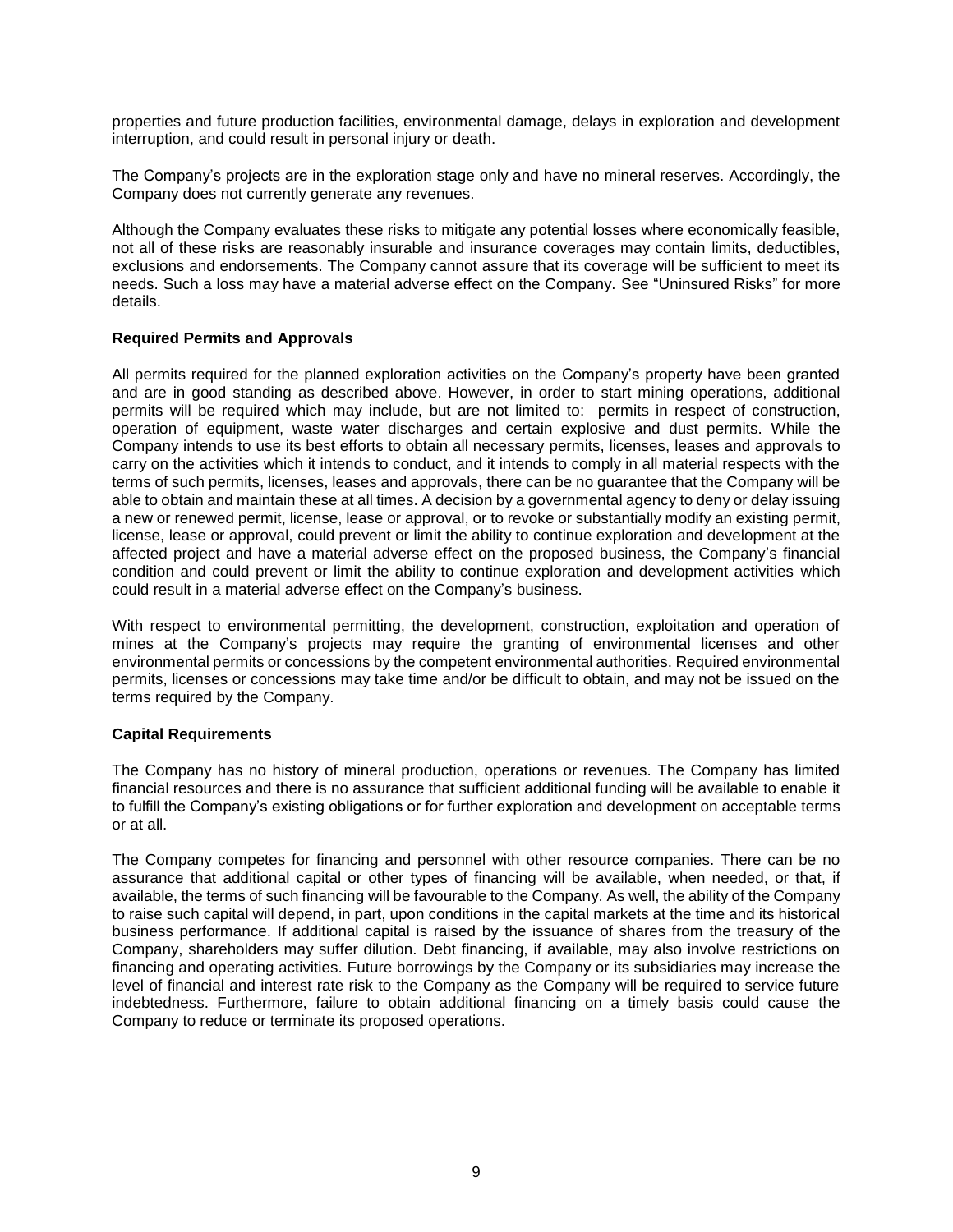## **Uncertainty in the Estimation of Mineral Resources**

Mineral resources that are not mineral reserves do not have demonstrated economic viability. Due to the uncertainty of measured, indicated or inferred mineral resources, it is possible that the mineral resources in respect of the Company's project may never be upgraded to proven and probable mineral reserves. Investors are cautioned not to assume that any part of mineral deposits in these categories will ever be converted into reserves or recovered as part of the Company's mining operations.

The Company has defined mineral resources in accordance with National Instrument 43-101 – S*tandards of Disclosure for Mineral Projects* ("**NI 43-101**"), in respect of the Colomac Gold Project but it has not yet defined current mineral reserves on the project. No assurance can be given that the Company will ever be in a position to declare a proven or probable mineral reserve on any of the projects within its Indin Lake Gold Property. Substantial expenditures are required to establish mineral reserves through drilling, to develop processes to extract the mineral resources and, in the case of new properties, to develop the extraction and processing facilities and infrastructure at any site chosen for extraction. Development of any of the Company's prospects will only follow upon obtaining satisfactory results. Exploration and development of natural resources involves a high degree of risk and few properties which are explored are ultimately developed into producing properties. The Company cannot determine at this time whether any of these estimates will ultimately be correct or will prove to be economically viable. Therefore, it is possible that mineral reserves will never be identified.

## **Price of Gold**

The development of the Company's properties is dependent on the future prices of minerals and metals, including gold. The price of gold is subject to and affected by numerous factors beyond the Company's control. Factors tending to put downward pressure on the price of gold include: sales or leasing of gold by governments and central banks; a low rate of inflation and a strong U.S. dollar; global and regional recession or reduced economic activity; speculative trading; the demand for gold for industrial uses, use in jewellery, and investment; high supply of gold from production, disinvestment, scrap and hedging; interest rates; sales by gold producers in forward transactions and other hedging; the production and cost levels for gold in major gold-producing nations; and the cost level (in local currencies) for gold in major consuming nations. Such external economic factors are in turn influenced by changes in international investment patterns, monetary systems, the strength of and confidence in the U.S. dollar (the currency in which the prices of precious metals are generally quoted), and political developments.

A drop in the price of gold would adversely impact the Company's future prospects. The price of gold has historically fluctuated widely, and future price declines could cause the development of (and any future commercial production from) the Company's properties to be impracticable. In addition, sustained low gold prices could result in a halt or delay the exploration and development of the Company's properties; and reduce the potential for financings required for further exploration and development activities. These developments could have a material adverse impact on the Company's financial performance and results of operations.

### **Dependence on Highly Skilled Personnel**

The Company's prospects depend in part on the services of key executives and other highly skilled and experienced personnel focused on managing the Company's interests and the advancement of the exploration activities across its Indin Lake Gold Property, as well as its other interests, in addition to the identification of new opportunities for growth and funding. The loss of these persons or the Company's inability to attract and retain additional highly skilled employees required for the Company's activities may have a material adverse effect on its business or future operations. The Company does not currently maintain "key person" life insurance on any of its key employees.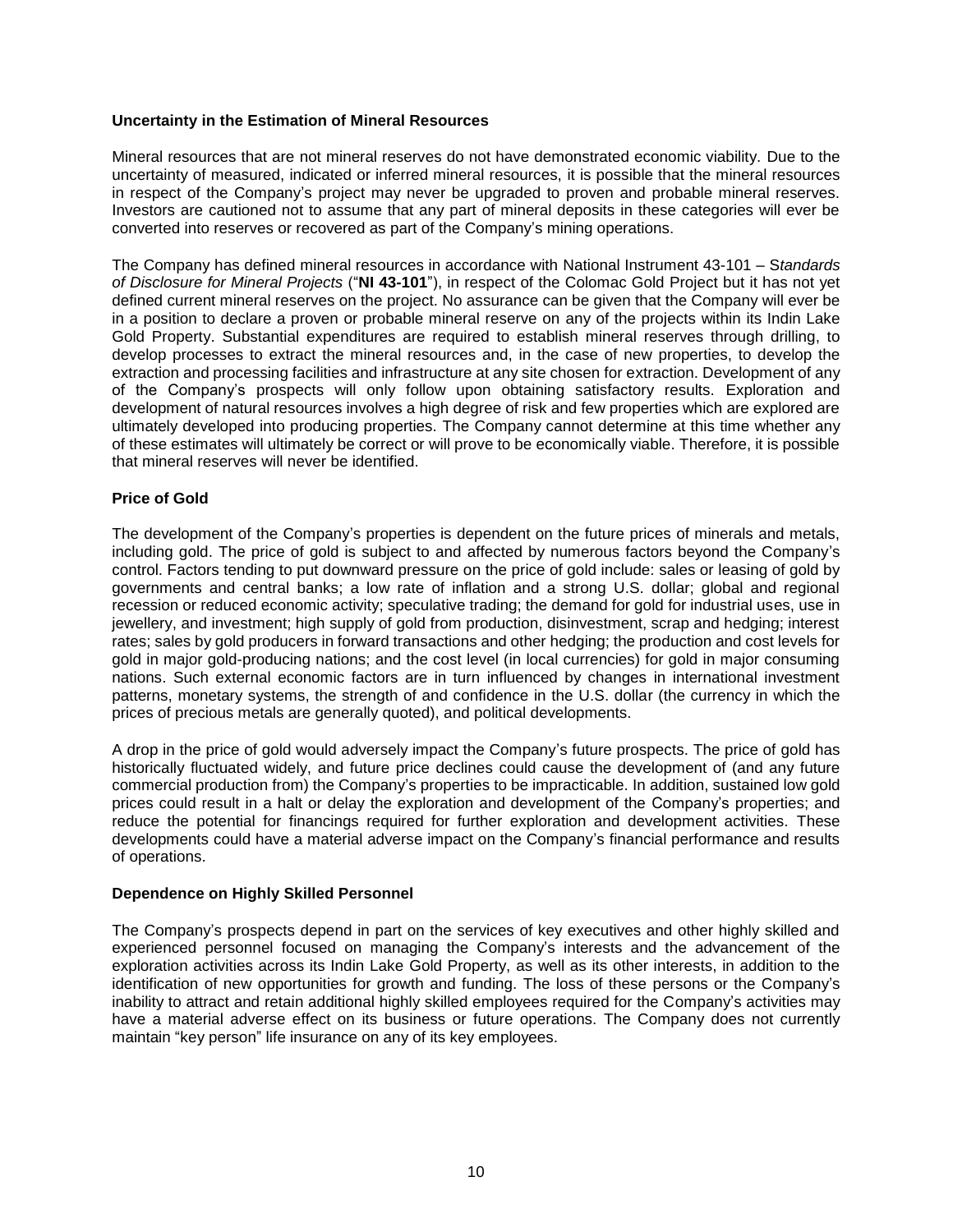## **Uncertainty Regarding Commercial Viability**

Whether the Company's projects will be commercially viable depends on a number of factors, including cash costs associated with extraction and processing, the particular attributes of the deposit, such as size, grade and proximity to infrastructure, as well as metal prices which are highly cyclical and government regulations, including regulations relating to prices, taxes, royalties, land tenure, land use, importing and exporting of minerals and environmental protection. The exact effect of these factors cannot be accurately predicted, but the combination of these factors may result in the assets becoming uneconomic resulting in the Company not continuing with its planned activities.

## **Operating History and Financial Resources**

The Company has no operating history, no operating revenues and negative operating cash flow. Exploration projects have no operating history upon which to base estimates of future cash flows. The Company expects to continue to sustain losses in the future until it begins to generate revenue from the commercial production of its properties. Substantial expenditures are required to develop mineral projects to commercial production. It is possible that actual costs and future economic returns may differ materially from the Company's estimates. There can be no assurance that the underlying assumed levels of expenses for any project will prove to be accurate. Further, it is not unusual in the mining industry for new mining operations to experience unexpected problems during start-up, resulting in delays and requiring more capital than anticipated. The Company does not expect to receive revenues from operations in the foreseeable future and expects to incur losses until such time as one or more of its properties enters into commercial production and generates sufficient revenue to fund continuing operations. There can be no assurance that any of the Company's projects will move beyond the exploration and development stage and be put into production, achieve commercial production or that the Company will produce revenue, operate profitably or provide a return on investment in the future. Mineral exploration involves considerable financial and technical risk. There can be no assurance that the funds required for exploration and future development can be obtained on a timely basis. There can be no assurance that the Company will not suffer significant losses in the near future or that the Company will ever be profitable.

### **Land Title Risk**

Although the Company may receive title opinions for any mineral properties in which the Company has or will acquire a material interest, there is no guarantee that title to such properties will not be challenged or impugned. Also, in Canada, claims have been made and new claims are being made by aboriginal peoples that call into question the rights granted by the government. There is no guarantee that title to one or more claims or concessions at the Company's projects will not be challenged or impugned. There may be challenges to any of the Company's titles which, if successful, could result in the loss or reduction of the Company's interest in such titles. The Company's properties may be subject to prior unregistered liens, agreements, transfers or claims, and title may be affected by, among other things, undetected defects. In addition, the Company may be unable to operate its properties as permitted or to enforce its rights with respect to its properties. The failure to comply with all applicable laws and regulations, including a failure to pay taxes or to carry out and file assessment work, can lead to the unilateral termination of concessions by mining authorities or other governmental entities.

### **Infrastructure**

Mining, processing, development and exploration activities depend, to one degree or another, on adequate infrastructure. Reliable roads, bridges, power sources and water supplies, as well as the location of population centres and pools of labour, are important determinants which affect capital and operating costs. Unusual or infrequent weather phenomena, sabotage, government or other interference in the maintenance or provision of such infrastructure could impact the Company's ability to explore its properties, thereby adversely affecting its business and financial condition.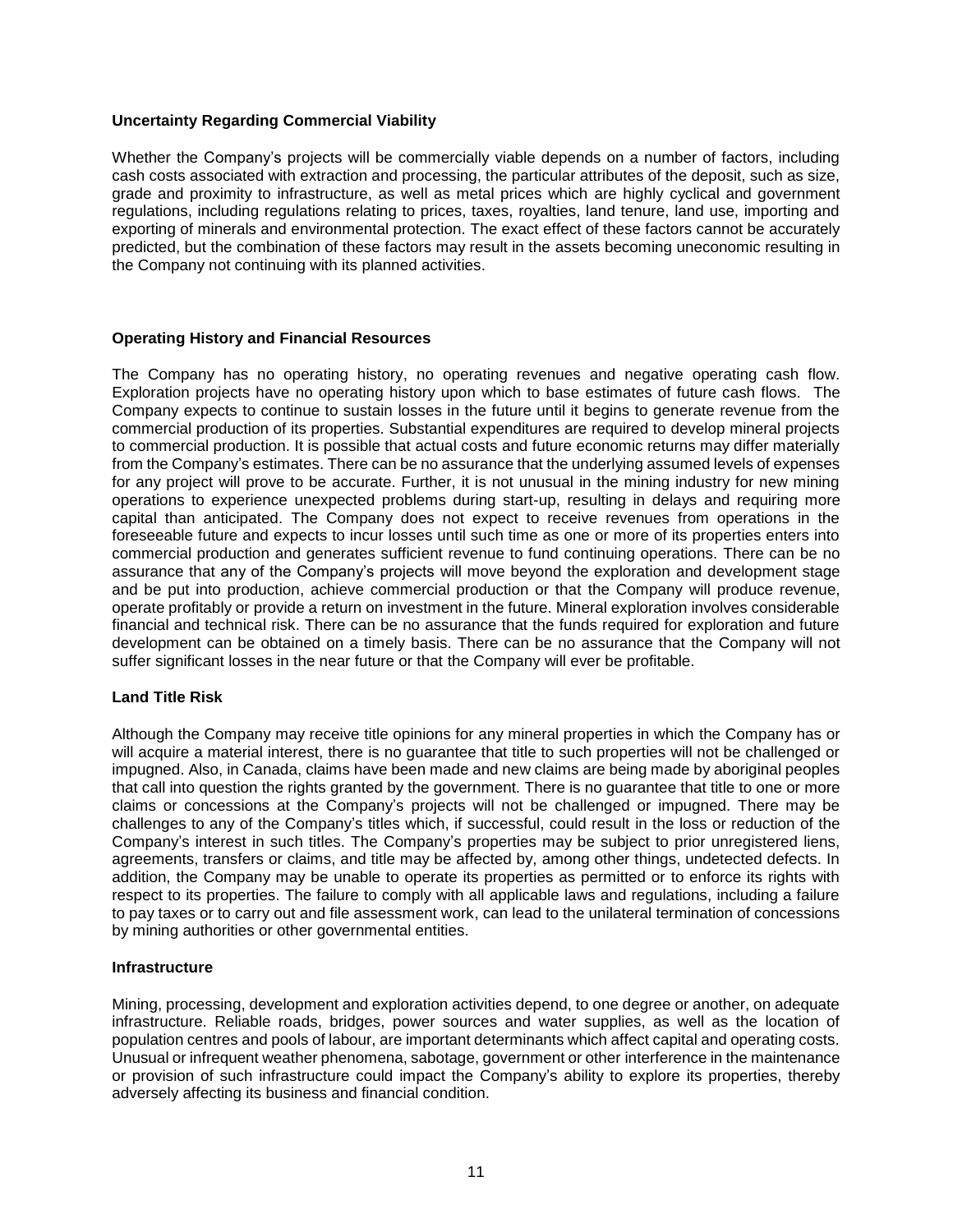### **Maintaining Interests in Mineral Properties**

The Company's continuing right to initially earn and subsequently maintain its ownership in its mineral property interests will be dependent upon compliance with applicable laws and with agreements to which it is a party. The Company's properties consist of various rights to acquire interests in lands prospective for mineral exploration. There is no assurance that the Company will be able to obtain and/or maintain all required permits and licences to carry on its operations. Additional expenditures will be required by the Company to maintain its interests in its properties. There can be no assurance that the Company will have the funds, will be able to raise the funds or will be able to comply with the provisions of the agreements relating to its properties which would entitle it to an interest therein and if it fails to do so its interest in certain of these properties may be reduced or be lost.

## **Competition**

The mineral exploration and development industry is highly competitive. The Company will have to compete with other mining companies, many of which have greater financial, technical and other resources than the Company, for, among other things, the acquisition of mineral claims, leases and other mineral interests as well as for the recruitment and retention of qualified employees and other personnel. Failure to compete successfully against other mining companies could have a material adverse effect on the Company and its prospects.

### **Environmental Laws**

The Company's exploration and development activities and, in the future, its production and processing operations are and will be extensively regulated under various federal, provincial, territory, and local laws relating to the protection of air and water quality, hazardous waste management, endangered species, and mine reclamation. The Company may be subject to future liability for environmental costs, including capital costs to comply with environmental laws, costs associated with the remediation of soil or groundwater contamination and reclamation and closure costs upon cessation of operations. In addition, the Company may be subject to reclamation costs for its claims, even if the Company has not conducted the activity on those properties. Further, the regulatory environment for the Company's operations could change in ways that would substantially increase its liability or the costs of compliance and that could have a material adverse effect on its operations or financial position.

Various laws and permits require that financial assurances be in place for certain environmental and reclamation obligations and other potential liabilities. There is no assurance that the Company will always be able to secure and maintain insurance coverage and other general assistance measures to adequately protect against such potential obligations and liabilities.

# **Market Price of Common Shares**

The TSXV is the principal market for the Common Shares. The market prices of securities of many companies, particularly exploration and development stage mining companies, experience wide fluctuations that are not necessarily related to the operating performance, underlying asset values or prospects of such companies. The holding of these Common Shares will involve a high degree of risk and should be undertaken only by investors whose financial resources are sufficient to enable them to assume such risks and who have no need for immediate liquidity in their investment. Persons who cannot afford the possibility of the loss of their entire investment should not hold Common Shares. Furthermore, an investment in securities of the Company should not constitute a major portion of an investor's portfolio.

### **Price Volatility**

Securities markets have recently had a high level of price and volume volatility, and the market price of securities of many companies has experienced wide fluctuations in price that have not necessarily been related to the operating performance, underlying asset values or prospects of such companies. Factors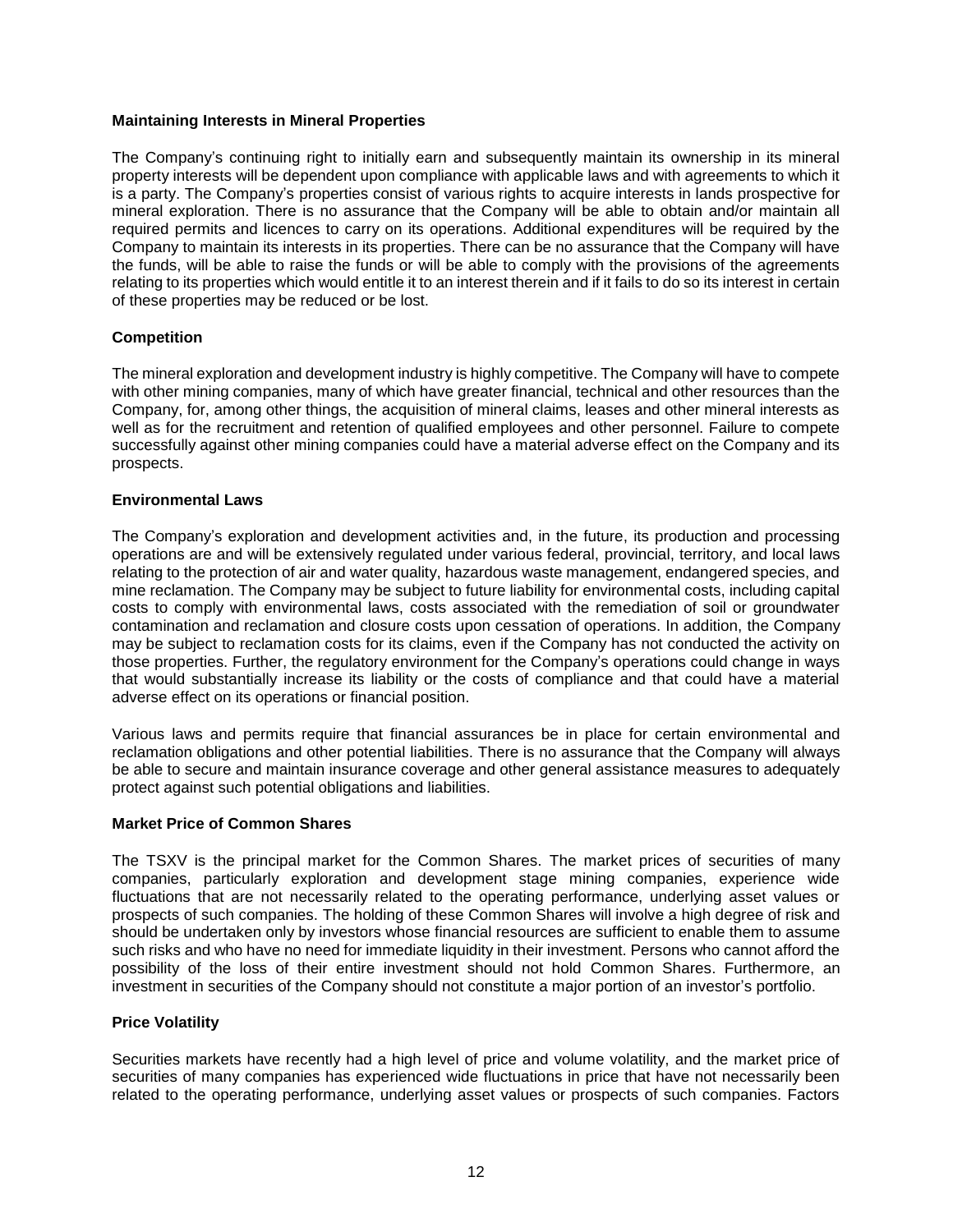unrelated to the financial performance or prospects of the Company include macroeconomic developments in North America and globally, and market perceptions of the attractiveness of particular industries. There can be no assurance that continued fluctuations in precious metal prices will not occur. As a result of any of these factors, the market price of the securities of the Company at any given point in time may not accurately reflect the value of Nighthawk or its securities.

In the past, following periods of volatility in the market price of a company's securities, shareholders have on occasion instituted class action securities litigation against those companies. Such litigation, if instituted, could result in substantial cost and diversion of management attention and resources, which could significantly harm the viability and the reputation of Nighthawk.

# **Global Economic Conditions**

The unprecedented events in global financial markets in the past several years have had a profound impact on the global economy. Many industries, including the gold mining industry, are impacted by these market conditions. Market events and conditions, including disruptions in the international credit markets and other financial systems and the deterioration of global economic conditions, could impede the Company's access to capital or increase the cost of capital and may adversely affect the Company's operations.

The Company is also exposed to liquidity risks in meeting its operating and capital expenditure requirements in instances where the Company's cash position is unable to be maintained or appropriate financing is unavailable. These factors may impact the Company's ability to obtain capital on terms favourable to it or at all. Increased market volatility may impact the Company's operations which could adversely affect the trading price of the Common Shares.

## **Aboriginal Land Claims and Aboriginal Rights**

The properties may in the future be the subject of aboriginal peoples' land claims or aboriginal rights claims. The legal basis of an aboriginal land claim and aboriginal rights is a matter of considerable legal complexity and the impact of the assertion of such a claim, or the possible effect of a settlement of such claim upon the Company cannot be predicted with any degree of certainty at this time. In addition, no assurance can be given that any recognition of aboriginal rights or claims whether by way of a negotiated settlement or by judicial pronouncement (or through the grant of an injunction prohibiting mineral exploration or mining activity pending resolution of any such claim) would not delay or even prevent the Company's exploration, development or mining activities.

# **Government Regulation of the Mining Industry**

The current and future operations of the Company, from exploration through development activities and commercial production, if any, are and will be governed by laws and regulations governing mineral concession acquisition, prospecting, development, mining, production, exports, taxes, labour standards, occupational health, waste disposal, toxic substances, land use, environmental protection, mine safety and other matters. Companies engaged in exploration activities and in the development and operation of mines and related facilities may experience increased costs and delays in production and other schedules as a result of the need to comply with applicable laws, regulations and permits. Permits are subject to the discretion of government authorities and there can be no assurance that the Company will be successful in obtaining all required permits. Amendments to current laws and regulations governing the operations and activities of the Company or more stringent implementation thereof could have a material adverse effect on the Company's business, financial condition and results of operations. Further, there can be no assurance that all permits which the Company may require for future exploration, construction of mining facilities and conduct of mining operations, if any, will be obtainable on reasonable terms or on a timely basis, or that such laws and regulations would not have an adverse effect on any project which the Company may undertake.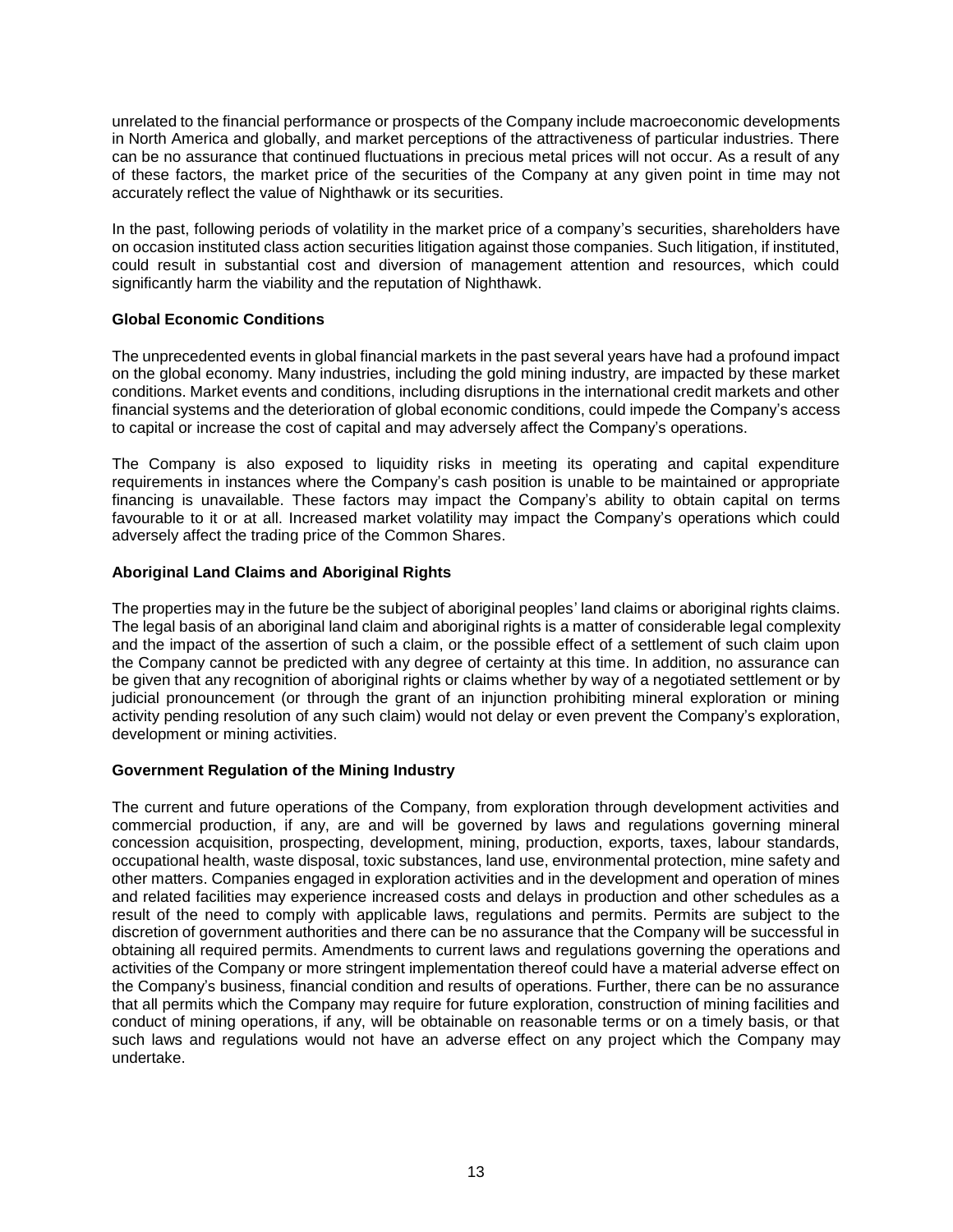Failure to comply with applicable laws, regulations and permits may result in enforcement actions thereunder, including the forfeiture of claims, orders issued by regulatory or judicial authorities requiring operations to cease or be curtailed, and may include corrective measures requiring capital expenditures, installation of additional equipment or costly remedial actions. The Company may be required to compensate those suffering loss or damage by reason of its mineral exploration activities and may have civil or criminal fines or penalties imposed for violations of such laws, regulations and permits. Existing and possible future laws, regulations and permits governing operations and activities of exploration companies, or more stringent implementation thereof, could have a material adverse impact on the Company and cause increases in capital expenditures or require abandonment or delays in exploration.

Changes, if any, in mining or investment policies or shifts in political attitude in Canada may adversely affect the Company's operations or profitability. Operations may be affected in varying degrees by government regulations with respect to, but not limited to, restrictions on production, price controls, export controls, currency remittance, income taxes, expropriation of property, foreign investment, maintenance of claims, environmental legislation, land use, land claims of local people, water use and mine safety.

Failure to comply strictly with applicable laws, regulations and local practices relating to mineral right applications and tenure could result in loss, reduction or expropriation of entitlements, or the imposition of additional local or foreign parties as joint venture partners with varied or other interests. The occurrence of these various factors and uncertainties cannot be accurately predicted and could have an adverse effect on the Company's business, financial condition and results of operations.

# **Surface Rights**

The Company does not own all of the surface rights at its properties and there is no assurance that surface rights owned by the government will be granted, nor that they will be on reasonable terms if granted. Failure to acquire surface rights may impact the Company's ability to access its properties, as well as its ability to commence and/or complete construction or production, any of which would have a material adverse effect on the profitability of the Company's future operations.

# **Uninsured Risks**

As mentioned above, the Company's business is subject to a number of risks and hazards including adverse environmental effects and technical difficulties due to unusual or unexpected geologic formations.

Such risks could result in personal injury, environmental damage, damage to and destruction of the facilities, delays in exploration and development and liability. For some of these risks, Nighthawk maintains insurance to protect against these losses at levels consistent with industry practice. However, the Company may not be able to maintain current levels of insurance, particularly if there is a significant increase in the cost of premiums. Insurance against environmental risks is generally expensive and may not continue to be available for the Company and other companies in the industry. The Company's current policies may not cover all losses. The Company's existing policies may not be sufficient to cover all liabilities arising under environmental law or relating to hazardous substances. Moreover, in the event that the Company is unable to fully pay for the cost of remedying an environmental problem, the Company might be required to suspend or significantly curtail its activities or enter into other interim compliance measures.

# **Threat of Legal Proceedings**

Due to the nature of its business, the Company may be subject to numerous regulatory investigations, civil claims, lawsuits and other proceedings in the ordinary course of its business. The results of these legal proceedings cannot be predicted with certainty due to the uncertainty inherent in litigation, the difficulty of predicting decisions of regulators, judges and juries and the possibility that decisions may be reversed on appeal. There can be no assurances that these matters will not have a material adverse effect on the Company's business.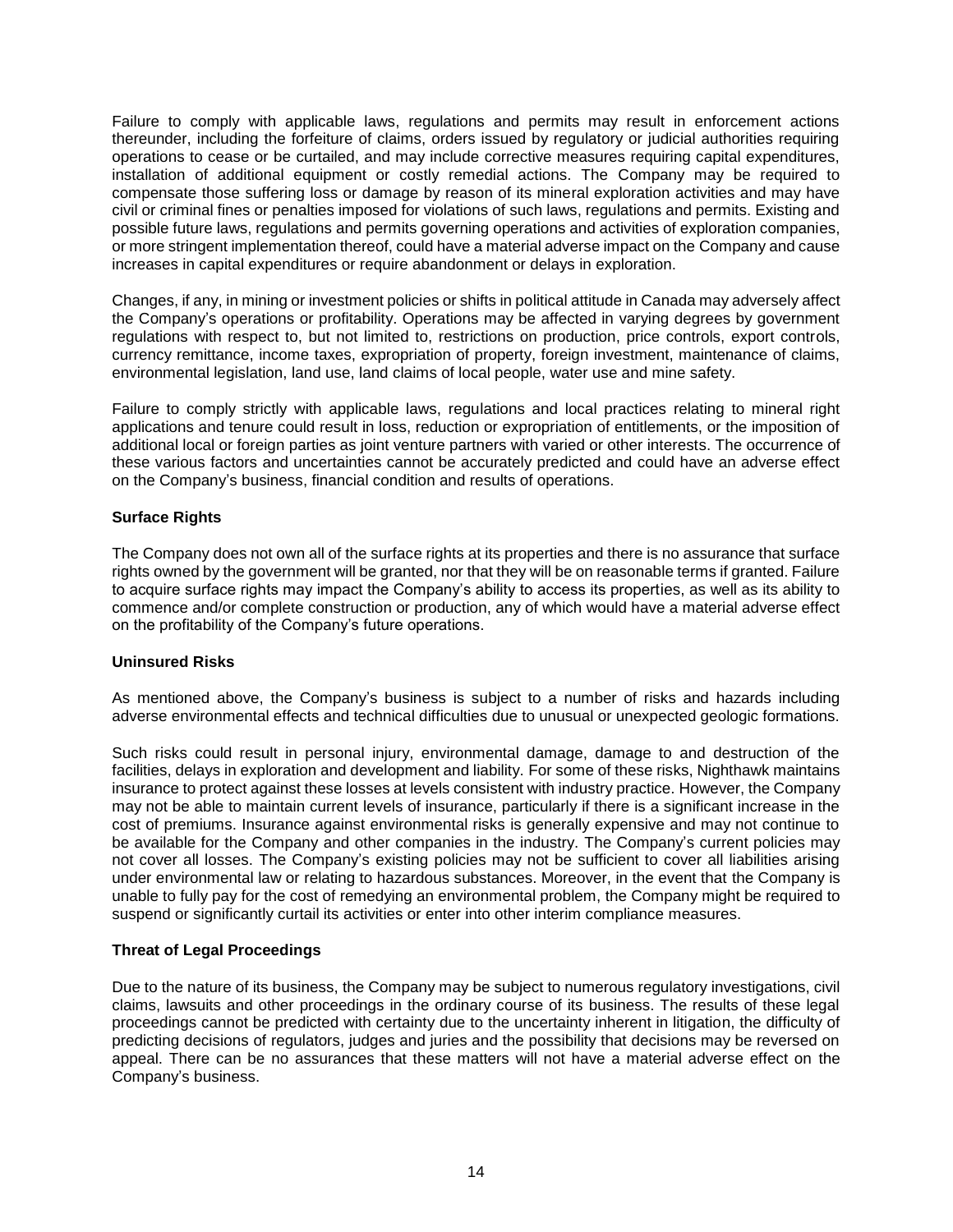### **Unforeseen Liabilities from Past Acquisitions**

There may be liabilities that the Company has failed to discover or has underestimated in connection with previous acquisitions. In addition, there may be capital expenditure requirements that the Company has failed to discover or underestimated in connection with these acquisitions, which amounts may be material. Any such liabilities or capital expenditure requirements could have a material adverse effect on the Company's business, financial condition or future prospects.

## **Conflicts of Interest**

Certain of the directors and officers of the Company also serve as directors and/or officers of other companies involved in natural resource exploration, development and mining operations and consequently there exists the possibility for such directors and officers to be in a position of conflict. Any decision made by any of such directors and officers will be made in accordance with their duties and obligations to deal fairly and in good faith with a view to the best interests of the Company and its shareholders. In addition, each director is required to declare and refrain from voting on any matter in which such director may have a conflict of interest in accordance with the procedures set forth in the OBCA and other applicable laws.

# **MATERIAL MINERAL PROJECT – COLOMAC GOLD PROJECT**

<span id="page-15-0"></span>The Company's material mineral property is the Colomac Gold Project located in the Northwest Territories.

The below summary is a direct extract and reproduction of the summary contained in a technical report dated June 17, 2013, entitled "Technical Report and Mineral Resource Estimate Update on the Colomac Property of the Indin Lake Project, Indin Lake Belt, Northwest Territories, Canada" (the "**Technical Report**"), without material modification or revision and all defined terms used in the summary shall have the meanings ascribed to them in the Technical Report. The below summary is subject to all the assumptions, qualifications and procedures set out in the Technical Report. Readers should also refer to the Company's latest management's discussion and analysis for updated information with respect to the Colomac Gold Project. The Technical Report was prepared in accordance with NI 43-101. For full technical details of the report, reference should be made to the complete text of the Technical Report, which has been filed with the applicable regulatory authorities and has been posted on SEDAR at www.sedar.com. The Technical Report was prepared by Mr. Ian D. Trinder, M.Sc., P.Geo. of A.C.A. Howe International Limited who is an independent "Qualified Person" under NI 43-101. The Technical Report is incorporated by reference in this AIF and the summary set forth below is qualified in its entirety with reference to the full text of the Technical Report. Mr. Trinder has reviewed and approved the scientific and technical disclosure contained in the *Executive Summary* below.

### **\*\*\*\*\*\*\*\*\*\*\*\*\*\*\*\*\*\*\*\*\*\*\*\*\*\*\*\*\*\*\*\*\*\*\*\*\*\*\*\*\*\***

### **"**1 EXECUTIVE SUMMARY

This technical report ("Report") is prepared by A.C.A. Howe International Limited ("Howe") at the request of Dr. Michael Byron, Chief Geologist and Director, Nighthawk Gold Corp. ("Nighthawk"). This report is specific to the standards dictated by National Instrument 43-101(NI 43-101), companion policy NI43-101CP and Form 43-101F1 (Standards of Disclosure for Mineral Projects) in respect to the Colomac Property ("Property") and the encompassing Indin Lake Project and focuses on an update of Howe's 2012 independent mineral resource estimate including the historic Colomac, Goldcrest and Goldcrest North (Dyke Lake) zones. Howe's 2012 mineral resource estimate of the Grizzly Bear, 24 and 27 Zones has not been updated and is restated herein. The mineral resource estimate update is prepared in accordance with Canadian Institute of Mining, Metallurgy and Petroleum ("CIM") Definition Standards for Mineral Resources and Mineral Reserves (November 27, 2010) as per NI 43-101 requirements. Only mineral Resources are estimated – no mineral Reserves are defined.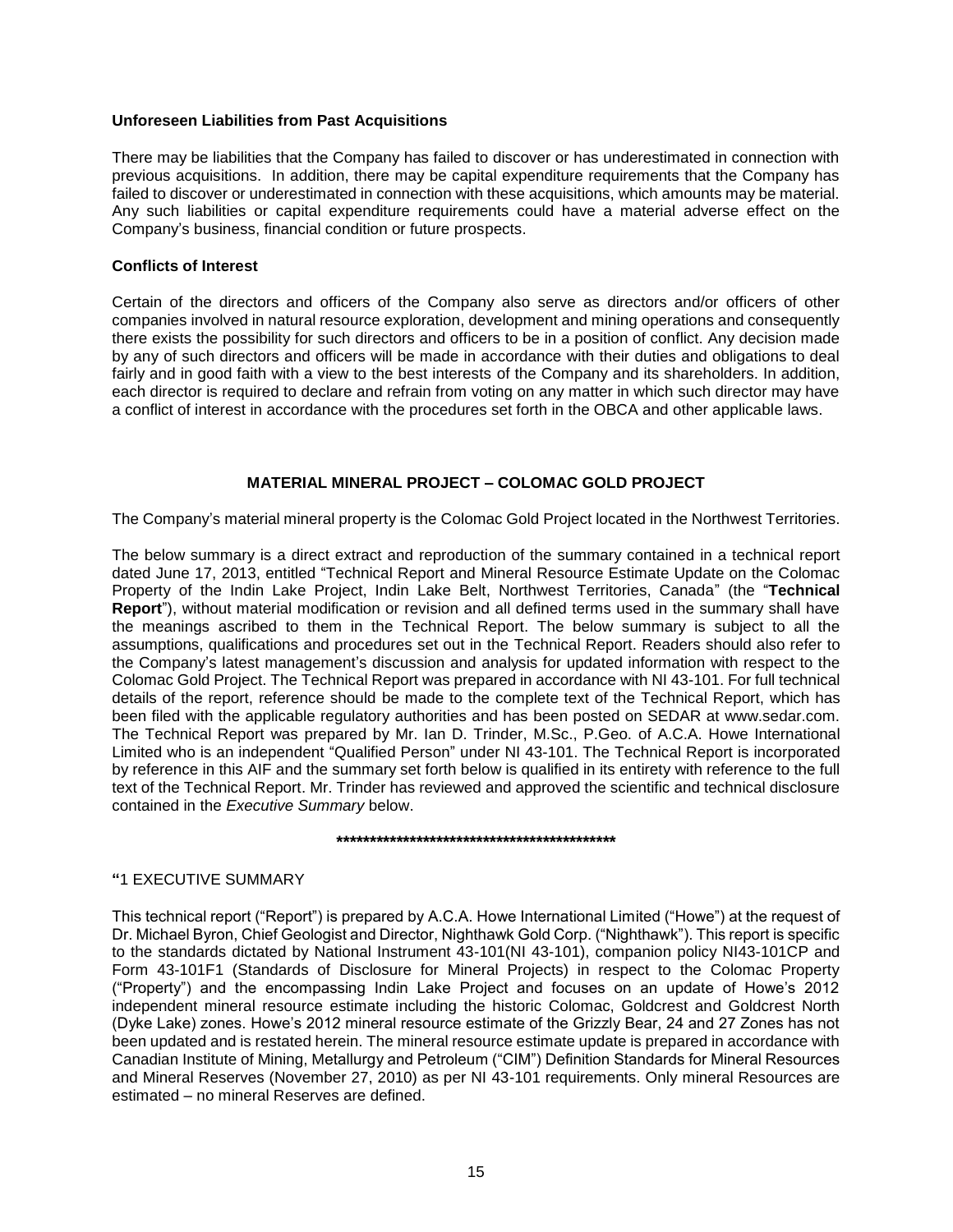The Colomac Property consists of nine leases (4,842.70 ha or 11,966.6 acres) and two staked claims (128.00 ha or 316.3 acres) totaling 4,970.70 hectares (12,282.9 acres). The Property forms part of and is situated in the central portion of Nighthawk's larger Indin Lake Project (89,922.46 hectares or 222,203.23 acres) in the Indin Lake area of the Northwest Territories at latitude 64°24'N, longitude 115°05'W (UTM Zone 11N 592,000E 7,143,000N NAD83 datum), approximately 220 km northwest of Yellowknife.

Nighthawk holds or has the option to acquire a 100% interest in the Indin Lake Project. Between 2009 and 2011, Nighthawk staked a 100% undivided interest in 115 claims totaling 79,812.41 hectares (197,220.70 acres). Nighthawk has also acquired or has the option to acquire a 100% interest in 30 leases (9,020.14 hectares or 22,289.29 acres) and 5 staked claims (1,089.91 hectares or 2,693.24 acres) within the historic Colomac, Treasure The Colomac Property can be accessed by helicopter, by ski- or float-equipped fixedwing aircraft to

Baton Lake and Steeves Lake, by ski- or wheel-equipped fixed-wing aircraft to an unmaintained 1,525 metre (5,000 foot) gravel airstrip on the Property which is capable of handling aircraft up to the size of a Hercules transport. Land access to the property is possible via an approximately 245 km winter road that starts west of Yellowknife from the No. 3 Highway at the Tåîchô community of Behchokö.

The Indin Lake Project and Colomac Property lie in the Indin Lake Supracrustal Belt, a 2,000 km2, NNEtrending elongate area of volcanic and sedimentary rocks which are Archean in age and belong to the Yellowknife Supergroup (Frith, 1986). The belt lies in the southwestem part of the Slave Structural Province, 30 km east of the boundary with the Bear Province (Morgan, 1992). Volcanic rocks of the belt are comprised of mafic to intermediate flows, synvolcanic intrusive dykes and sills and felsic pyroclastic units and underlie roughly 30% of the Indin Lake area (Morgan, 1992). The volcanics form generally NNE-trending, elongate units ranging up to 5 km wide and 30 km long generally surrounded by metasediments (Morgan, 1992). The volcanic sequence is bimodal (intermediate compositions are rarer than felsic or mafic) and is 80% to 85% mafic and 15% to 20% felsic. Ultramafic rocks, metamorphosed to talc-chlorite-carbonate schist, underlie a few hectares of the Colomac property.

The volcanics are overlain by and interfingered with sedimentary rocks, predominantly turbidite sequences of argillites, greywackes and siltstones; Narrow lenses or discontinuous layers of sulphide (pyrite-pyrrhotite) iron formation, sulphide-bearing argillite, and graphitic argillite are common in the sediments where they interfinger with felsic volcanics (Morgan, 1992).

The Indin Lake Supracrustal belt has been metamorphosed to lower greenschist facies with local amphibolitic facies.

Nighthawk's Indin lake Project area includes more than 20 known gold deposits and showings:

## **SIGNIFICANT GOLD DEPOSITS AND SHOWINGS WITHIN NIGHTHAWK'S INDIN LAKE PROJECT AREA**

|                | <b>Deposit/Showing</b>                                | <b>Style of Mineralization</b>                         |  |  |
|----------------|-------------------------------------------------------|--------------------------------------------------------|--|--|
|                | Colomac                                               | Auriferous stacked, quartz veins/stockworks/silicified |  |  |
| 2              | Goldcrest                                             | zones hosted by intermediate intrusive                 |  |  |
| 3              | Goldcrest North / Dyke Lake                           |                                                        |  |  |
|                |                                                       |                                                        |  |  |
| $\overline{4}$ | <b>Grizzly Bear</b>                                   |                                                        |  |  |
| 5              | Laurie Lake                                           | Auriferous stacked, silicified zones, often spatially  |  |  |
| 6              | Treasure Island                                       | associated with felsic units                           |  |  |
| $\overline{7}$ | Chalco Zone - West Shore & Face<br>Peninsula showings |                                                        |  |  |
|                |                                                       |                                                        |  |  |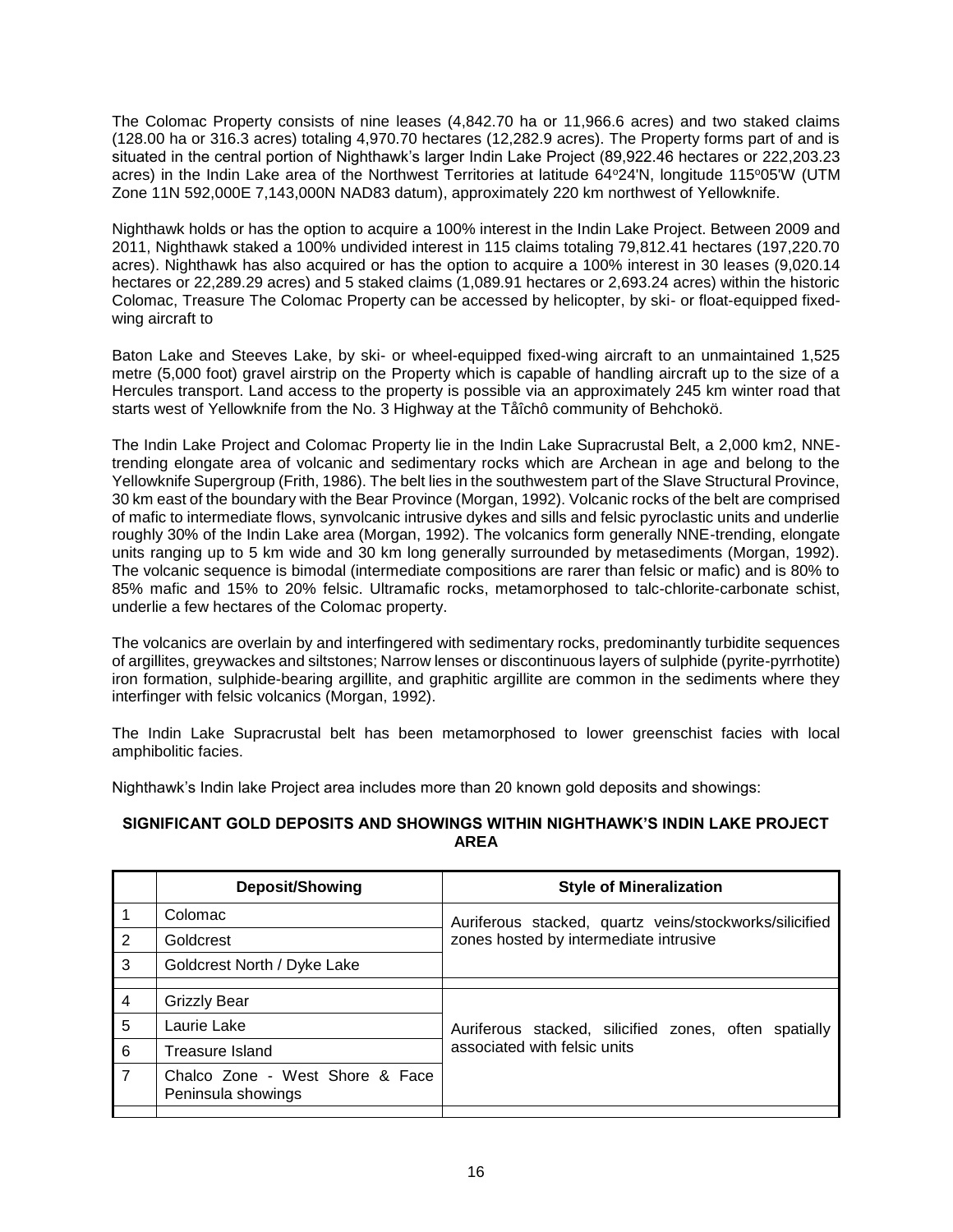| 8               | 24/27 Zones                     |                                                                                                             |
|-----------------|---------------------------------|-------------------------------------------------------------------------------------------------------------|
| 9               | Chalco Zone - Northeast showing |                                                                                                             |
| 10              | Chalco Zone - North End showing | Auriferous quartz veins or silicified zones in mafic                                                        |
| 11              | North Inca Mine                 | volcanics often within or near graphitic argillites and                                                     |
| 12 <sup>2</sup> | Diversified Mine                | fault/shear zone along contacts of mafic volcanic-<br>sedimentary belts                                     |
| 13              | #3 Zone                         |                                                                                                             |
| 14              | Lexindin Zone                   |                                                                                                             |
| 15              | Barker-Vidie                    |                                                                                                             |
|                 |                                 |                                                                                                             |
| 16              | Echo-Indin                      | Gold associated with sulfides (in particular, arsenopyrite                                                  |
| 17              | Goose Lake                      | and loellingite) and quartz-carbonate veins or silicified<br>zones within mafic volcanic units or intrusive |
| 18              | Lucky Lake                      | equivalents. Possible extensions of the Kim and Cass                                                        |
| 19              | Albatross showings              | zones.                                                                                                      |
|                 |                                 |                                                                                                             |
| 20              | <b>Fishhook</b>                 |                                                                                                             |
| 21              | Damoti Lake                     | BIF-hosted gold                                                                                             |
| 22              | <b>BIF Island</b>               |                                                                                                             |
| 23              | <b>JPK</b>                      |                                                                                                             |

The Colomac Property is underlain by a 4 km thick belt of lower greenschist-grade intercalated maficintermediate flows, intermediate-felsic volcanics and intermediate intrusives, bounded by metasediments both to the east and to the west.

A multiphase, synvolcanic intrusive complex (about 2x10 km in area) intrudes the volcanics on the west of Baton Lake, within 800 m of the western volcanic/sedimentary contact. Based on its conformable orientation with the volcanic stratigraphy, the complex is generally considered to be a sill intruded in a horizontal position and later rotated or folded together with the surrounding volcanic rock rocks into its present, steeply-dipping orientation.

The Colomac Sill (also historically referred to as the Colomac Dyke because of its present steeply dipping orientation), which hosts the Colomac deposits, occurs near the east side of the intrusive complex in contact with, or nearby, andesitic volcanics. It is composed mainly of a medium-grained quartz diorite/quartz gabbro (dioritic to trondhjemitic). Where tested along its strike, the Colomac Sill ranges from 40 to 200 m in width (averaging 100 m). The quartz diorite (historic QFP) portion of the Colomac Sill ranges from 9-60 m in width (averaging 30 m). The sill has a drill tested strike length of about 6 kilometres. It does not have a strong tectonic fabric. The Sill is oriented 010/80 in the north, and 023/80 in the south. The Sill has been brittly deformed to produce fracture stockworks and auriferous quartz-vein zones that are highly altered and carbonatized.

The Colomac Property contains several gold deposits and showings, the most significant of which including the Colomac zones (Zones 1.0, 1.5, 2.0, 2.5, 3.0 and 3.5), Goldcrest Zone, Gold Crest North Zone (Dyke Lake), Grizzly Zone (Airport Showing), Zone 24, and Zone 27 (Cohoon et al., 1991).

Gold mineralization has been identified along an approximate 5 km strike length of the Colomac Sill and has been divided into a number of somewhat arbitrary zones based on: spatial position along the Sill; location with respect to historic claim boundaries and; grade of mineralization. The zones have been identified from north to south as Zones 1.0, 1.5, 2.0, 2.5, 3.0, 3.5, 4.0 and 5.0. Within the Colomac Sill, gold is found in association with parallel sets of glassy, tensional quartz veins that consist of lenses of smoky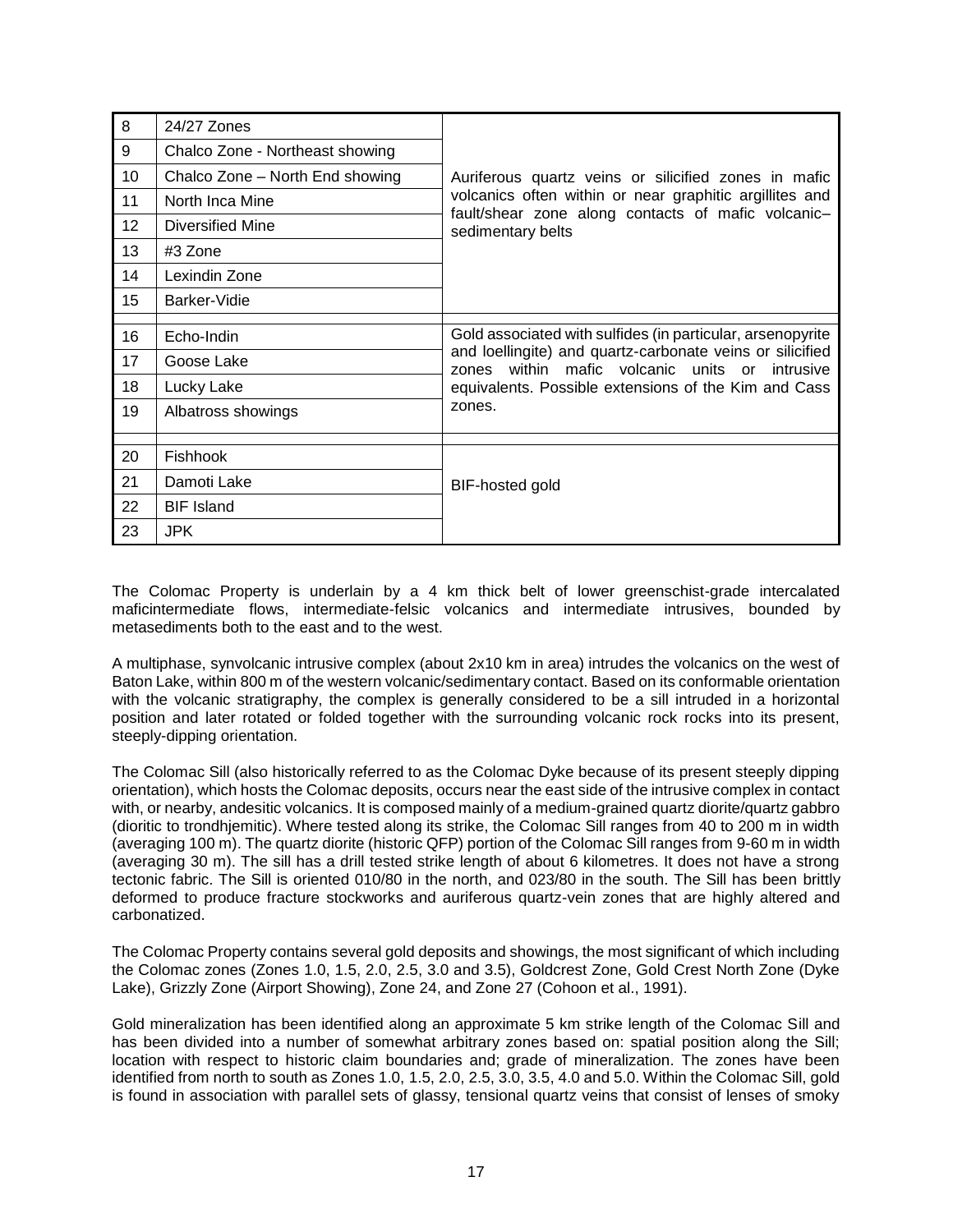grey quartz within white quartz (NWT Geoscience Office, 2012a). The quartz veins generally terminate at the Sill margins but a few small, barren quartz-carbonate veins occur locally in the andesite. A late set of white, barren quartz veins is also present.

The Goldcrest Zone is hosted by the Goldcrest Sill, a medium-grained, quartz diorite/quartz gabbro intrusion (dioritic to trondhjemitic) (also historically referred to as the Goldcrest Dyke because of its present steeply dipping orientation). The Goldcrest (South) Zone has a width of 100 metres and a drill tested strike length of 1 kilometre. The Goldcrest North Zone has a drill tested width of 100 metres and a strike length of 300 metres. The Goldcrest mineralized zone is very similar to the Colomac Sill deposits where quartz veins intrude competent, fractured, quartz diorite but the mineralization and veining is more erratic at the Goldcrest Zone.

The Goldcrest North (or Dyke Lake Zone), about 210 metres west of the north end of the Goldcrest sill, consists of a fine-grained, massive, siliceous, sericitized quartz or dacite porphyry dyke/sill associated with a narrow band of rhyolite. The dyke/sill is up to 18 metres wide. Abundant glassy grey quartz veins cut the porphyry, and pyrrhotite and arsenopyrite are present.

The Grizzly Bear Zone (previously referred to as the Airport Zone by Neptune) is located on Mining leases 3529 and 2662, about 3 kilometres west and 2 kilometres south of the Colomac Zone 2 deposit.

The Grizzly Bear Zone is underlain by greenschist-grade mafic metavolcanics and metasediments, containing a felsic lapilli tuffaceous horizon. The tuff is strongly foliated, rhyolite clast-supported, pervasively sericitized, contains thin wisps of pyrrhotite parallel to the foliation, and may have local biotitization and carbonatization. The mineralized zone is subparallel to the strata, trending NE, and contains anomalous hydrothermal alteration, sulphide mineralization and gold (NWT Geoscience Office, 2012c). The mineralization consists of quartz-veins and veinlets with disseminated sulphides and native gold over widths up to 15 metres.

Zone 24 is marked by areas of intense quartz flooding within interbedded andesite and greywacke siltstone. Quartz flooding occurs as parallel "veins". The quartz flooding trends at azimuth 175 and dips 80 to 85 to the southwest.

Nighthawk's 2012 Colomac drill program of 30 holes totaling 11,235 metres focused on a 2.5 km section of the Colomac Sill between Zones 2.0 and 3.5. Sectional drilling tested depths up to 200 metres below the 2012 resource. Three drill sections (6 holes) were completed over a strike length of 200 metres testing beneath the historic Zone 2.0 open pit and the extension of the 2012 resource model at depth and to the north Two drill sections (4 holes) were completed over a strike length of 100 metres testing immediately north of the historic Zone 2.5 open pit and the extension of the 2012 resource model at depth. Three drill sections (6 holes) were completed over a strike length of 100 metres testing beneath the south end of the historic Zone 3.0 open pit, the northern lateral limits of the plunging mineralized shoot within Zone 3.5 and the extension of the 2012 resource model at depth. A fourth and fifth drill section tested beneath the historic Zone 3.0 open pit approximately 100 and 200 metres north of the other three sections. Nine holes were drilled on four sections spaced 50 metres apart to intersect the plunging mineralized shoot within Zone 3.5 discovered by Royal Oak Mines in 1997 to better define its geometry, and extend it along strike and at depth. The 2012 drilling confirmed the presence of higher grade gold shoots (beneath Zones 2.0, 2.5, 3.0, and 3.5), all of which remain open to depth and laterally within broader envelopes of mineralization hosted by the Colomac Sill.

Howe has reviewed the Colomac Property data provided by Nighthawk including the current and historic drilling database. Howe visited the site in 2011 prior to the 2012 drill program. Howe attempted to visit the Property in the fall of 2012 but was unable to access the site by helicopter on two days due to poor weather conditions. Howe intends to revisit the site when Nighthawk personnel are on site and weather conditions permit. Howe believes that the data presented by the Company are generally an accurate and reasonable representation of the Colomac Property mineralisation. Howe concludes that the database for the Colomac Property is of sufficient quality to provide the basis for the conclusions and recommendations reached in this Report.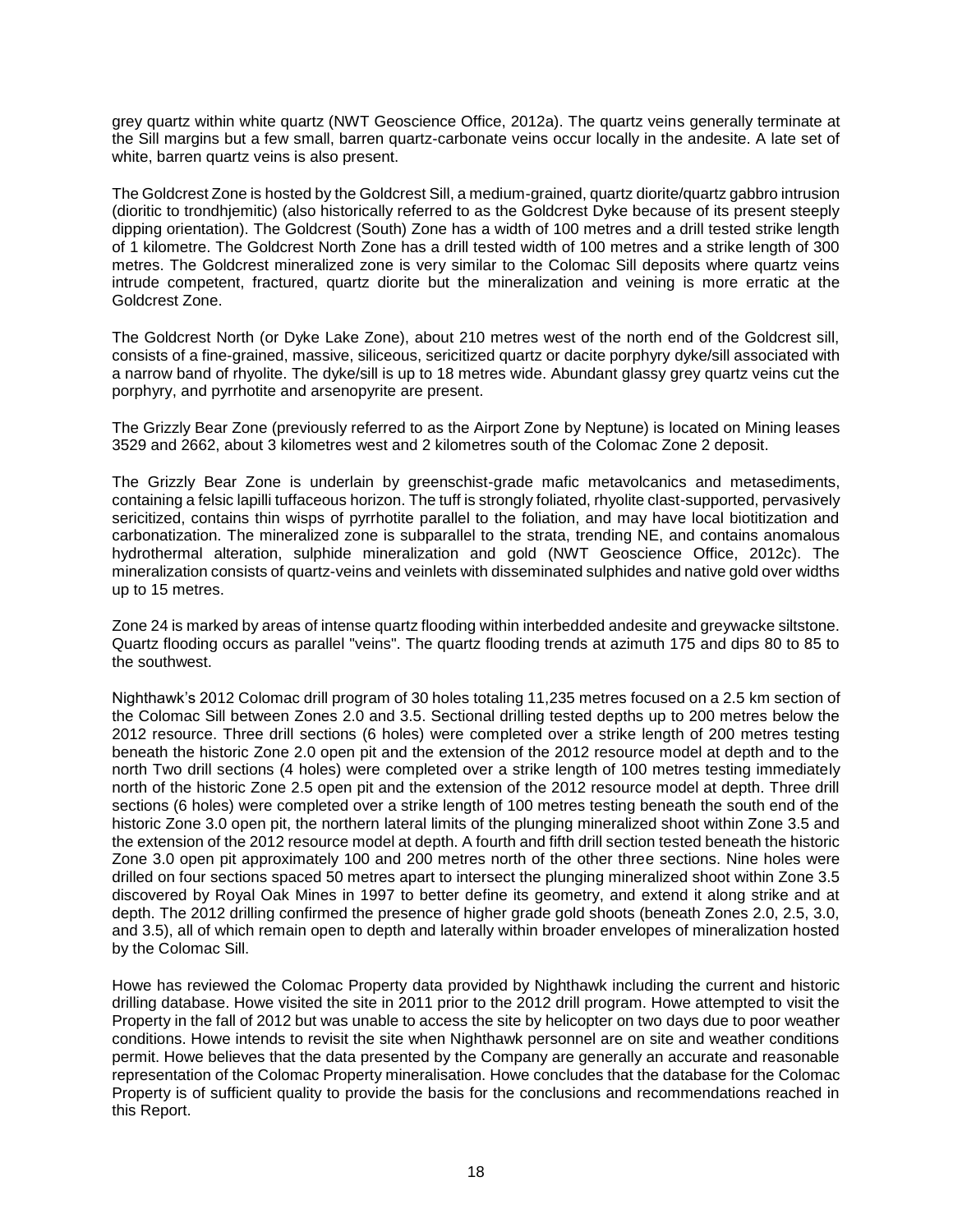The acquisition of drill data from 20 historic 1997 Royal Oak holes completed at zones 3.5 and the completion 30 new Nighthawk drill holes in 2012 has increased the total assayed metreage by 8% from 45,120 m to 48,790 m.

Of the 30 new Nighthawk holes, 9 were designed to infill the 20 historic Royal Oak holes focused on the mineralised shoot at Zone 3.5. The remainder are step-out holes to test the continuation at depth of higher grade intervals at Zones 2 and 3. All but one 2012 hole was successful in intersecting mineralised portions of the Colomac Sill allowing the delineation of new resource blocks at depths described in Table 14-10.

Nighthawk's 2012 drill database and the historic drilling database and historic corporate reports provide sufficient detail on the nature of the mineralised zones to permit Howe's completion of a Mineral Resource Estimate.

Using a block cut-off grade of 0.6 g/tonne gold for its mineral resource estimate, Howe outlined a series of north trending, steeply dipping mineralised zones including three contiguous zones hosted by the Colomac Dyke (North, Central and South zones) and 5 other zones including the Goldcrest North (Dyke Lake), Goldcrest, Grizzly Bear, 24 and 27 Zones. The reported mineralized zones generally extend to a vertical depth of less than 300 metres except Colomac Central and South zones which extend to a maximum vertical depth of less than 500 metres along portions of their strike lengths. The modeled mineralized zones are open to depth and generally along strike.

It is ACA Howe's opinion that resources estimated as part of its 2013 update meet with the CIM "Inferred" category. Classifications are based upon consideration of the quality of input data, modeling and estimation methodology, interpolation criteria based on sample density, search and interpolation parameters, understanding and robustness of the geological model, and density.

For the defined and modelled zones developed using the quartz diorite domain, a 0.5 g/t Au envelope within the quartz diorite domain and a 0.1 g/t Au envelope within the quartz gabbro domain, total "Inferred" resources are estimated to be 38.09 Mt at 1.67 g/t Au for approximately 2,042,000 oz Au at a cut-off grade of 0.6 g/t Au. The updated resource estimate also incorporates the unchanged 2012 estimates of the Grizzly Bear and 24/27 satellite deposits equal to 1.725 Mt at 1.06 g/t Au for approximately 59,000 oz Au at a cutoff grade of 0.6 g/t Au.

The total updated estimate is 39.815 Mt at 1.64 g/t Au for approximately 2,101,000 oz Au at a cut-off grade of 0.6 g/t Au and predicts a 7 % decrease in total resource tonnes, a 56 % increase in gold grade compared to the preliminary mineral resource estimate undertaken by ACA Howe in January 2012 and a 45 % increase in estimated ounces of gold.

| Zone                                                 | <b>Tonnes</b> | g/t Au | Oz Au     |
|------------------------------------------------------|---------------|--------|-----------|
| Colomac North                                        | 6,963,000     | 1.24   | 276,900   |
| <b>Colomac Central</b>                               | 19,170,000    | 1.63   | 1,002,000 |
| Colomac South                                        | 10,840,000    | 1.96   | 684,500   |
| <b>Goldcrest North</b>                               | 678,500       | 2.23   | 48,650    |
| <b>Goldcrest South</b>                               | 434,900       | 2.14   | 29,880    |
| Sub Total                                            | 38,090,000    | 1.67   | 2,042,000 |
| (Not<br>Grizzly<br>Bear<br>Updated,<br>No<br>Change) | 807,000       | 1.04   | 27,000    |
| 27 (Not Updated, No Change)                          | 528,000       | 1.21   | 20,000    |
| 24 (Not Updated, No Change)                          | 390,000       | 0.96   | 12,000    |

COLOMAC INFERRED MINERAL RESOURCES BY ZONE (0.6 G/TONNE BLOCK MODEL CUT-OFF)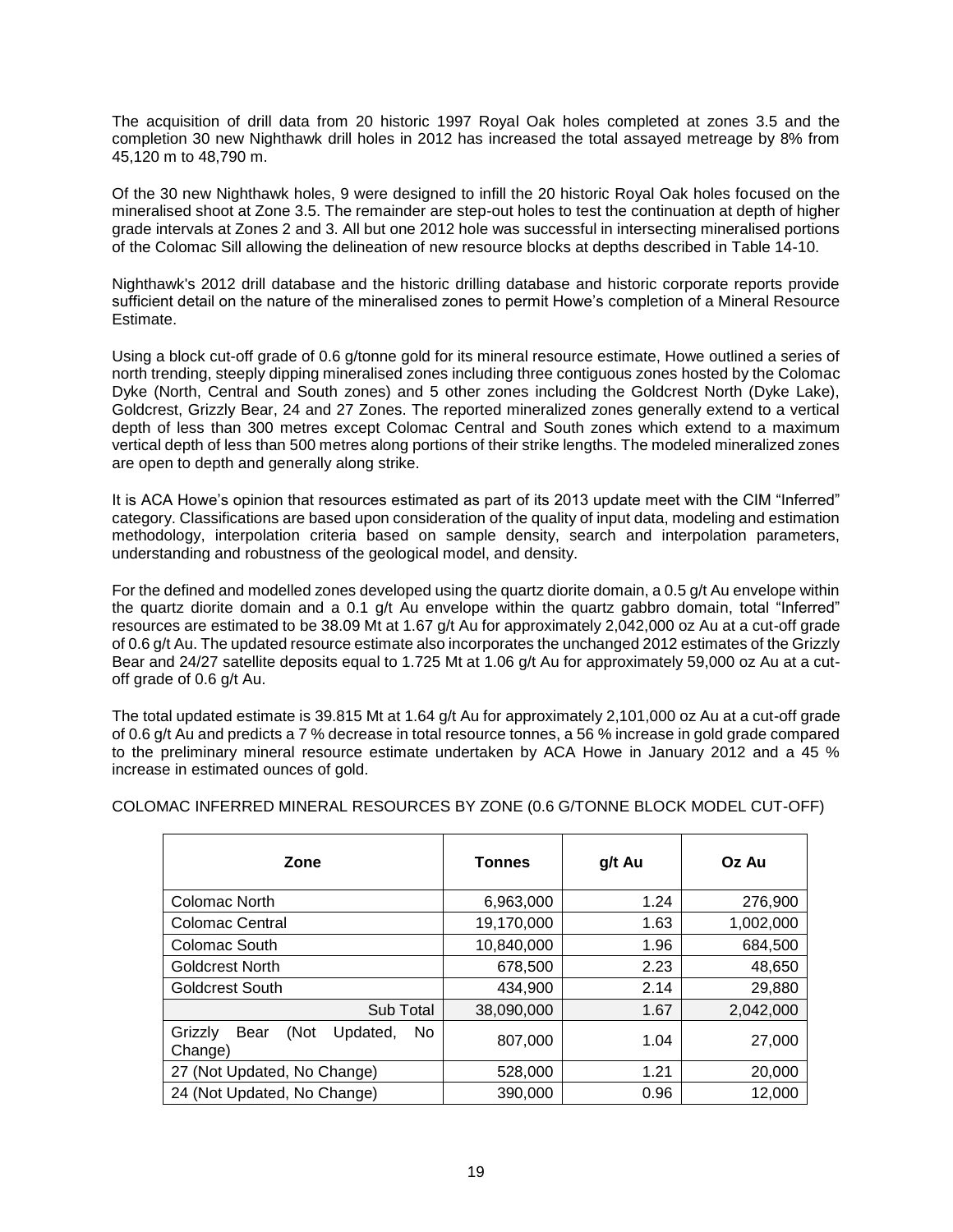| Subl<br>Γotal | 1,725,000  | 1.06 | 59,000    |
|---------------|------------|------|-----------|
| Total         | 39,815,000 | 1.64 | 2,101,000 |

Notes:

1. A block cut-off value of 0.6 g/t Au was applied to all resource blocks.

- 2. Tonnes and ounces have been rounded to reflect the relative accuracy of the mineral resource estimate; therefore numbers may not total correctly.
- 3. Mineral Resources were calculated with commercial mining software.
- 4. For 2013 updated Colomac and Goldcrest block models: Drill holes traces showing lithology and gold grade were reviewed in plan and cross section. Geological domains were created using Leapfrog Implicit Geological Modeling Software. Assays with each domain were top cut to 31 g/t and then composited to regular 5ft intervals. Block model grade interpolation was undertaken using Ordinary Kriging (OK).
- 5. For 2012 Grizzly Bear, 24 and 27 block models: Drill holes traces showing lithology and gold grade were reviewed in plan and cross section to generate mineralised domains. Assays with each domain were top cut to 31 g/t and then composited to regular 5ft intervals. Block model grade interpolation was undertaken using Multiple Indicator Kriging (MIK). Refer to Lee and Trinder (2012).
- 6. The resource estimate was prepared by Leon McGarry, B.Sc., Geologist, ACA Howe and supervised by Ian Trinder, M.Sc., P.Geo., ACA Howe.
- 7. Gold price is US\$1500 per ounce.
- 8. A default average specific gravity (SG) value of 2.7 has been used.
- 9. Mineral Resource tonnes quoted are not diluted.
- 10. No Measured or Indicated Resources or Mineral Reserves of any category are identified.
- 11. Mineral resources are not mineral reserves and by definition do not demonstrate economic viability. This mineral resource estimate includes Inferred mineral resources that are normally considered too speculative geologically to have economic considerations applied to them that would enable them to be categorized as mineral reserves. There is also no certainty that these Inferred mineral resources will be converted to the measured and indicated resource categories through further drilling, or into mineral reserves, once economic considerations are applied.
- 12. 1 troy ounce equals 31.10348 grams.

Howe is not aware of any known environmental, permitting, legal, title, taxation, socio-economic, marketing, political, or other relevant issues that could potentially affect this estimate of mineral resources. The mineral resources may be affected by potential future conceptual study assessments of mining, processing, environmental, permitting, taxation, socio-economic and other factors. There is insufficient information at this early stage of study to assess the extent to which the resources might be affected by these factors.

At the current drill spacing over the deposit (i.e. 15 to 120 m), the current geological model at Colomac is considered robust enough to allow for the extrapolation of mineralised shoots at depth and along strike for resource class upgrade through additional infill drilling at the central and southern portions of the Colomac Sill.

The Goldcrest South and North deposits may represent a parallel sill of mineralized quartz diorite. Exploratory step out drilling along strike and between the two deposits may intersect additional mineralised.

The Colomac Property is centred on the historic Colomac mine site; now decommissioned, dismantled and rehabilitated. Most of Neptune's and Royal Oak's historic activity on the property was focused on delineating and defining mineralization amenable to mining and processing with the Colomac open pit mining fleet and 10,000 ton per day mill. Very little work was focused on exploring for targets that would be suitable for underground mining methods or for small open pit mineable zones with processing at a lower rate. It is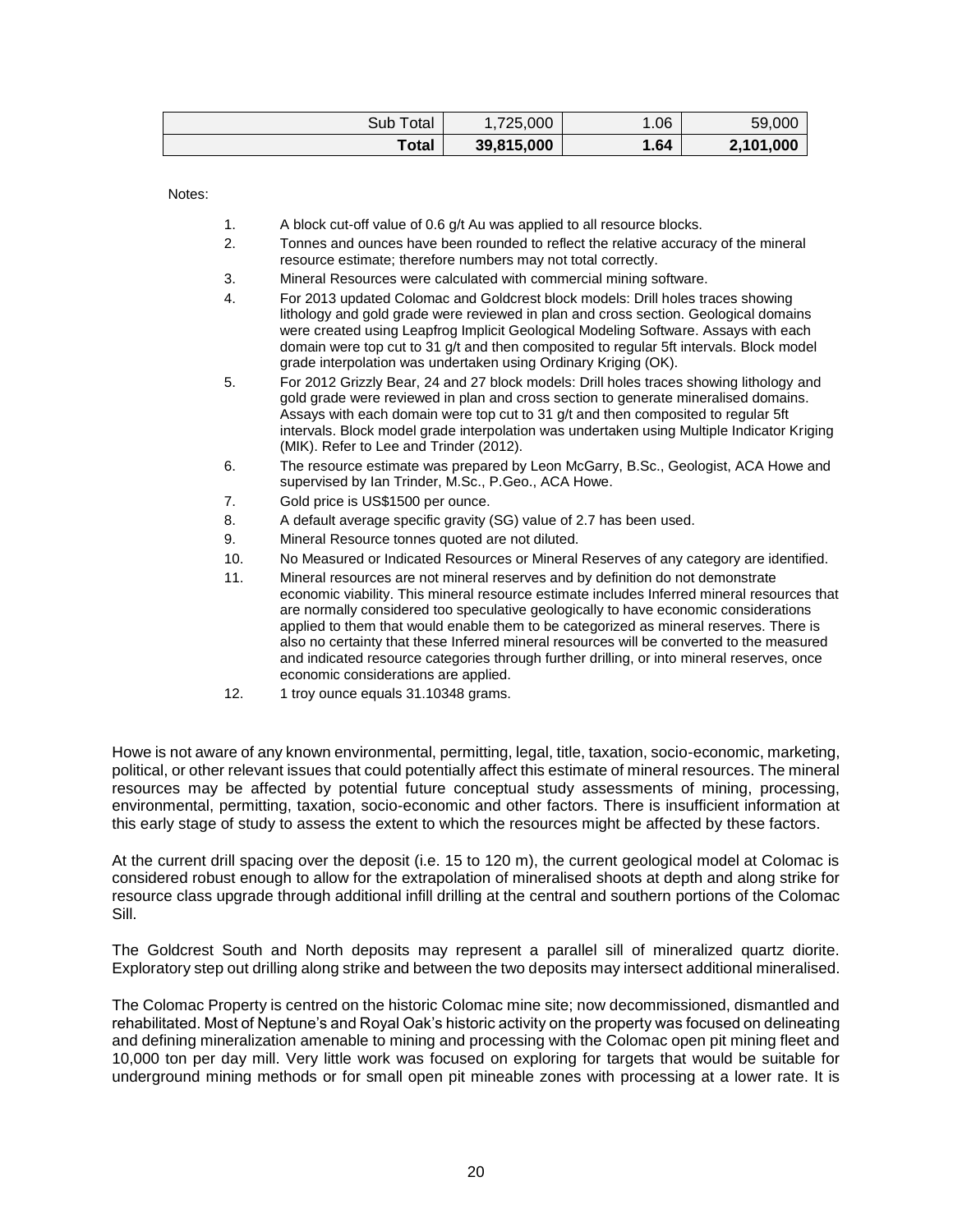interesting to note that Royal Oak's surface drilling statistics from 1993 to 1997 show an average drill hole length of only approximately 100 metres.

Howe concludes that the Colomac Property warrants additional exploration expenditures to investigate the various mineralized zones at the Colomac Property below the relatively shallow historically drilled depths and along strike where mineralization is open.

Howe recommends that work be conducted on the Colomac Property as follows:

- 1. Additional diamond drilling should be completed at the Colomac Central Zone (historic Zones 1.0, 1.5, 2.0, 2.5, 3.0 and 3.5) to: (a) follow up on recent drill results and expand Inferred mineral resources at depth and along strike (b) continue to explore and delineate possible higher grade mineralized shoots along the sill and (c) possibly upgrade Inferred resources to Indicated resources.
- 2. Additional diamond drilling should be completed elsewhere on the Colomac Sill and other zones/targets on the Property; in particular Goldcrest, Goldcrest North and Grizzly Bear, in an attempt to: (a) confirm historic drill results (b) expand Inferred mineral resources along strike and at depth and (c) possibly upgrade Inferred resources to Indicated resources.

In line with Howe's recommendations, Nighthawk has proposed a budget totaling \$5,000,000 for exploration work in 2013-14. The proposed program and budget as shown in Table 26-1 is to be completed as a single phase starting with winter on-ice drilling and continuing with land-based drilling in the summer after ice breakup. The program will permit Nighthawk to complete 10,000 m of drilling to continue upgrading and expanding the Colomac Property mineral resource.

Howe considers Nighthawk's proposed budget reasonable and recommends that the Company proceed with the proposed work program.

|                                                                 |                                                                                                                                                                                   |         | Total       |
|-----------------------------------------------------------------|-----------------------------------------------------------------------------------------------------------------------------------------------------------------------------------|---------|-------------|
| <b>Exploration Camp</b>                                         | Open exploration camp at Colomac                                                                                                                                                  |         | \$100,000   |
| Exploration<br>Drilling<br>all<br>inclusive (drill,<br>support, | Summer in-fill and step-out drilling of Central<br>Colomac Sill resource area to approximately<br>450m vertical depth (historic Colomac Zones<br>1.0, 1.5, 2.0, 2.5, 3.0 and 3.5) | 7,000m  |             |
| assays, personnel and camp<br>operating costs)                  | Winter drilling at Goldcrest, Goldcrest North<br>Grizzly<br>Bear<br>and<br>resource<br>areas<br>to<br>approximately 250m vertical depth                                           | 3,000m  |             |
|                                                                 | Total Exploration Drilling x \$500/metre                                                                                                                                          | 10,000m | \$5,000,000 |
|                                                                 | <b>Total Budget</b>                                                                                                                                                               |         | \$5,100,000 |

# **NIGHTHAWK COLOMAC PROPERTY PROPOSED 2013-14 EXPLORATION PROGRAM AND BUDGET**

### **\*\*\*\*\*\*\*\*\*\*\*\*\*\*\*\*\*\*\*\*\*\*\*\*\*\*\*\*\*\*\*\*\*\*\*\*\*\*\*\*\*\***

The above recommended exploration work program was completed in 2014 (see *"Additional Work Since the Technical Report"*), below.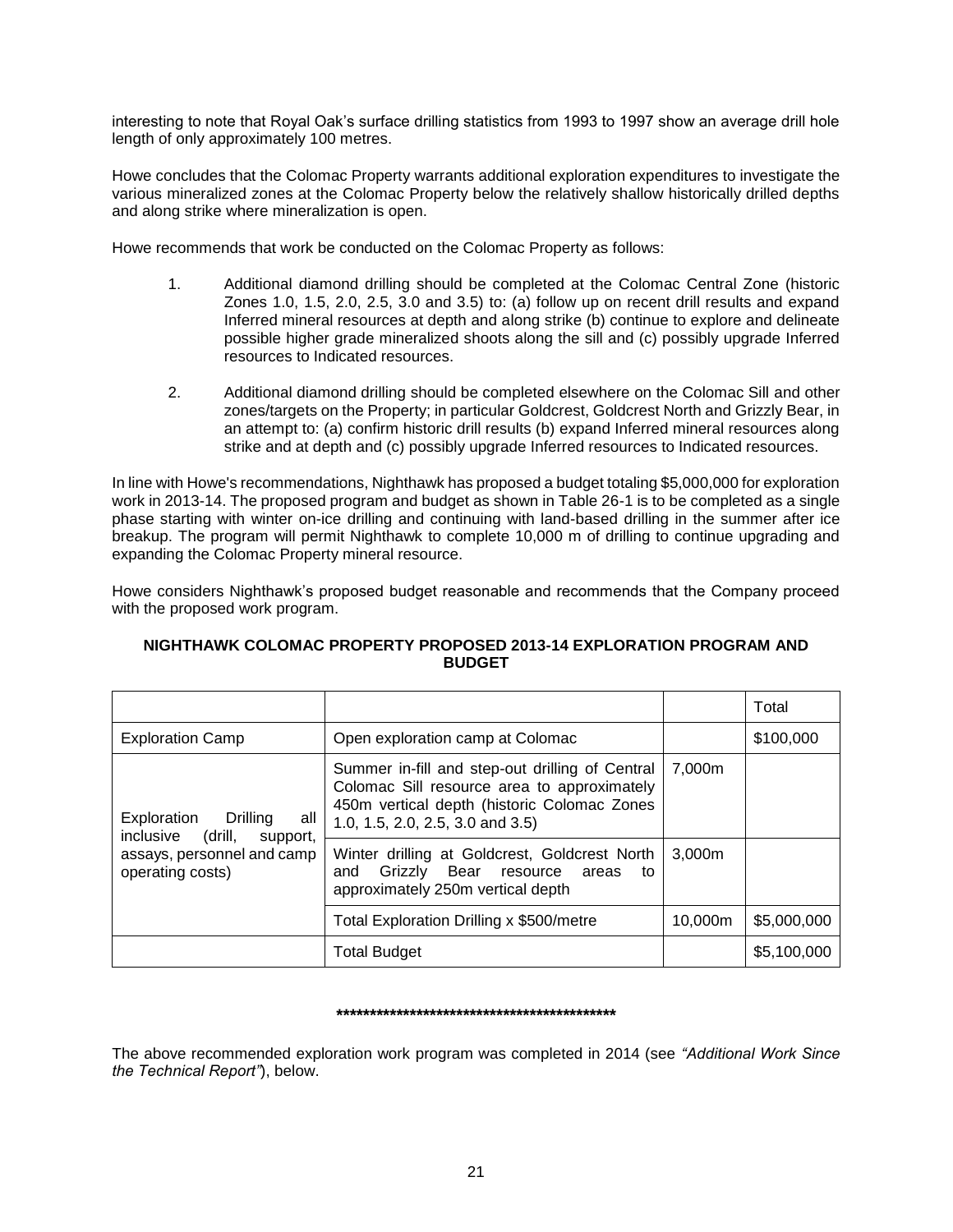## **Additional Work Since the Technical Report**

| Year | # of Diamond Drill Holes | <b>Metres Drilled</b> | <b>Deposit Zone</b>                         |
|------|--------------------------|-----------------------|---------------------------------------------|
| 2013 | 10                       | 3,643                 | Colomac<br>Zones 1.5, 2.0 and 2.5           |
| 2014 | 22                       | 6,038                 | Goldcrest Main                              |
| 2015 | 8                        | 2,080                 | Colomac<br>Zone $1.5$                       |
| 2016 | 19                       | 4,550                 | Colomac<br>Zones 1.0, 1.5, 2.5, 3.0 and 3.5 |
| 2016 | 7                        | 1,900                 | Goldcrest Main                              |
| 2016 | 8                        | 1,950                 | Goldcrest North                             |

Since the date of the Technical Report the Company has completed the following drill programs within its Indin Lake Gold Property:

At the Indin Lake Gold Property, from 2014 to 2016 Nighthawk's diamond drill programs (i.e. subsequent to the Technical Report) have increased the Colomac and Goldcrest cumulative mineralized sill true thickness intercepts by 1,890 metres, from 19,030 metres to 20,920 metres. The sill intercepts represent 9% of those in the current drill hole database. Information gained from recent drilling does not materially change Nighthawk's understanding of the deposit.

# **2017 Exploration Program**

On March 3, 2017, the Company announced the commencement of its 2017 exploration program, budgeted for approximately \$10 million, expected to run from early March until late September and will include upwards of 25,000 m of drilling at its Colomac Gold Project and select priority gold targets within its extensive regional land package. The objectives of this campaign are to better define and expand the dimensions of higher-grade mineralization intersected to-date, to test for the possible convergence of highgrade Zones 1.5 and 2.0, to explore for other potential new zones of near surface higher grade material, to expand the current resource leading to delivery of a resource update by late 2017, and to continue exploring throughout the extensive regional land package. Two drills are currently active on site with a third expected shortly.

# **DIVIDENDS AND DISTRIBUTIONS**

<span id="page-22-0"></span>The Company's policy is to retain earnings, if any, for the financing of future growth and development of its business. As a result, the Company has not paid dividends in the past, and does not intend to pay dividends in the foreseeable future. Any future dividend payment will be made at the discretion of the Board, and will depend on the Company's financial needs to fund its planned programs and its future growth, and any other factor that the Board deems necessary to consider in the circumstances.

The holders of Common Shares are entitled to receive dividends as and when declared by the Board of the Company on the Common Shares as a class. The Company has not paid any dividends since its incorporation. The OBCA provides that a corporation may not declare or pay a dividend if there are reasonable grounds for believing that Nighthawk is, or would be after the payment of the dividend, unable to pay its liabilities as they become due or the realizable value of its assets would thereby be less than the aggregate of its liabilities and stated capital of all classes of shares of its capital.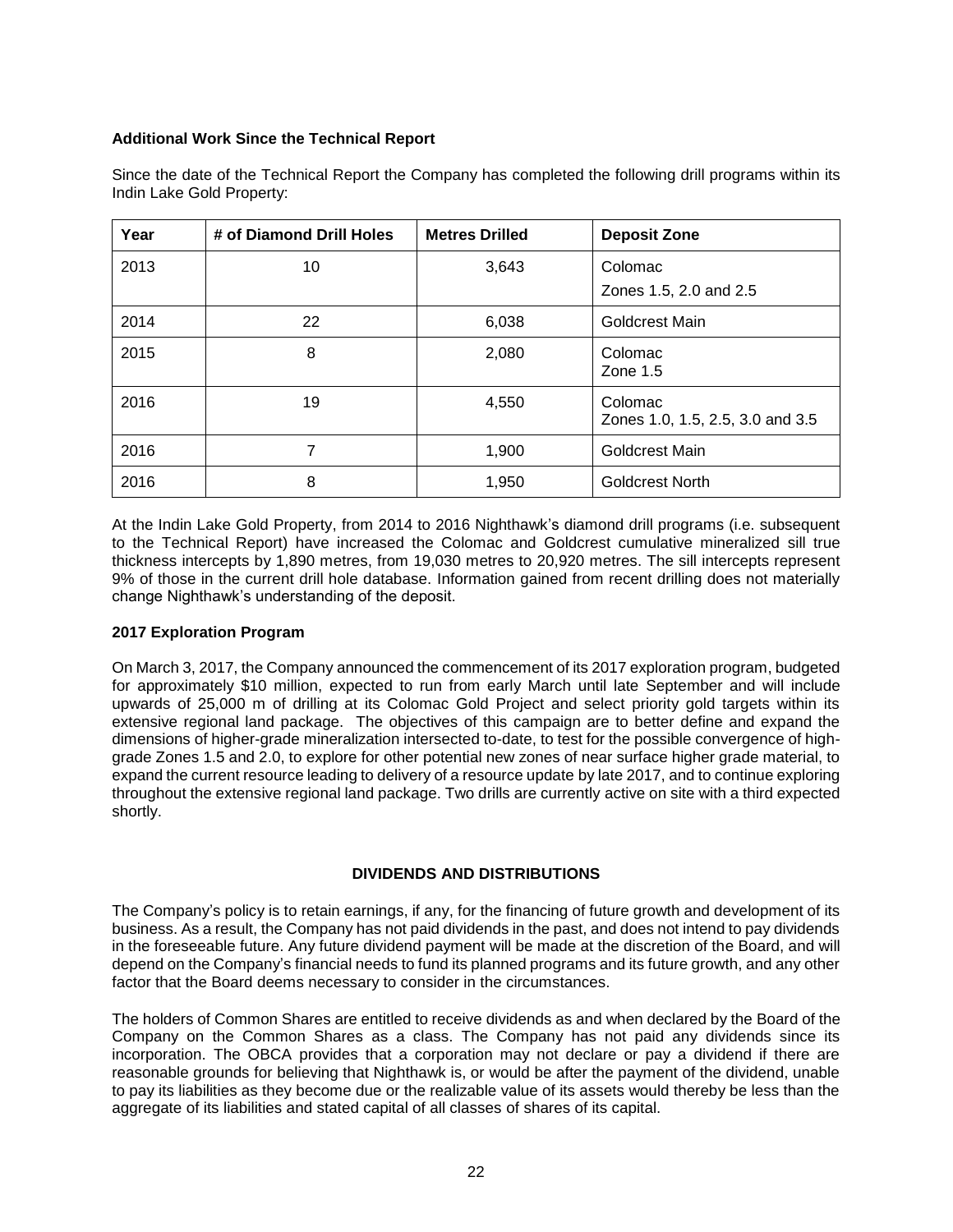### **DESCRIPTION OF CAPITAL STRUCTURE**

<span id="page-23-0"></span>Nighthawk's authorized capital consists of an unlimited number of Common Shares and an unlimited number of preference shares ("**Preference Shares**") issuable in series, of which 187,161,747 Common Shares and no Preference Shares are issued and outstanding as of the date of this AIF. Additionally, the Company has 13,800,543 stock options and 16,735,673 Common Share purchase warrants outstanding. If all warrants and options are exercised, it would bring the fully diluted issued and outstanding Common Shares to a total of 217,697,963 and would generate cash of approximately \$24.6 million.

All holders of Common Shares are entitled to receive notice of, and to vote at every meeting of shareholders of Nighthawk, and to have one vote thereat for each Common Share so held. Subject to the rights, privileges, restrictions and conditions attached to any Preference Shares, the holders of Common Shares are entitled to receive such dividends as the directors of Nighthawk may from time to time, by resolution, declare. Subject to the right, privileges, restrictions and conditions attached to any Preference Shares, in the event of liquidation, dissolution or winding up of Nighthawk or upon any distribution of the assets of Nighthawk among shareholders being made (other than by way of dividend out of monies properly applicable to the payment of dividends) the holders of Common Shares shall be entitled to share such assists pro rata.

The Preference Shares may at any time and from time to time be issued in one or more series by Nighthawk. Subject to the OBCA, the directors may fix, before the issue thereof, the number of Preference Shares of each series, the designation, rights, privileges, restrictions and conditions attaching to the Preference Shares of each series, including, without limitation, any voting rights, any right to receive dividends (which may be cumulative or non-cumulative and variable or fixed) or the means of determining such dividends, the dates of payment thereof, any terms and conditions of redemption or purchase, any conversion rights, and any rights on the liquidation, dissolution or winding-up of Nighthawk, any sinking fund or other provisions, the whole to be subject to the issue of a certificate of amendment setting forth the designation, rights, privileges, restrictions and conditions attaching to the Preference Shares of the series. The Preference Shares of each series shall, with respect to the payment of dividends and the distribution of assets in the event of the liquidation, dissolution or winding-up of Nighthawk, whether voluntary or involuntary, rank on a parity with the Preference Shares of every other series. If any amount of cumulative dividends (whether or not declared) or declared non-cumulative dividends or any amount payable on any such distribution of assets constituting a return of capital in respect of the Preference Shares of any series is not paid in full, the Preference Shares of such series shall participate rateably with the Preference Shares of every other series in respect of all such dividends and amounts.

# **MARKET FOR SECURITIES**

### <span id="page-23-1"></span>**Trading Price and Volume**

The Common Shares currently trade on the TSXV under the symbol "NHK". The TSXV is the principal market for the Common Shares. The following table sets forth the high and low sales prices of the Common Shares and the volume of trading on the TSXV for the months indicated.

| <b>Month</b>  | High $($)^{(1)}$ | Low $($)^{(1)}$ | Volume $(1)$ |
|---------------|------------------|-----------------|--------------|
| January 2016  | 0.085            | 0.065           | 769,740      |
| February 2016 | 0.125            | 0.065           | 900,104      |
| March 2016    | 0.140            | 0.090           | 2,448,514    |
| April 2016    | 0.190            | 0.090           | 2,889,622    |
| May 2016      | 0.185            | 0.125           | 1,302,800    |
| June 2016     | 0.385            | 0.160           | 6,870,327    |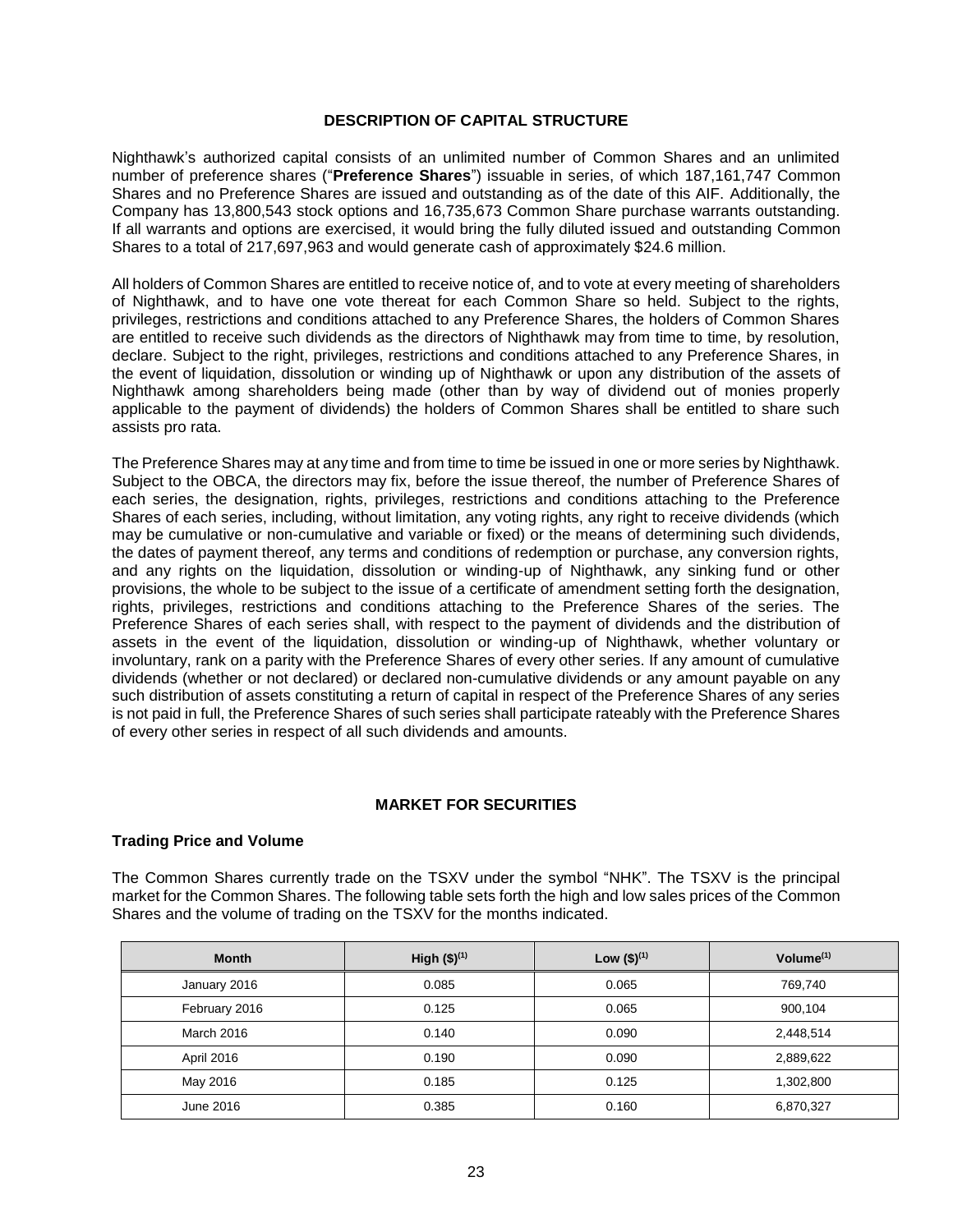| <b>Month</b>     | High $($)^{(1)}$ | Low $($)^{(1)}$ | Volume $(1)$ |
|------------------|------------------|-----------------|--------------|
| <b>July 2016</b> | 0.400            | 0.315           | 4,504,271    |
| August 2016      | 0.540            | 0.350           | 10,032,870   |
| September 2016   | 0.610            | 0.410           | 6,442,322    |
| October 2016     | 0.580            | 0.385           | 10,362,060   |
| November 2016    | 0.530            | 0.360           | 9,756,099    |
| December 2016    | 0.475            | 0.355           | 6,854,476    |

The price of the Common Shares as quoted by the TSXV at the close of business on December 30, 2016, which was the last trading day of the Company in the year 2016, was \$0.435 and on May 16, 2017 was \$1.06.

# **Prior Sales**

During the most recently completed financial year, the Company issued the following securities:

| Date               | <b>Type of Security</b>    | Number of<br><b>Securities</b> | <b>Price per Security/</b><br><b>Exercise Price</b> | <b>Nature of Transaction</b>                                                             |
|--------------------|----------------------------|--------------------------------|-----------------------------------------------------|------------------------------------------------------------------------------------------|
| November 18, 2016  | <b>Common Shares</b>       | 2,200,000                      | \$0.15                                              | Exercise of warrants                                                                     |
| November 1, 2016   | <b>Common Shares</b>       | 6,170,000                      | \$0.50                                              | Issued pursuant to private placement                                                     |
| November 1, 2016   | Flow-through Common Shares | 10,769,231                     | \$0.65                                              | Issued pursuant to private placement                                                     |
| October 14, 2016   | Common Shares              | 400,000                        | \$0.15                                              | Exercise of warrants                                                                     |
| September 28, 2016 | <b>Common Shares</b>       | 100,000                        | \$0.25                                              | Exercise of stock options                                                                |
| September 17, 2016 | <b>Common Shares</b>       | 160,000                        | \$0.15                                              | Exercise of stock options                                                                |
| August 18, 2016    | Common Shares              | 400,000                        | \$0.15                                              | Exercise of warrants                                                                     |
| August 18, 2016    | <b>Common Shares</b>       | 100.000                        | \$0.34                                              | Exercise of stock options                                                                |
| August 4, 2016     | <b>Common Shares</b>       | 95,000                         | \$0.15                                              | Exercise of stock options                                                                |
| August 3, 2016     | <b>Common Shares</b>       | 48.740                         | \$0.30                                              | Exercise of stock options                                                                |
| July 18, 2016      | Common Shares              | 129,974                        | \$0.30                                              | Exercise of stock options                                                                |
| July 13, 2016      | <b>Common Shares</b>       | 400,000                        | \$0.15                                              | Exercise of warrants                                                                     |
| June 29, 2016      | Common Shares              | 4,444,444                      | \$0.225                                             | Issued pursuant to private placement                                                     |
| June 29, 2016      | Flow-through Common Shares | 16,666,667                     | \$0.30                                              | Issued pursuant to private placement                                                     |
| June 8, 2016       | <b>Stock Options</b>       | 2,630,000                      | \$0.25                                              | Stock options granted to certain<br>officers, directors, and consultants of<br>Nighthawk |
| May 27, 2016       | <b>Common Shares</b>       | 54,285,714                     | n/a                                                 | Issued in connection with Superior<br>Acquisition                                        |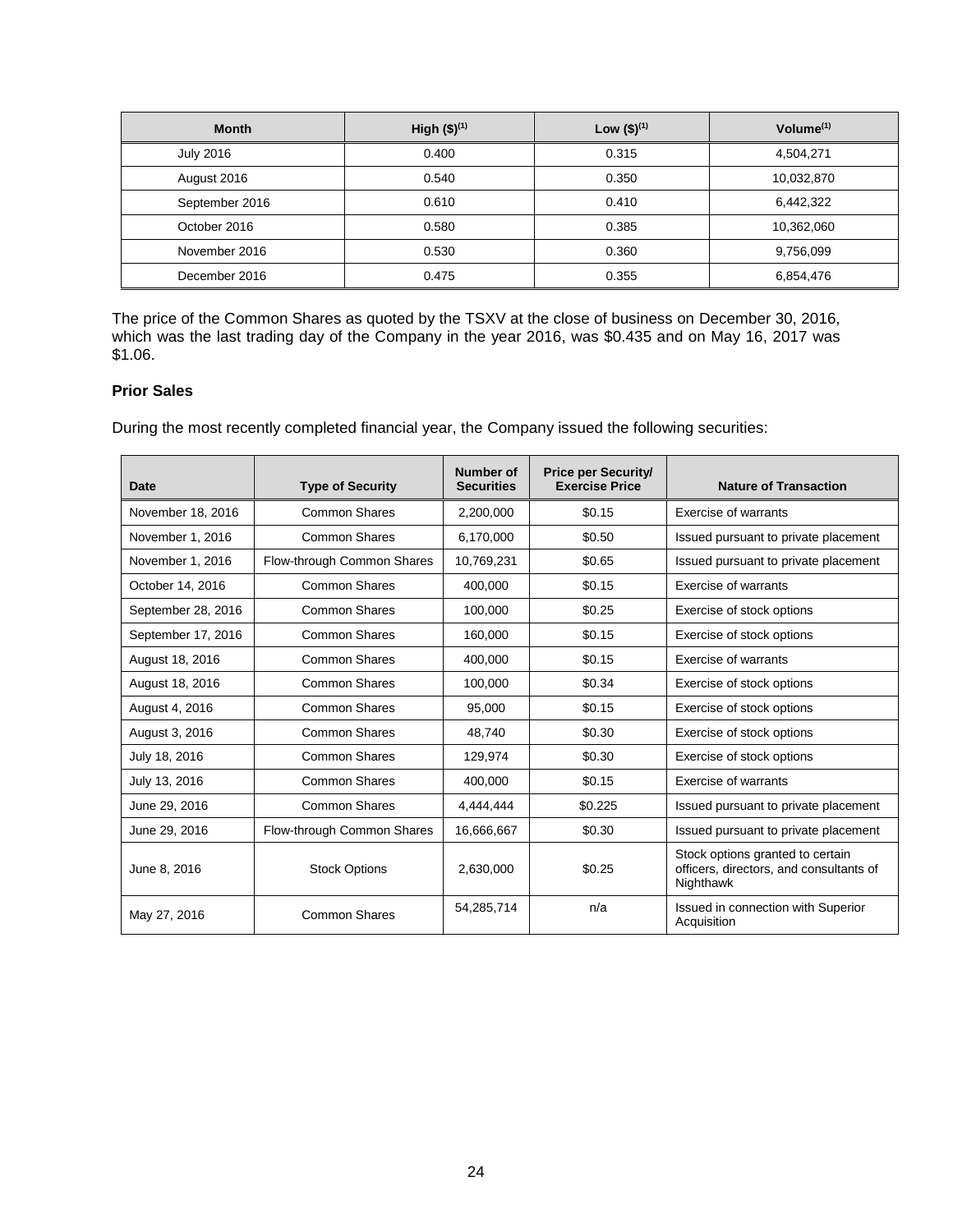## **DIRECTORS AND OFFICERS**

## <span id="page-25-0"></span>**Name, Occupation and Security Holding**

The names, province/state and country of residence, position(s) held with the Company, principal occupation during the last five years, and the periods during which each director has served as a director are set forth below. The term of office of each director will expire at the next annual meeting of the Company, unless his office is earlier vacated.

| Name, Province or<br><b>State, and Country of</b><br><b>Residence</b> | Position(s) with the<br>Company                                                                 | <b>Principal Occupation for the Past Five Years</b>                                                                                                                                                                                                                                                                                                                                                                                                                                                                                                                                                                               |  |
|-----------------------------------------------------------------------|-------------------------------------------------------------------------------------------------|-----------------------------------------------------------------------------------------------------------------------------------------------------------------------------------------------------------------------------------------------------------------------------------------------------------------------------------------------------------------------------------------------------------------------------------------------------------------------------------------------------------------------------------------------------------------------------------------------------------------------------------|--|
| Dr. Michael Byron<br>Ontario, Canada                                  | President, Chief<br>Executive Officer, Chief<br>Geologist, and Director<br>since September 2008 | President, Chief Executive Officer and Chief Geologist of the Company. Chief<br>Executive Officer of the Company from September 2008 to August 2010. Vice<br>President of Exploration of Stronghold Metals Inc. (resource company) from<br>August 2010 to January 2011. Vice President of Exploration of Falco Resources<br>Ltd. from September 2012 to May 2015.                                                                                                                                                                                                                                                                 |  |
| Michael Leskovec<br>Ontario, Canada                                   | <b>Chief Financial Officer</b>                                                                  | Chief Financial Officer of the Company since November 2010. Mr. Leskovec is a<br>Chartered Professional Accountant with extensive financial experience with<br>publicly listed companies and as the VP, Financial Reporting of Northfield Capital<br>Corporation (TSXV listed investment holding company).                                                                                                                                                                                                                                                                                                                        |  |
| Suzette Ramcharan<br>Ontario, Canada                                  | Vice President of<br>Corporate Development                                                      | Ms. Ramcharan is a seasoned mining and capital markets professional with over<br>16 years of experience working with development and producing companies in<br>the precious metals space. She was most recently part of the executive team with<br>Kirkland Lake Gold Inc., Ms. Ramcharan has held progressively senior roles<br>throughout her career with the following companies: St Andrew Goldfields Ltd.<br>(acquired by Kirkland Lake Gold in 2016); Gold Eagle Mines Ltd. (acquired by<br>Goldcorp Inc. in 2008); European Goldfields Ltd, (acquired by Eldorado Gold<br>Corporation in 2012); and Gabriel Resources Ltd. |  |
| Luc Lessard <sup>(1)</sup><br>Quebec, Canada                          | Director, since July 2013                                                                       | President and Chief Executive Officer of Falco Resources Ltd. from February<br>2015 to present. Senior Vice-President of Osisko Gold Royalties Ltd and<br>President of Osisko Mining Group Inc. from June 2015 to present. Senior Vice-<br>President and Chief Operating Officer of Osisko Mining Corporation from 2011 to<br>2014 after serving as Vice-President Engineering and Construction from 2007 to<br>2011.                                                                                                                                                                                                             |  |
| Morris Prychidny <sup>(1)(2)</sup><br>Ontario, Canada                 | Director, since February<br>2013. Chairman as of<br>May 2017                                    | Director and Secretary-Treasurer of Orion Capital Incorporated.                                                                                                                                                                                                                                                                                                                                                                                                                                                                                                                                                                   |  |
| Brian Howlett <sup>(2)</sup><br>Ontario, Canada                       | Director, since June<br>2016                                                                    | Mr. Howlett is currently the President, Chief Executive Officer and Director of<br>Dundee Sustainable Technologies Inc. and CR Capital Corp.                                                                                                                                                                                                                                                                                                                                                                                                                                                                                      |  |
| Brent Peters <sup>(2)</sup><br>Ontario, Canada                        | Director, since June<br>2016                                                                    | Vice President Finance, Northfield Capital Corporation.                                                                                                                                                                                                                                                                                                                                                                                                                                                                                                                                                                           |  |
| Ernie Eves <sup>(1)</sup><br>Ontario, Canada                          | Director, since July 2013                                                                       | Former Premier of Ontario (April 15, 2002 - October 22, 2003) and former<br>Finance Minister (1995-2001). Currently, President and Chief Executive Officer of<br>Natel Strategies International Inc.                                                                                                                                                                                                                                                                                                                                                                                                                              |  |

### **Notes:**

(1) Member of the Human Resources and Corporate Governance Committee of the Board (Mr. Lessard is the chair)

(2) Member of the Audit Committee of the Board (Mr. Prychidny is the chair).

Directors and executive officers of the Company, as a group, beneficially own, or control or direct, directly or indirectly, an aggregate of 4,593,582 Common Shares, representing approximately 2.5% of the issued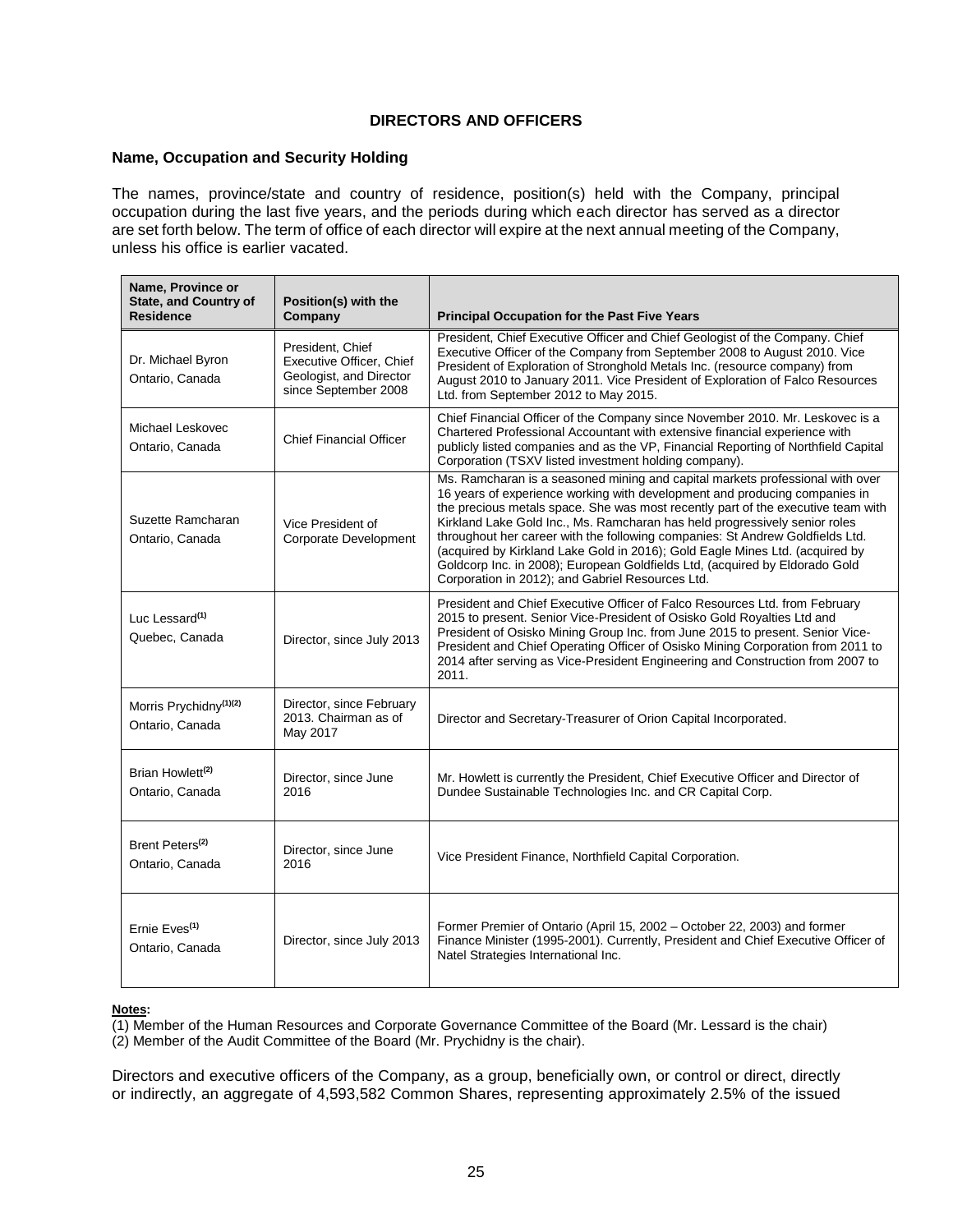and outstanding Common Shares. The information with respect to share ownership is not within the knowledge of the Company and has been furnished by the respective executive officers and directors and is as of the date of this AIF.

### **Cease Trade Orders, Bankruptcies, Penalties or Sanctions**

No director or executive officer of the Company is, or within 10 years prior to the date of this AIF has been, a director, chief executive officer or chief financial officer of any company (including the Company), except as disclosed below, that:

- (i) was subject to a cease trade order, an order similar to a cease trade order or an order that denied the relevant company access to any exemption under securities legislation, that was in effect for a period of more than 30 consecutive days, that was issued while the director or executive officer was acting in the capacity as director, chief executive officer or chief financial officer; or
- (ii) was subject to a cease trade order, an order similar to a cease trade order or an order that denied the relevant company access to any exemption under securities legislation, that was in effect for a period of more than 30 consecutive days, that was issued after the director or executive officer ceased to be a director, chief executive officer or chief financial officer and which resulted from an event that occurred while that person was acting in the capacity as director, chief executive officer or chief financial officer.

No director or executive officer of the Company, or a shareholder holding a sufficient number of securities of the Company to affect materially control of the Company, except as disclosed below:

- (i) is, or within ten years prior to the date of this AIF has been, a director or executive officer of any company (including the Company) that, while that person was acting in that capacity, or within a year of that person ceasing to act in that capacity, became bankrupt, made a proposal under any legislation relating to bankruptcy or insolvency or was subject to or instituted any proceedings, arrangement or compromise with creditors or had a receiver, receiver manager or trustee appointed to hold its assets; or
- (ii) has, within ten years prior to the date hereof, become bankrupt, made a proposal under any legislation relating to bankruptcy or insolvency, or become subject to or instituted any proceedings, arrangement or compromise with creditors, or had a receiver, receiver manager or trustee appointed to hold the assets of the director, executive officer or shareholder.

No director or executive officer of the Company, or a shareholder holding a sufficient number of securities of the Company to affect materially the control of the Company, has been subject to, except as disclosed below, (i) any penalties or sanctions imposed by a court relating to securities legislation or by a securities regulatory authority or has entered into a settlement agreement with a securities regulatory authority; or (ii) any other penalties or sanctions imposed by a court or regulatory body that would likely be considered important to a reasonable investor in making an investment decision.

### **Conflicts of Interest**

To the best of the Company's knowledge, and other than as disclosed herein, there are no known or potential conflicts of interest between the Company and any directors or officers of the Company except that certain directors and officers may service from time to time as directors, officers, promoters and members of management of other public companies and/or mining companies and therefore it is possible that a conflict may arise between their duties as a director or officer of the Company and their duties as a director, officer, promoter or member of management of such other companies.

The directors and officers of the Company are aware of the existence of laws governing accountability of directors and officers for corporate opportunity and requiring disclosures by directors of conflicts of interest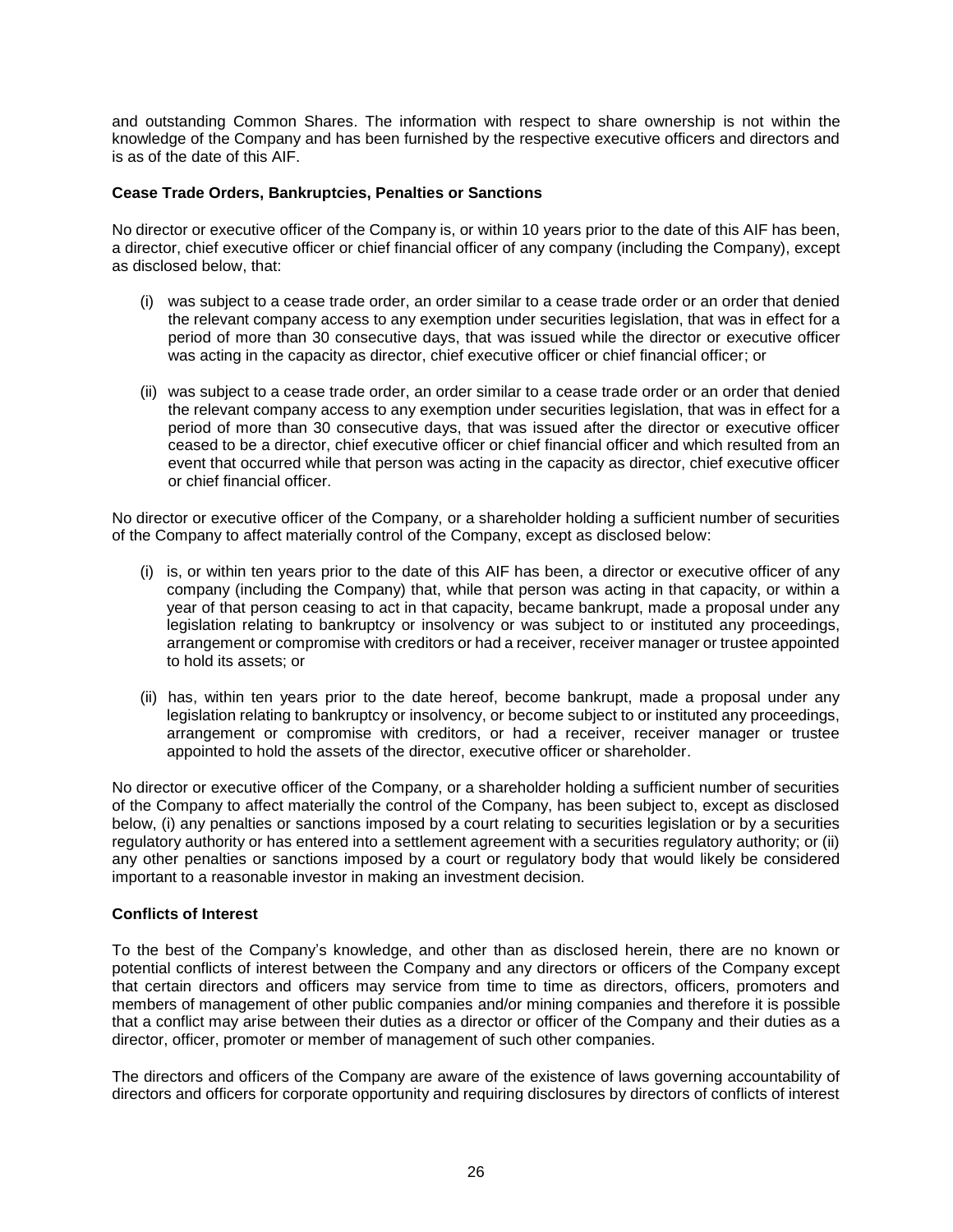and the Company will rely upon such laws in respect of any directors' and officers' conflicts of interest or in respect of any breaches of duty by any of its directors or officers. All such conflicts will be disclosed by such directors or officers in accordance with the OBCA and they will govern themselves in respect thereof to the best of their ability in accordance with the obligations imposed upon them by law.

### **PROMOTERS**

<span id="page-27-1"></span><span id="page-27-0"></span>There are no promoters of the Company nor has any person or company been, within the two most recently completed financial years or during the current financial year, a promoter of the Company or of a subsidiary of the Company.

# **LEGAL PROCEEDINGS AND REGULATORY ACTIONS**

<span id="page-27-2"></span>There are no legal proceedings or regulatory actions that the Company is or was a party to, or that any of its property is or was the subject of, since the beginning of its most recently completed financial year. In addition, the Company is not aware of any such proceedings known to be contemplated.

# **INTEREST OF MANAGEMENT AND OTHERS IN MATERIAL TRANSACTIONS**

Other than in connection with the Superior Acquisition, whereby Northfield Capital Corporation was a 10% shareholder of each of Superior and the Company, Michael Leskovec was the Chief Financial Officer of each of Superior and the Company and Ernie Eves was a director of each of Superior and the Company, no director, executive officer or greater than 10% shareholder of the Company and no associate or affiliate of the foregoing persons has or had any material interest, direct or indirect, in any transaction in which the Company has participated since January 1, 2014, which has materially affected or is reasonably expected to materially affect the Company.

# **TRANSFER AGENT AND REGISTRAR**

<span id="page-27-4"></span><span id="page-27-3"></span>The registrar and transfer agent for the Company is TSX Trust Company at its principal office at 200 University Avenue, Suite 400, Toronto ON M5H 4H1.

### **MATERIAL CONTRACTS**

The material contracts entered into by the Company within the financial year ended December 31, 2016 or since such time or before such time that are still in effect, other than in the ordinary course of business, are as follows:

- (i) the master agreement dated February 24, 2016 between Nighthawk and Superior with respect to the Superior Acquisition;
- (ii) underwriting agreement dated March 2, 2017 between Nighthawk, PI Financial Corp. and Canaccord Genuity Corp.; and
- (iii) warrant indenture dated March 2, 2017 between Nighthawk and TSX Trust Company.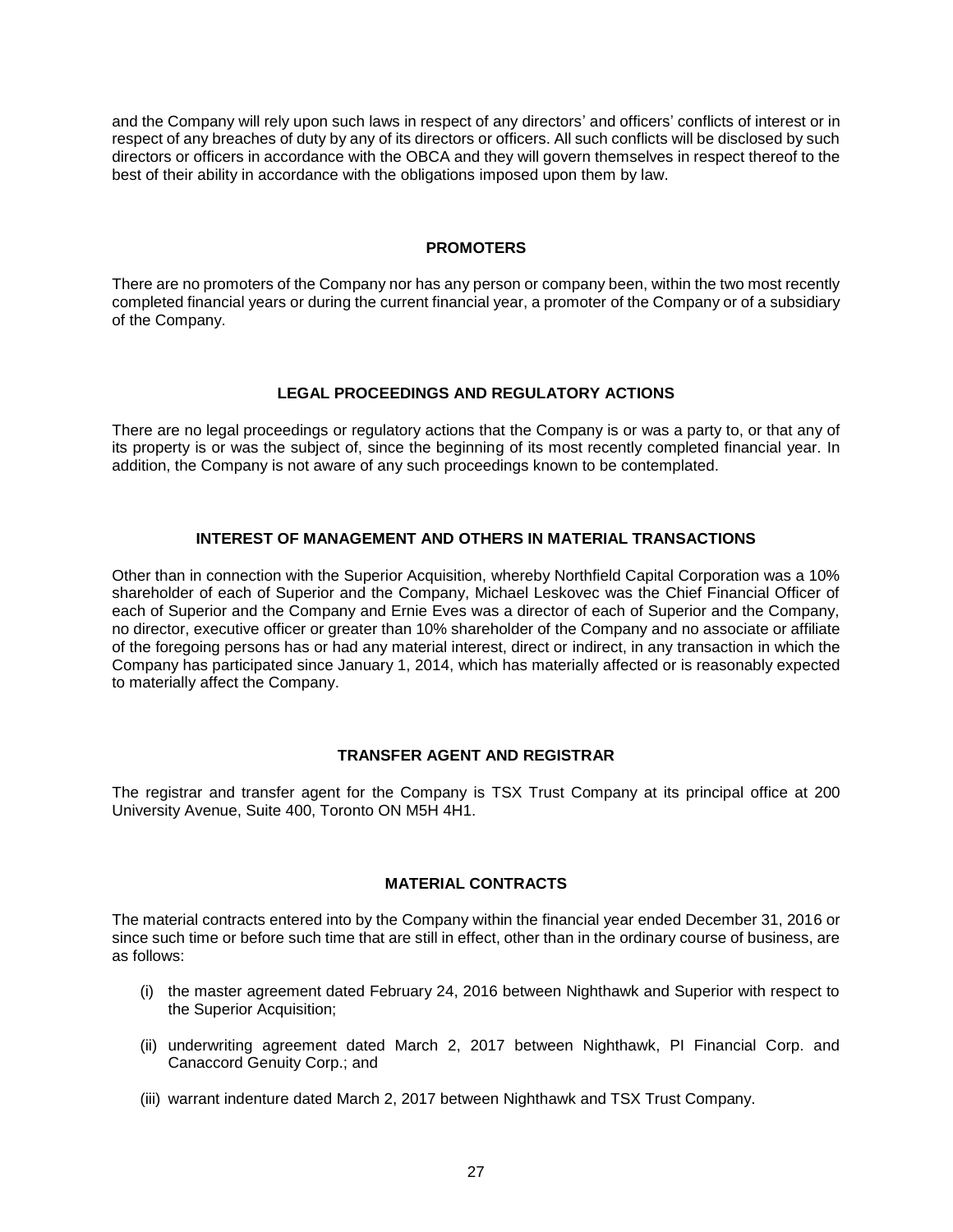## **INTERESTS OF EXPERTS**

<span id="page-28-0"></span>The following are the names of each person or company who is named as having prepared or certified a report, valuation, statement or opinion described, included or referred to in a filing made under NI 51-102 by the Company during or relating to the financial year ended December 31, 2016, whose profession or business gives authority to such report, valuation, statement or opinion:

- (i) Mr. Ian D. Trinder, M.Sc., P.Geo. of A.C.A. Howe International Limited prepared the Technical Report, which is available on SEDAR at www.sedar.com. Mr. Trinder is a "qualified person" as defined by NI 43-101 and independent of the Company. To the knowledge of the Company, Mr. Trinder does not own any securities of the Company;
- (ii) MNP LLP, the auditors of the Company, who has advised the Company that they are independent of the Company within the meaning of the Rules of Professional Conduct of the Institute of Chartered Accountants of Ontario; and
- (iii) Dr. Michael J. Byron, B.Sc., M.Sc, Ph.D., P.Geo, the President and Chief Executive Officer and Chief Geologist of the Company who is the "qualified person" as defined by NI 43-101 and has reviewed and approved the technical disclosure in this AIF relating to the Colomac Gold Project and the regional targets within its Indin Lake Gold Property.

<span id="page-28-1"></span>None of the aforementioned persons, nor any directors, officers or employees of the aforementioned firms, is expected to be elected, appointed or employed as a director, officer or employee of the Company or of any associate or affiliate of the Company, other than Dr. Byron.

# **AUDIT COMMITTEE DISCLOSURE**

The overall purpose of the Audit Committee is to assist the Board in its oversight of the integrity of the Company's financial statements and other relevant public disclosures, the Company's compliance with legal and regulatory requirements relating to financial reporting, the external auditors' qualifications and independence and the performance of the internal audit function and the external auditors.

### **Charter**

The text of the Audit Committee's charter is set forth in Schedule "A" attached hereto.

### **Composition of the Audit Committee**

The Audit Committee was established to assist the Board in carrying out its oversight responsibility for the Company's internal controls, financial reporting and risk management processes.

The following are the members of the Audit Committee:

| <b>Name</b>                     | Independence $(1)$ | Financial Literacy <sup>(2)</sup> |
|---------------------------------|--------------------|-----------------------------------|
| Morris Prychidny <sup>(3)</sup> | Independent        | <b>Financially Literate</b>       |
| <b>Brent Peters</b>             | Independent        | <b>Financially Literate</b>       |
| <b>Brian Howlett</b>            | Independent        | <b>Financially Literate</b>       |

**Notes:**

1. Pursuant to NI 52-110 – *Audit Committees* ("**NI 52-110**"), an audit committee member is independent if he or she has no direct or indirect "material relationship" (as such term is defined in NI 52-110) with the issuer.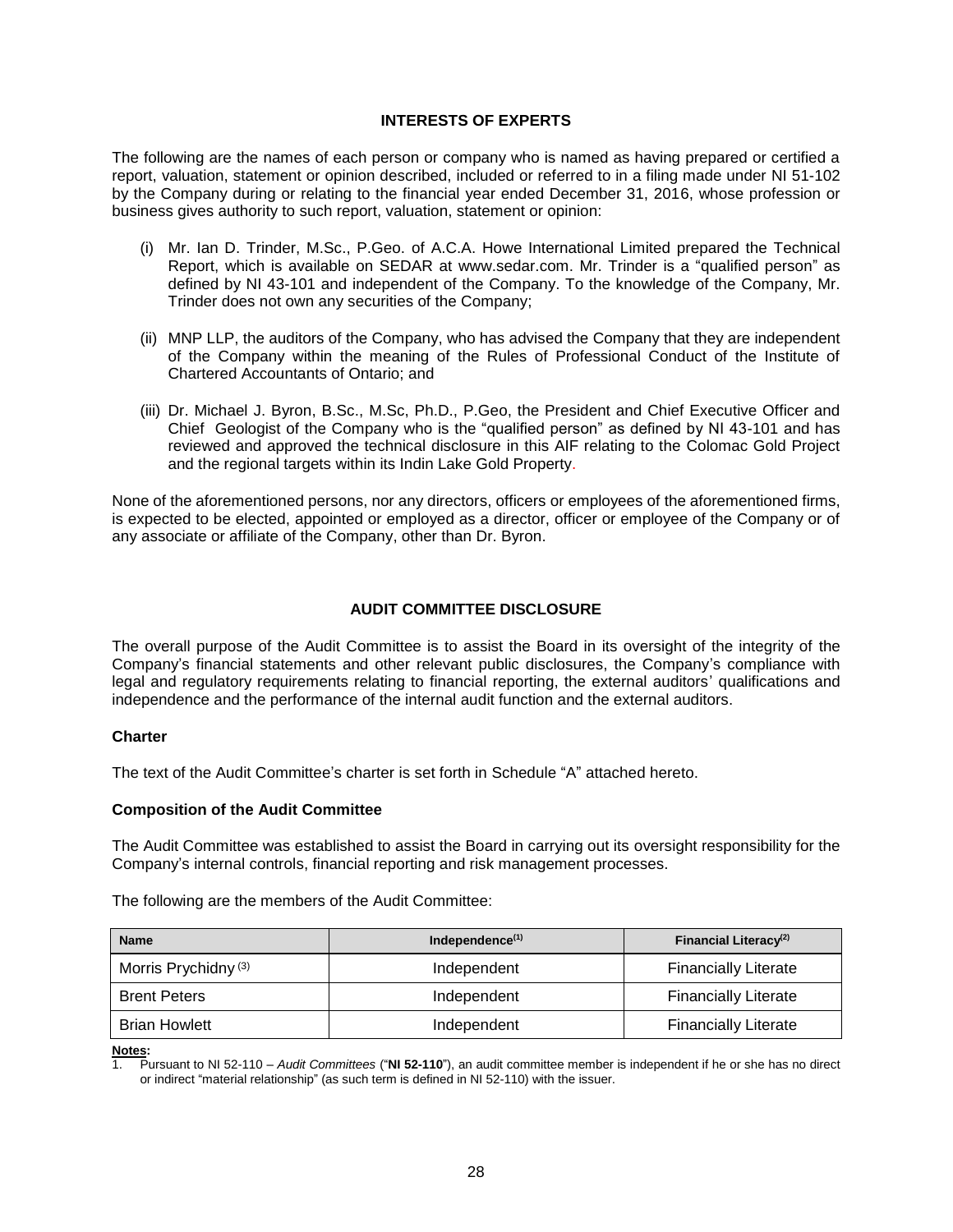- 2. Pursuant to NI 52-110, an individual is financially literate if he or she has the ability to read and understand a set of financial statements that present a breadth and level of complexity of accounting issues that are generally comparable to the breadth and complexity of the issues that can reasonably be expected to be raised by the issuer's financial statements.
- 3. Chairman of the Audit Committee.

# **Relevant Education and Experience**

The following information outlines the experience of the current Audit Committee members.

## *Morris Prychidny*

Mr. Prychidny is a Chartered Accountant with more than 35 years of experience in the mining and realestate industries. Mr. Prychidny also holds a Bachelor of Economics from the University of Western Ontario. Mr. Prychidny brings strong portfolio management and financing expertise through his roles in a number of publicly-listed investment and mining companies. He is currently a Director and Secretary-Treasurer of Orion Capital Incorporated, a Toronto-based asset management company with a focus on investing in the junior mining and real estate sectors. Mr. Prychidny is also a Director and an Audit Committee member of Northfield Capital Corporation, a public corporation. Additionally, he serves as a Director on the board of a number of investment and exploration companies, including Woodbine Downs Limited, Barkerville Gold Mines Ltd., Corporate Catalyst Acquisitions Inc., Fountain Asset Corp., and Harricana River Mining Corporation Inc.

## *Brent Peters*

Mr. Peters is a finance executive with over 15 years of experience in the mineral exploration business. Since 1996, Mr. Peters has been the Vice President, Finance of Northfield Capital Corporation, an investment holding company. In the past he has served as an officer and/or director of Gold Eagle Mines Ltd. (prior Southern Star Resources Ltd.), Geoglobal Resources Inc., INV Metals Inc., and Aranka Gold Inc, as well held the role as Chief Financial Officer and a member of the audit committee in various companies. Mr. Peters has a BBA from Brock University in Ontario, Canada. Mr. Peters has held responsibility for financial statements in his roles as a director/officer at various public companies.

# *Brian Howlett*

Mr. Howlett, CPA, CMA is a seasoned professional with over 30 years of senior financial management experience. Mr. Howlett is currently the President, Chief Executive Officer and Director of Dundee Sustainable Technologies Inc. and CR Capital Corp. He also serves on the Board of Nighthawk, and formerly served as Director, President and Chief Financial Officer of Superior Copper Corporation. Prior to that, Mr. Howlett spent 12 years with ELI Eco Logic Inc., including 6 years as Chief Financial Officer. Mr. Howlett graduated in 1982 with a B.Comm. in Finance from Concordia University and received his CMA designation in 1989.

### **Audit Committee Oversight**

At no time since the commencement of the Company's most recently completed financial year was a recommendation of the Audit Committee to nominate or compensate an external auditor not adopted by the Board.

# **Reliance on Certain Exemptions**

The Company is not relying upon the exemption in Section 2.4 (*De Minimis Non-Audit Services*) of NI 52- 110 but is relying on the exemption provided in Section 6.1 of NI 52-110 and accordingly, is exempt from the requirements of Part 3 (*Composition of Audit Committee*) and Part 5 (*Reporting Obligations*) of NI 52- 110.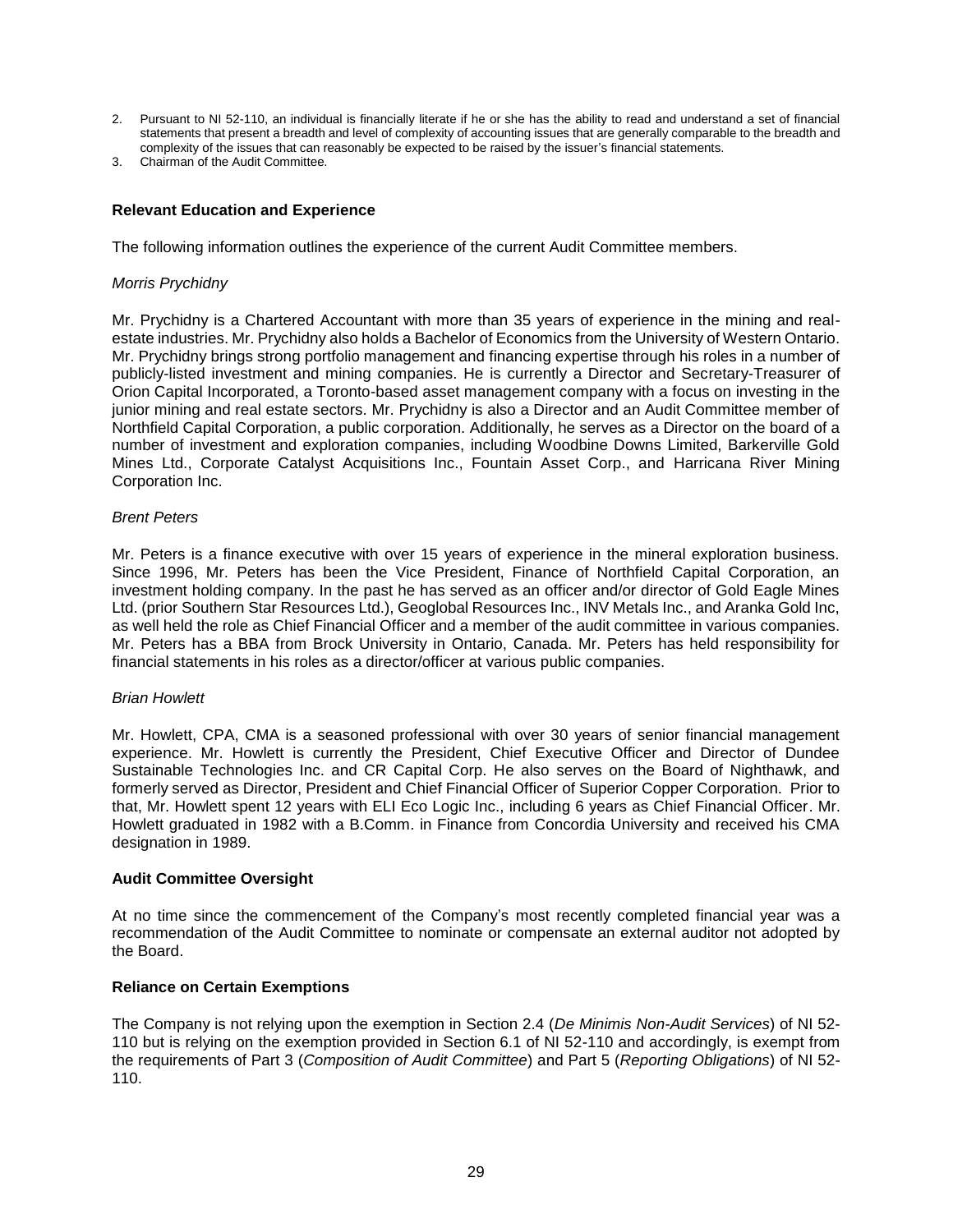The Company has not relied on an exemption from NI 52-110, in whole or in part, granted under Part 8 (Exemptions) of NI 52-110, which permits a securities regulatory authority or regulator to grant an exemption from the requirements of NI 52-110.

### **Pre-Approval Policies and Procedures**

The Audit Committee of the Company has adopted specific policies and procedures for the engagement of non-audit services as described in the Audit Committee's charter attached hereto as Schedule "A".

### **External Auditor Service Fees (By Category)**

The Company paid or accrued the following fees in the most recently completed financial year and the previous financial year:

|                           | <b>Financial Year Ended</b><br>December 31, 2016 <sup>(2)</sup> | <b>Financial Year Ended</b><br>July 31, 2016 |
|---------------------------|-----------------------------------------------------------------|----------------------------------------------|
| <b>Fees</b>               | $($ \$)                                                         | $($ \$)                                      |
| Audit Fees <sup>(1)</sup> | 40,000                                                          | 40,660                                       |
| <b>Audit Related Fees</b> | Nil                                                             | Nil                                          |
| Tax Fees                  | Nil                                                             | Nil                                          |
| All other fees            | Nil                                                             | Nil                                          |
| <b>Total fees</b>         | 40,000                                                          | 40,660                                       |

**Notes:**

1. Audit Fees consist of fees paid or accrued for the annual audit of the Company's financial statements or services that are normally provided by the external auditor in connection with statutory and regulatory filings or engagements. They also include fees billed for other audit services, which are those services that only the external auditor reasonably can provide, and include the provision of comfort letters and consents, the consultation concerning financial accounting and reporting of specific issues and the review of documents filed with regulatory authorities.

<span id="page-30-0"></span>2. The Company changed its year end from July 31 to December 31. Period reflects the five-month transitional fiscal year ended December 31, 2016.

# **ADDITIONAL INFORMATION**

Additional information about us may be found on SEDAR at www.sedar.com.

Additional information, including directors' and officers' remuneration and indebtedness, principal holders of our Common Shares and Common Shares authorized for issuance under equity compensation plans, where applicable, is contained in the information circular for the annual meeting of shareholders.

Additional financial information is provided in our financial statements and management's discussion & analysis for our most recently completed financial year.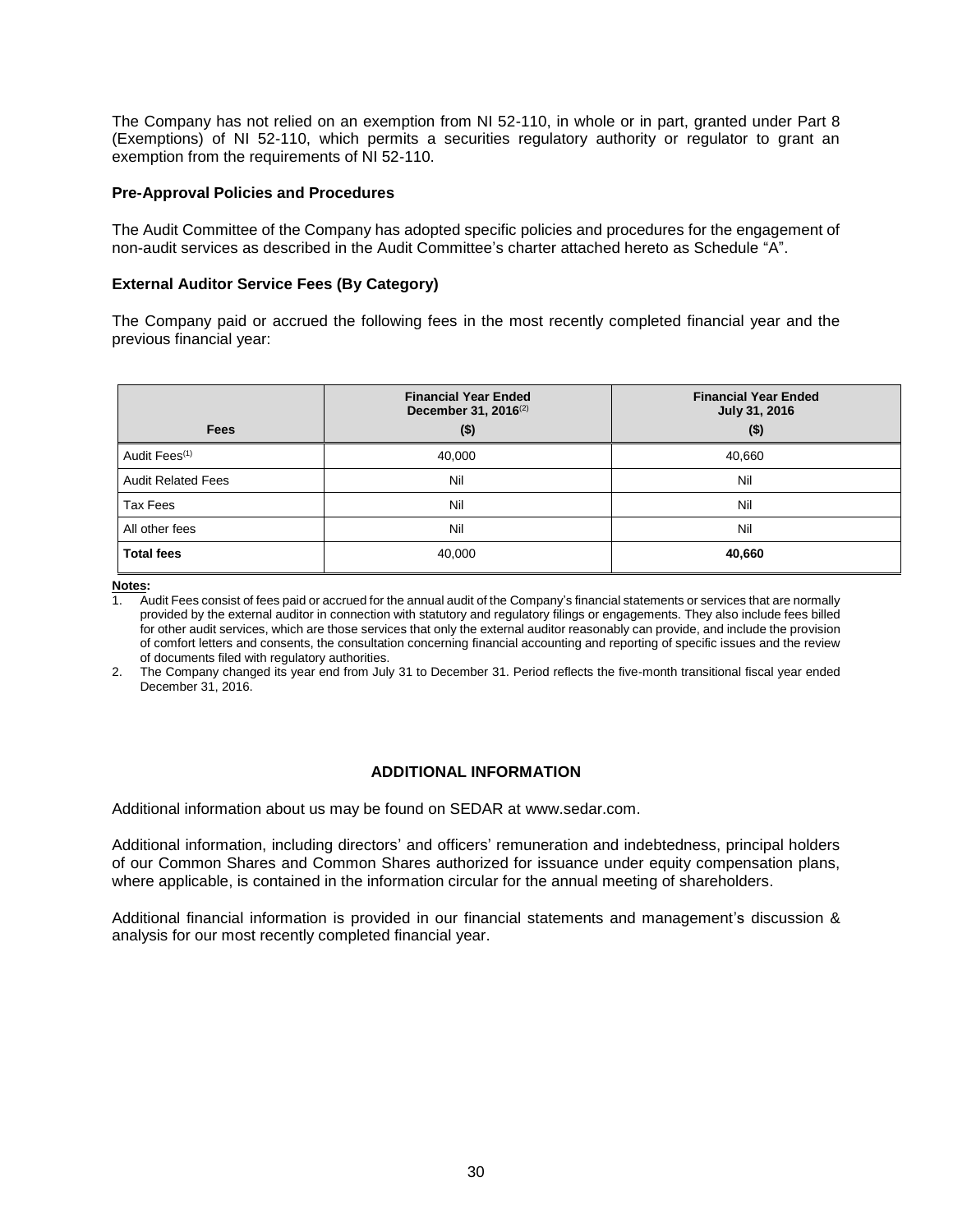## **SCHEDULE "A"**

### **CHARTER**

# **FOR**

# **THE AUDIT COMMITTEE**

# **OF**

## **THE BOARD OF DIRECTORS**

### **OF**

## **NIGHTHAWK GOLD CORP.**

### <span id="page-31-0"></span>**I. MANDATE**

The Audit Committee (the "**Committee**") of the board of directors (the "**Board**") of Nighthawk Gold Corp. (the "**Company**") shall assist the Board in fulfilling its financial oversight responsibilities. The Committee's primary duties and responsibilities under this mandate are to serve as an independent and objective party to monitor:

- a) The quality and integrity of the Company's financial statements and other financial information;
- b) The compliance of such statements and information with legal and regulatory requirements;
- c) The qualifications and independence of the Company's independent external auditor (the "**Auditor**"); and
- d) The performance of the Company's internal accounting procedures and Auditor.

## **II. STRUCTURE AND OPERATIONS**

A. Composition

The Committee shall be comprised of three or more members.

### B. Qualifications

Each member of the Committee must be a member of the Board. A majority of the members of the Committee shall not be officers or employees of the Company or of an affiliate of the Company. Each member of the Committee must be able to read and understand fundamental financial statements, including the Company's balance sheet, income statement, and cash flow statement.

### C. Appointment and Removal

In accordance with the By-laws of the Company, the members of the Committee shall be appointed by the Board and shall serve until such member's successor is duly elected and qualified or until such member's earlier resignation or removal. Any member of the Committee may be removed, with or without cause, by a majority vote of the Board.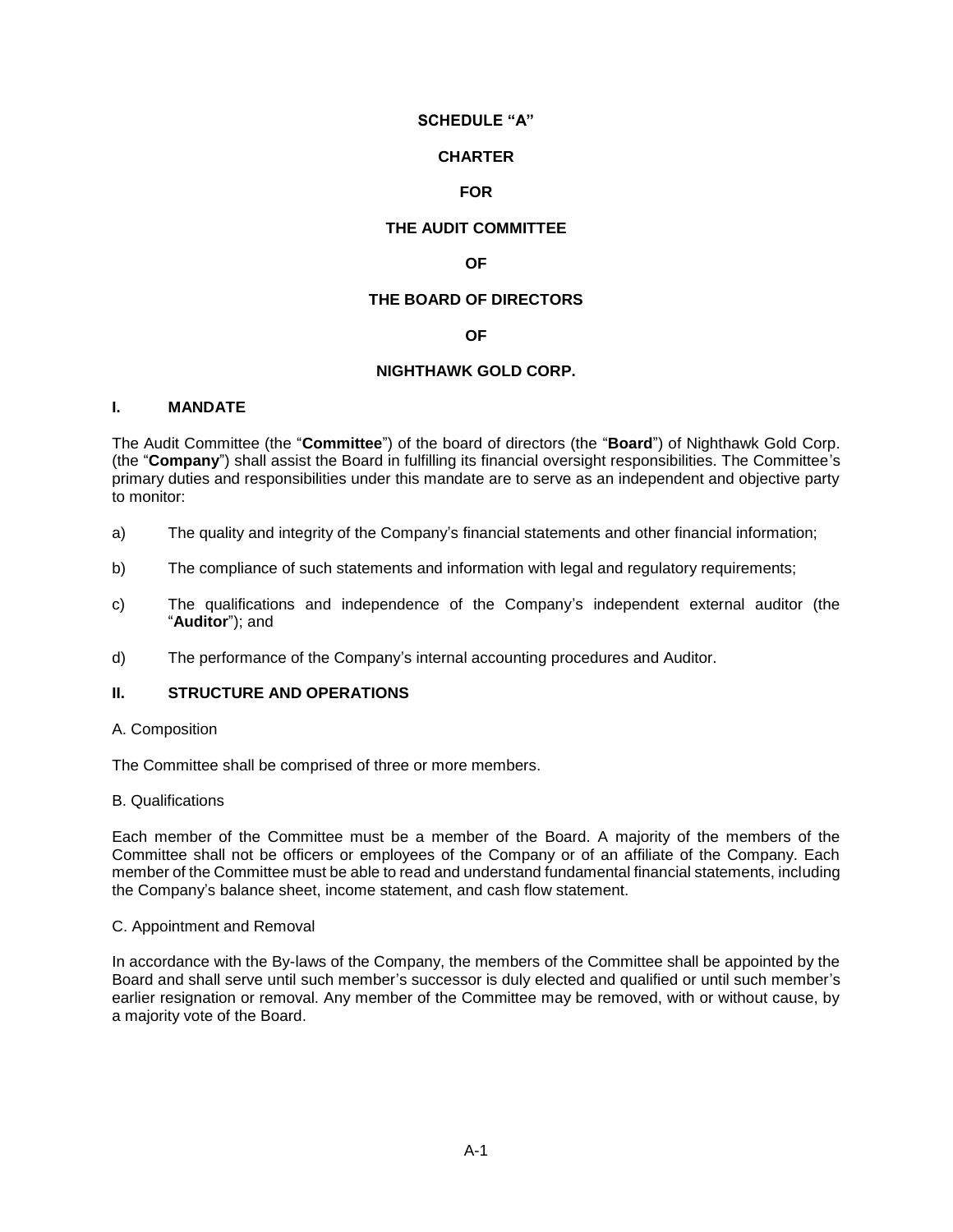### D. Chair

Unless the Board shall select a Chair, the members of the Committee shall designate a Chair by the majority vote of all of the members of the Committee. The Chair shall call, set the agendas for and chair all meetings of the Committee.

### E. Sub-Committees

The Committee may form and delegate authority to subcommittees consisting of one or more members when appropriate, including the authority to grant pre-approvals of audit and permitted non-audit services, provided that a decision of such subcommittee to grant a pre-approval shall be presented to the full Committee at its next scheduled meeting.

## F. Meetings

The Committee shall meet at least four times in each fiscal year, or more frequently as circumstances dictate. The Auditor shall be given reasonable notice of, and be entitled to attend and speak at, each meeting of the Committee concerning the Company's annual financial statements and, if the Committee feels it is necessary or appropriate, at every other meeting. On request by the Auditor, the Chair shall call a meeting of the Committee to consider any matter that the Auditor believes should be brought to the attention of the Committee, the Board or the shareholders of the Company.

At each meeting, a quorum shall consist of a majority of members that are not officers or employees of the Company or of an affiliate of the Company.

As part of its goal to foster open communication, the Committee may periodically meet separately with each of management and the Auditor to discuss any matters that the Committee or any of these groups believes would be appropriate to discuss privately. In addition, the Committee should meet with the Auditor and management annually to review the Company's financial statements in a manner consistent with Section III of this Charter.

The Committee may invite to its meetings any director, any manager of the Company, and any other person whom it deems appropriate to consult in order to carry out its responsibilities. The Committee may also exclude from its meetings any person it deems appropriate to exclude in order to carry out its responsibilities.

### **III. DUTIES**

### A. Introduction

The following functions shall be the common recurring duties of the Committee in carrying out its purposes outlined in Section I of this Charter. These duties should serve as a guide with the understanding that the Committee may fulfill additional duties and adopt additional policies and procedures as may be appropriate in light of changing business, legislative, regulatory or other conditions. The Committee shall also carry out any other responsibilities and duties delegated to it by the Board from time to time related to the purposes of the Committee outlined in Section I of this Charter.

The Committee, in discharging its oversight role, is empowered to study or investigate any matter of interest or concern which the Committee in its sole discretion deems appropriate for study or investigation by the Committee.

The Committee shall be given full access to the Company's internal accounting staff, managers, other staff and Auditor as necessary to carry out these duties. While acting within the scope of its stated purpose, the Committee shall have all the authority of, but shall remain subject to, the Board.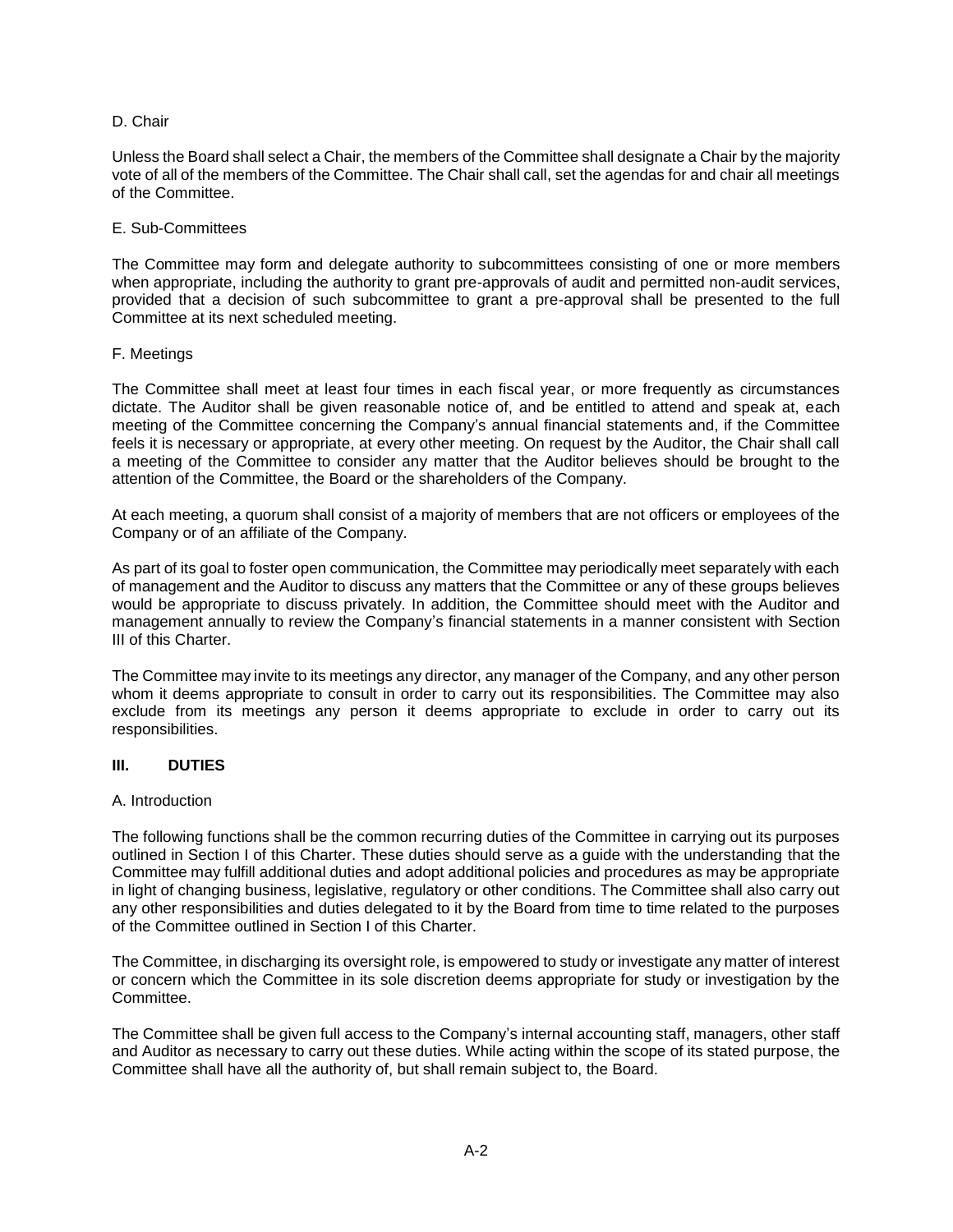### B. Powers and Responsibilities

The Committee will have the following responsibilities and, in order to perform and discharge these responsibilities, will be vested with the powers and authorities set forth below, namely, the Committee shall:

### *Independence of Auditor*

- a) Review and discuss with the Auditor any disclosed relationships or services that may impact the objectivity and independence of the Auditor and, if necessary, obtain a formal written statement from the Auditor setting forth all relationships between the Auditor and the Company, consistent with Independence Standards Board Standard 1.
- b) Take, or recommend that the Board take, appropriate action to oversee the independence of the Auditor.
- c) Require the Auditor to report directly to the Committee.
- d) Review and approve the Company's hiring policies regarding partners, employees and former partners and employees of the Auditor and former independent external auditor of the Company.

### *Performance & Completion by Auditor of its Work*

- e) Be directly responsible for the oversight of the work by the Auditor (including resolution of disagreements between management and the Auditor regarding financial reporting) for the purpose of preparing or issuing an audit report or related work.
- f) Review annually the performance of the Auditor and recommend the appointment by the Board of a new, or re-election by the Company's shareholders of the existing, Auditor.
- g) Pre-approve all auditing services and permitted non-audit services, including the fees and terms thereof, to be performed for the Company by the Auditor unless such non-audit services:
	- (i) which are not pre-approved, are reasonably expected not to constitute, in the aggregate, more than 5% of the total amount of revenues paid by the Company to the Auditor during the fiscal year in which the non-audit services are provided;
	- (ii) were not recognized by the Company at the time of the engagement to be nonaudit services; and
	- (iii) are promptly brought to the attention of the Committee by the Company and approved prior to the completion of the audit by the Committee or by one or more members of the Committee who are members of the Board to whom authority to grant such approvals has been delegated by the Committee.

### *Internal Financial Controls & Operations of the Company*

- (h) Establish procedures for:
	- (i) the receipt, retention and treatment of complaints received by the Company regarding accounting, internal accounting controls, or auditing matters; and
		- (ii) the confidential, anonymous submission by employees of the Company of concerns regarding questionable accounting or auditing matters.

### *Preparation of Financial Statements*

(i) Discuss with management and the Auditor significant financial reporting issues and judgments made in connection with the preparation of the Company's financial statements, including any significant changes in the Company's selection or application of accounting principles, any major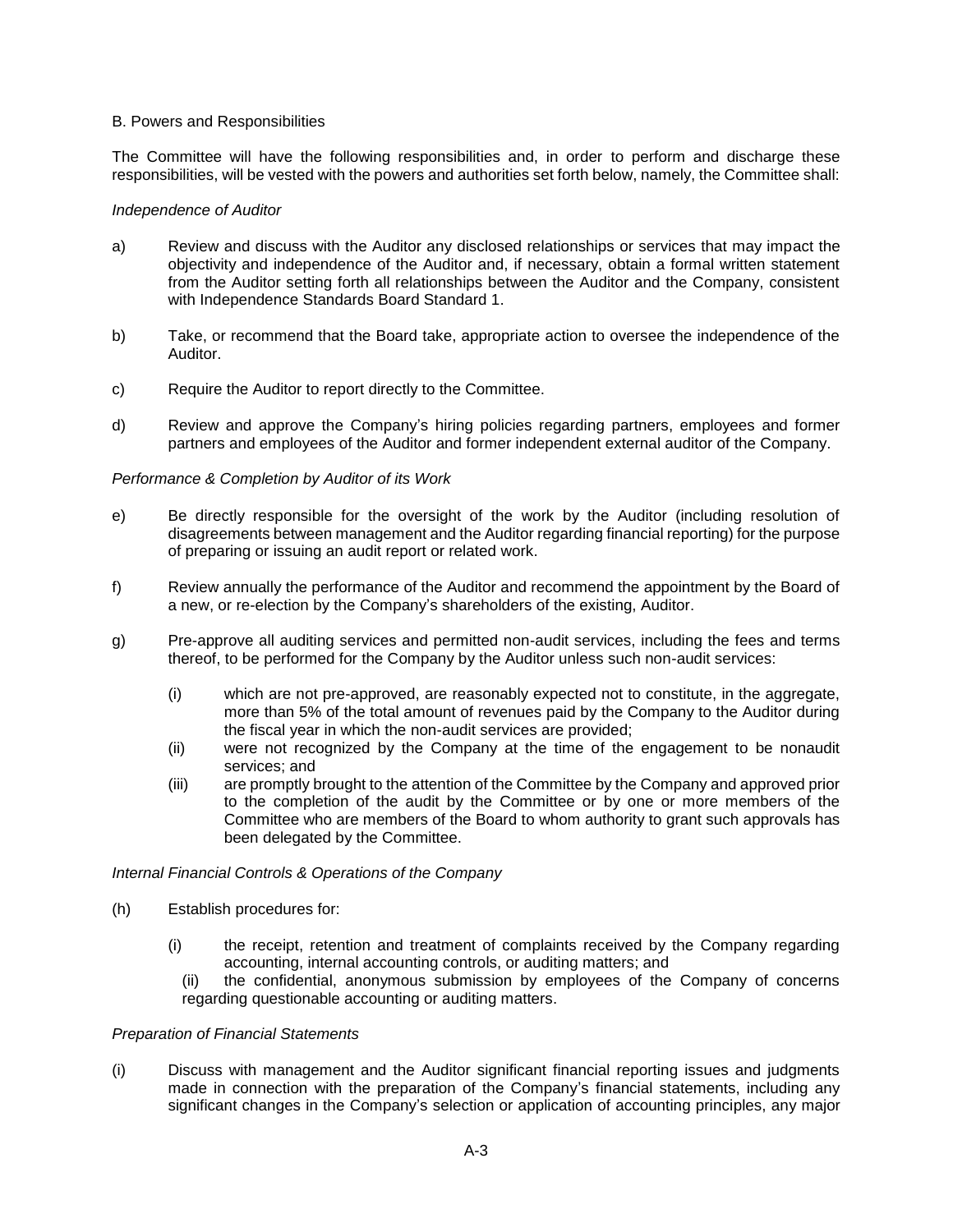issues as to the adequacy of the Company's internal controls and any special steps adopted in light of material control deficiencies.

- (j) Discuss with management and the Auditor any correspondence with regulators or governmental agencies and any employee complaints or published reports which raise material issues regarding the Company's financial statements or accounting policies.
- (k) Discuss with management and the Auditor the effect of regulatory and accounting initiatives as well as off-balance sheet structures on the Company's financial statements.
- (l) Discuss with management the Company's major financial risk exposures and the steps management has taken to monitor and control such exposures, including the Company's risk assessment and risk management policies.
- (m) Discuss with the Auditor the matters required to be discussed relating to the conduct of any audit, in particular:
	- (i) the adoption of, or changes to, the Company's significant auditing and accounting principles and practices as suggested by the Auditor, internal auditor or management;
	- (ii) the management inquiry letter provided by the Auditor and the Company's response to that letter; and
	- (iii) any difficulties encountered in the course of the audit work, including any restrictions on the scope of activities or access to requested information, and any significant disagreements with management.

### *Public Disclosure by the Company*

- (n) Review the Company's annual and quarterly financial statements, management discussion and analysis (MD&A) and earnings press releases before the Board approves and the Company publicly discloses this information.
- (o) Review the Company's financial reporting procedures and internal controls to be satisfied that adequate procedures are in place for the review of the Company's public disclosure of financial information extracted or derived from its financial statements, other than disclosure described in the previous paragraph, and periodically assessing the adequacy of those procedures.
- (p) Review disclosures made to the Committee by the Company's Chief Executive Officer and Chief Financial Officer during their certification process of the Company's financial statements about any significant deficiencies in the design or operation of internal controls or material weaknesses therein and any fraud involving management or other employees who have a significant role in the Company's internal controls.

### *Manner of Carrying Out its Mandate*

- (q) Consult with the Auditor, without the presence of management, about the quality of the Company's accounting principles, internal controls and the completeness and accuracy of the Company's financial statements.
- (r) Request any officer or employee of the Company or the Company's outside counsel or Auditor to attend a meeting of the Committee or to meet with any members of, or consultants to, the Committee.
- (s) Meet with management, any internal auditor and the Auditor in separate executive sessions at least quarterly.